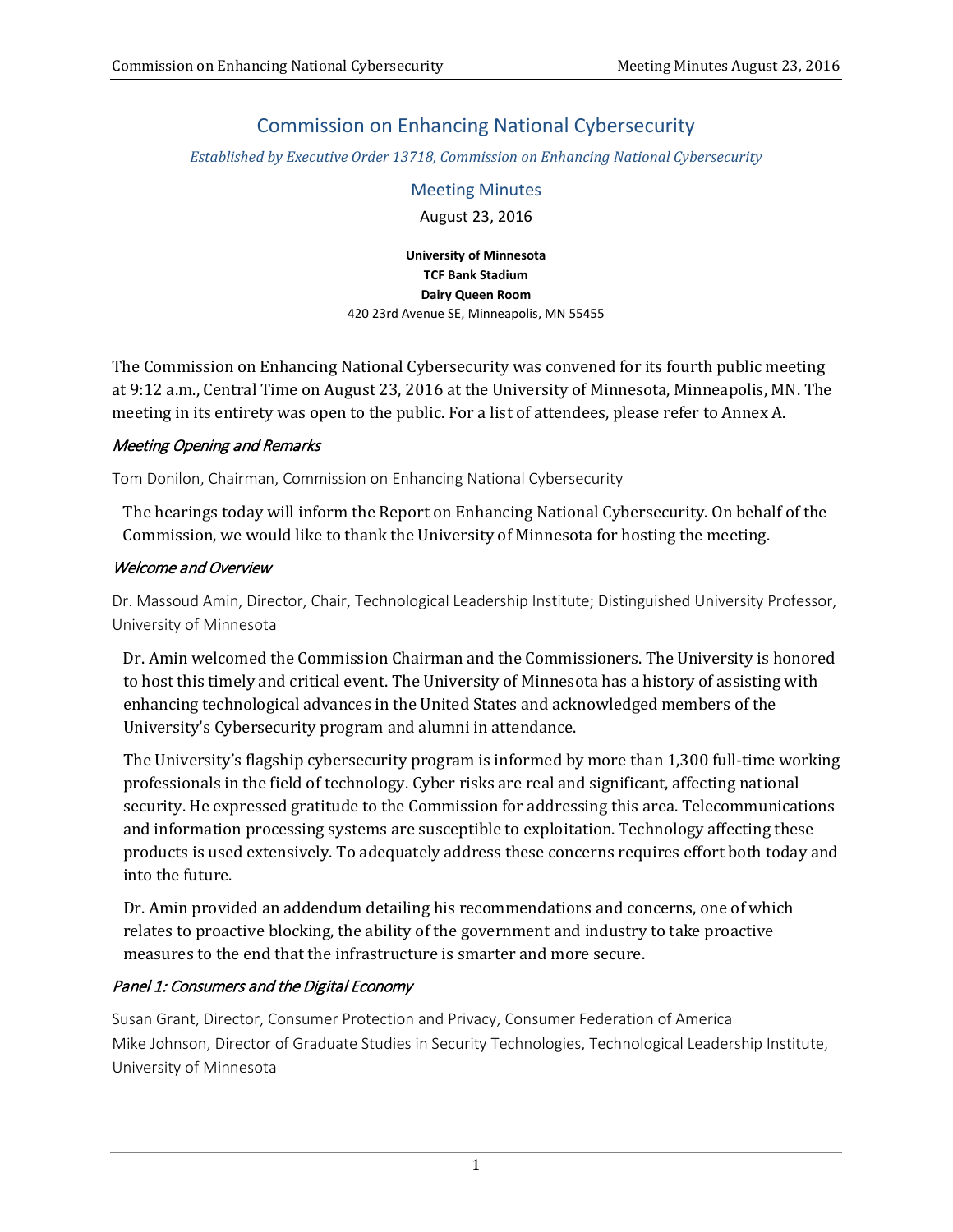Kevin Moriarty, Senior Attorney, Division of Privacy and Identity Protection, Bureau of Consumer Protection, Federal Trade Commission (FTC) Sarah Zatko, Chief Scientist, Cyber Independent Testing Laboratory (CITL)

#### Susan Grant, Director, Consumer Protection and Privacy, Consumer Federation of America

Technology helps consumers to save time and money. At the same time, it also makes us vulnerable to many different issues. In many areas, we have no choice in the matter. It won't be long, before our cars will be able to communicate with each other. Technology is omnipresent. On campus, most schools require students to use computers in the classroom. Our health records are now electronic. Though privacy in the United States is considered a personal right, legislation guaranteeing privacy does not extend to all aspects of life. No federal law yet exists requiring companies to disclose their privacy practices.

Another area of vulnerability is in facial recognition. Our facial images are no longer private, but no legislation has yet been enacted to address this. In most respects, our telecommunications are protected, but the battle continues to address the ability of the government and ISP service providers to access that information. No oversight yet exists to ascertain the accuracy, origin, or use of accessible information, though discrimination may be employed when accessing big data. Transparency continues to be a challenge regarding disclosure of information and practices provided by companies. To a great extent, responsibility rests with the consumer, who must choose to opt out.

Privacy should not only be an option only for those who can afford it, but should be available to everyone. Consumers recognize that control remains with companies. But reservation on the part of the consumer should not be construed as enthusiasm. In light of the almost daily occurrence of a data breach, consumer concern is well-founded. At present, all the consumer can do is to hope that the data holder is sensitive to the need for privacy. The consequences (to the consumer) for thinking otherwise can be most severe. I offer the following recommendations for the commission to consider:

Privacy should be protected. We should be asked for consent and should not be forced to pay for it.

- − Data usage should be protected.
- − Industry should be required to protect privacy and security. More oversight, less selflegislation.
- − The administration should advocate for the FCC and FTC to promote rules for businesses and industries.
- − Big data should be reposited in a central location.
- − The Government should support the development and use of encryption.
- − Measures should be mandated to protect data from abuse.
- Two-factor authentication should be encouraged instead of relying on social security numbers for validation.
- More should be done to promote consumer education. It should begin in schools with additional information available to adults.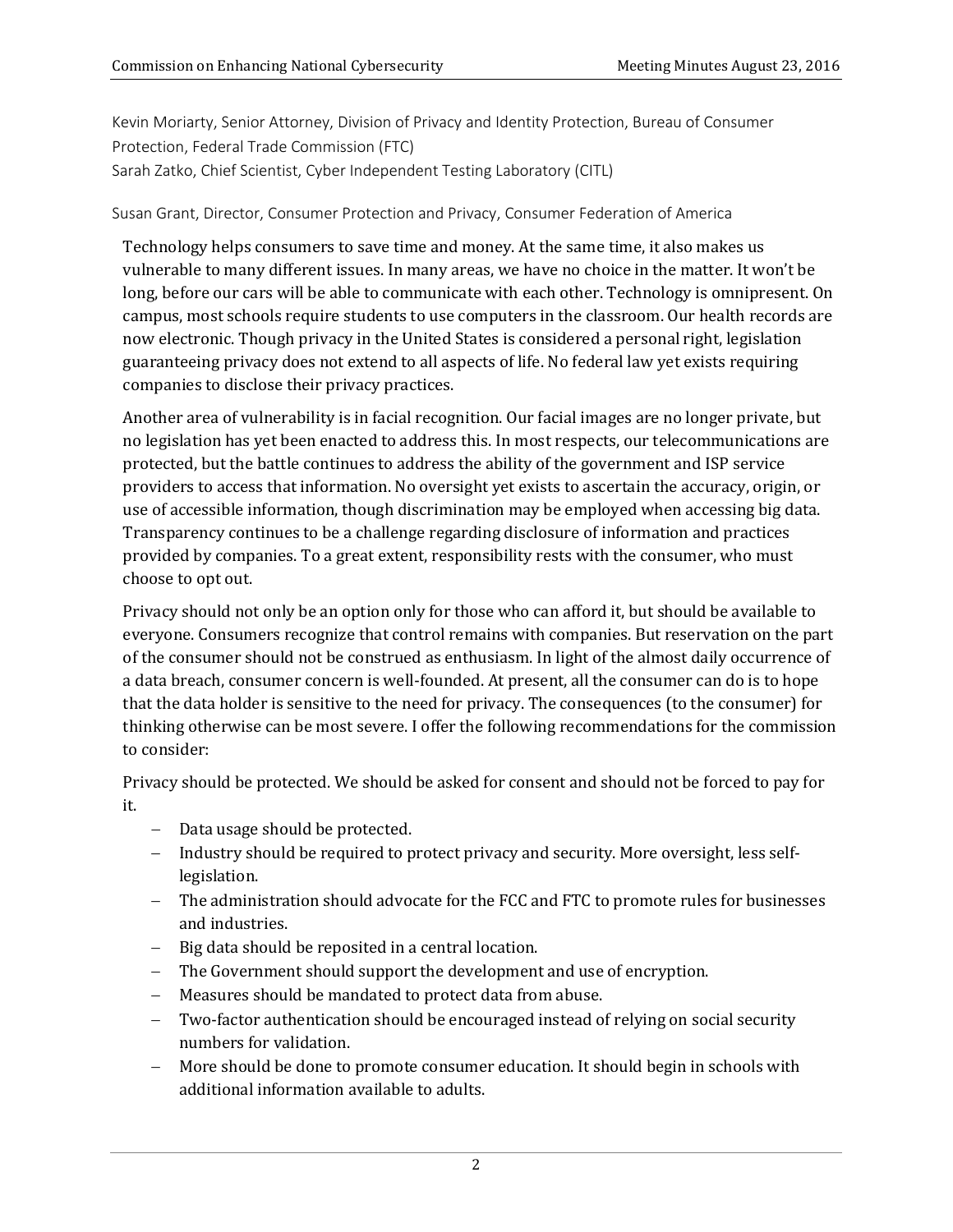Mike Johnson, Director of Graduate Studies in Security Technologies, Technological Leadership Institute, University of Minnesota

Consumers need to be confident in the systems they use. That level of confidence decides whether or not a consumer feels comfortable and secure online, and is a useful metric to gauge success. However, consumer confidence is not the only metric. The fact that transparency remains elusive, means that consumer confidence remains negatively impacted. A clear strategy to instill confidence has yet to be formulated. This problem is exacerbated by the fact that regulators remain understaffed and under equipped.

Though PCI is the focus of activity, it doesn't get us there. We need to come up with a hybrid which mandates real enforcement and real penalties. Bi-directional authentication, buttressed by consumer confidence in the provider, will go a long way to improve consumer online security.

Kevin Moriarty, Senior Attorney, Division of Privacy and Identity Protection, Bureau of Consumer Protection, Federal Trade Commission (FTC)

The views expressed in this statement reflect my own opinions and does not necessarily reflect the collective vision of the FTC. There are three areas of focus:

- − Data usage and maintenance.
- − Technological development to process data in real time. The volume and duration of data storage increases its vulnerability to attach.
- − Consumer awareness is deficient with regarding data usage and its governance.

The FTC enforces sector-specific statutes and is vigilant in protecting its data. Improvement is still needed to achieve transparency with regard to privacy practices. To achieve that objective, the FTC has hosted workshops and posted reports on big data practices. The organization has also sponsored a privacy conference for academics to provide information on privacy and data security.

The FTC also provides free guidance on online practices, spam, and file sharing.

Sarah Zatko, Chief Scientist, Cyber Independent Testing Laboratory (CITL)

Consumers want to make informed decisions, but are hampered by the lack of available information. The security industry has tried for years to generate consumer interest in security issues. But when consumers do acknowledge the need to act, little or no specific information is offered for them to be able to move ahead.

Though the consumer is provided with labels and other indicators, their largely technical nature is likely to be misunderstood by the less technical consumer. Additionally, labels might be duplicative and/or unclear. Consumers need reliable, quantifiable data. Existing labels, such as those issued by the FDA or by manufacturers of consumer products, should serve as models. As it is, the meaning behind existing security labeling is often confusing. Labels based on overly-broad certifications do not necessarily indicate that a product, once it is certified, will be subject to recertification to keep pace with technological development and the evolving nature of cyber defense.

We recommend the practice of mandatory disclosure. Since consumers now have choices, we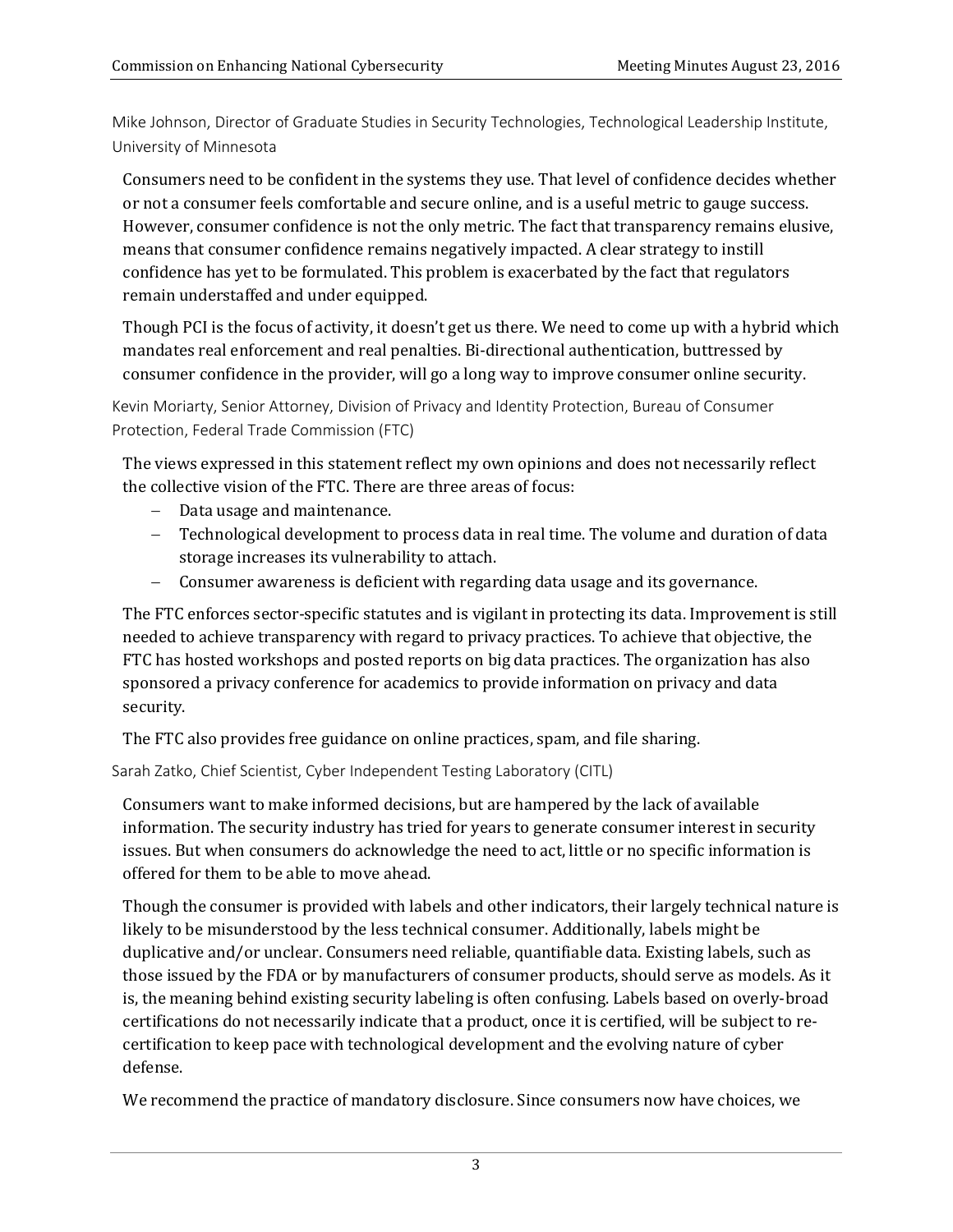should ensure that we provide them with information to enable them to make the right choices.

## Panel One Discussion

Commissioners of the Commission on Enhancing National Cybersecurity

**Ms. Wilderotter:** Do you think the FTC will work more closely with DHS to get the word out and get consumer awareness out to the consumer?

**Mr. Moriarty:** The FTC is, first and foremost, a law enforcement agency. My division is more focused on law enforcement, but we do have online resources that are useful for consumers. We also have information and programs for business and on how to get the information out there. I'm not sure of the state of BDCE on consumer education, but I can get back to you.

**Ms. Wilderotter:** When the consumer does not know where to go to get information, they will mostly likely go to [the FTC] to get this information.

**Mr. Moriarty**: I don't want to suggest that we don't have the resources, but I'm not sure if we know that they don't know how to get the resources.

**Mr. Donilon:** Why hasn't there been a successful public campaign for consumer education?

**Ms. Grant:** It has to be an integrated process in people's everyday lives. They have a lot to worry about and this is only one thing that they have to worry about. They need places for people to turn to. Even with the FTC, the information is online and there isn't really anyone to call. If you want to get serious about it, you need to have something like a paid marketing plan, but you can't just do it once. We have to tell people what to look for.

**Ms. Zatko:** Industry needs to have incentives to do better jobs so that people know what they are doing when they are faced with decisions.

**Mr. Sullivan:** If there were labels, how do people know what labels will look like? How would we get companies to be more transparent with their privacy and are we successful?

**Ms. Zatko:** Are companies doing risky programming technologies and are they doing proper development? Currently, how are the consumer reports being used?

**Mr. Sullivan:** It is hard to image a non-engineer consumer digesting the information that type of information.

**Ms. Zatko:** If it's a score, it wouldn't be that difficult. Put it in a format that is understood by the normal consumer.

**Mr. Sullivan:** You would need someone to translate the ratings.

**Mr. Donilon:** It would help if the companies themselves provided some information.

**Mr. Banga**: How do we establish a percentage of average daily intake? It becomes a bit difficult as different companies have different needs.

**Ms. Zatko:** When we talk about consumers, we tend to mean people, but businesses (large and small) and government are also consumers. The purchasing officer of any organization of any size wants to make informed decisions. The goal is to output different reports based on different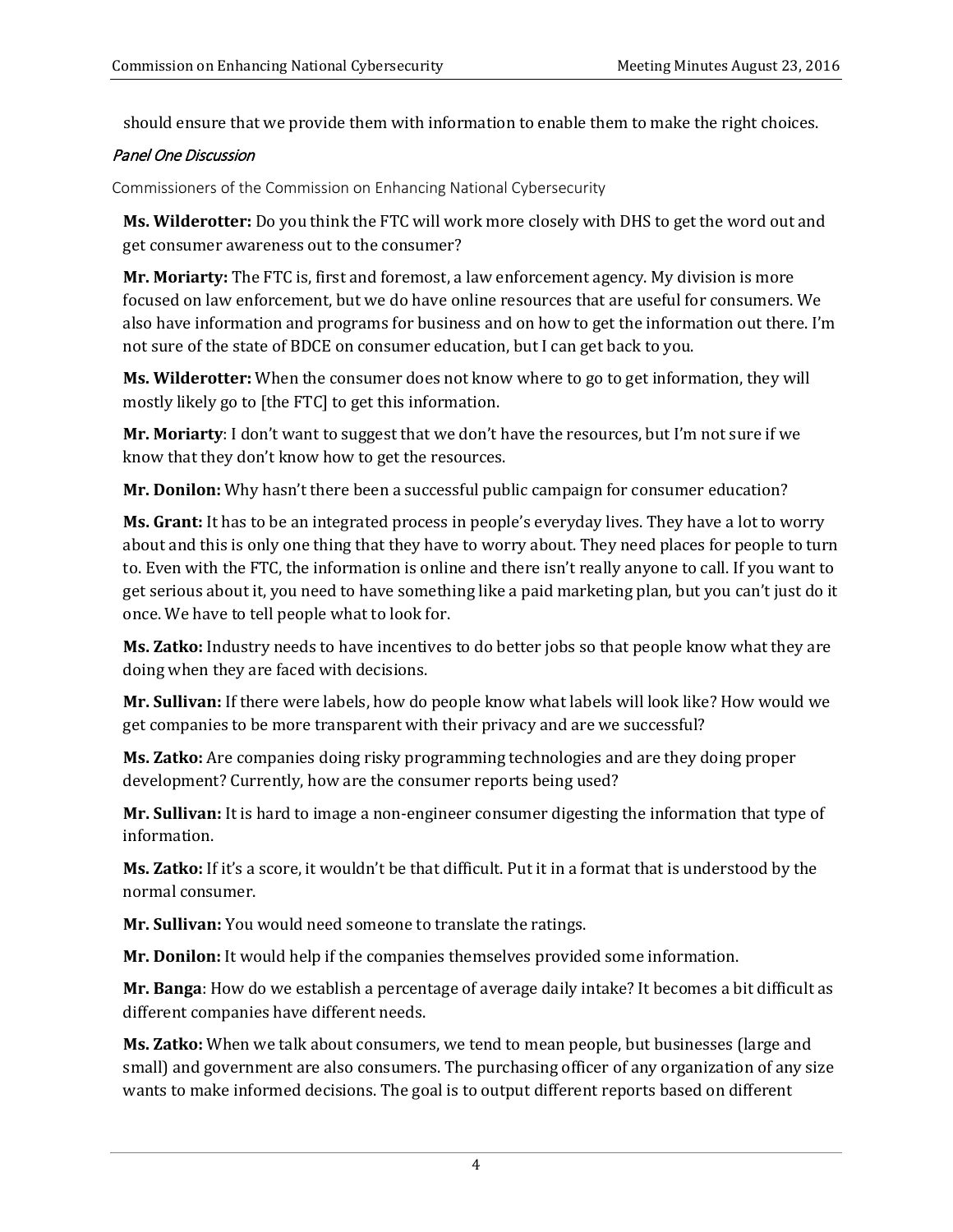audiences instead of a "one size fits all" format.

**Mr. Banga:** How do we get to that conceptualized data?

**Mr. Lin**: I'm in sympathy with the intent of what CITL is doing. How do you deal with more general recommendations? If there are particular plans on how to avoid some of the pitfalls, how will you do this fast enough to keep up with advancements in technology?

**Ms. Zatko**: We are taking a page from other industries. You don't have to fuzz every piece of software if you know how some other software works. The technology is so advanced, you can accomplish things in this realm. We want this to be an open standard, but also to keep the lights on to make it pay for itself.

**Mr. Lin:** Can companies seeking to protect intellectual property be a hindrance to testing groups like yourself?

**Ms. Zatko**: The companies should not want to keep industry standards private. They should not use negligent practices in code development, otherwise, there is no incentive into doing this at all. Safety should be prioritized just as companies try to prioritize their bottom line.

**Ms. Grant**: When I have a phone requiring an upgrade, I have to hit "I Agree." I could change phones and/or operating systems, but it's a hassle. I get impatient with the argument that people really want this targeted marketing. If that was the case, you could offer the option to agree or not agree. People should be able to use these tools, but also have a real choice.

**Ms. Zatko**: Quantifying the data being used could be designed differently to balance advertising and the privacy needs.

**Mr. Lee**: Is it really like nutrition labels or more like standards for automobiles? Are we in a situation in trying to provide transparency to the consumer and also mandating a level of security?

**Ms. Zatko**: I think there is a place for that. For instance, seatbelt laws are important, but it should be considered standard practice in technology. It is important that consumers to know who has what information. Standards need to be in place.

**Mr. Moriarty**: We don't have practices in violation of "Sector 5." We look holistically at the entire process.

**Ms. Grant:** I don't think the government should set technical standards, but should determine the basic steps needed for security. Make sure the security measures are up to date.

**Mr. Johnson:** Standards are necessary and needed if you are going to hold companies accountable for anything shy of a breach.

**Mr. Lee:** All software rots and browsers on any one day, might meet certain standards or expectations, but, over time, exploits are found and are fundamental in the architecture of the browser. How do you see labeling evolving in that type of situation?

**Ms. Zatko**: Did this company care enough to do the right thing in this situation. We can't say that this software is secure and cannot be hacked, but we can say that this software has been changed for the better and that is something for which the company should get kudos.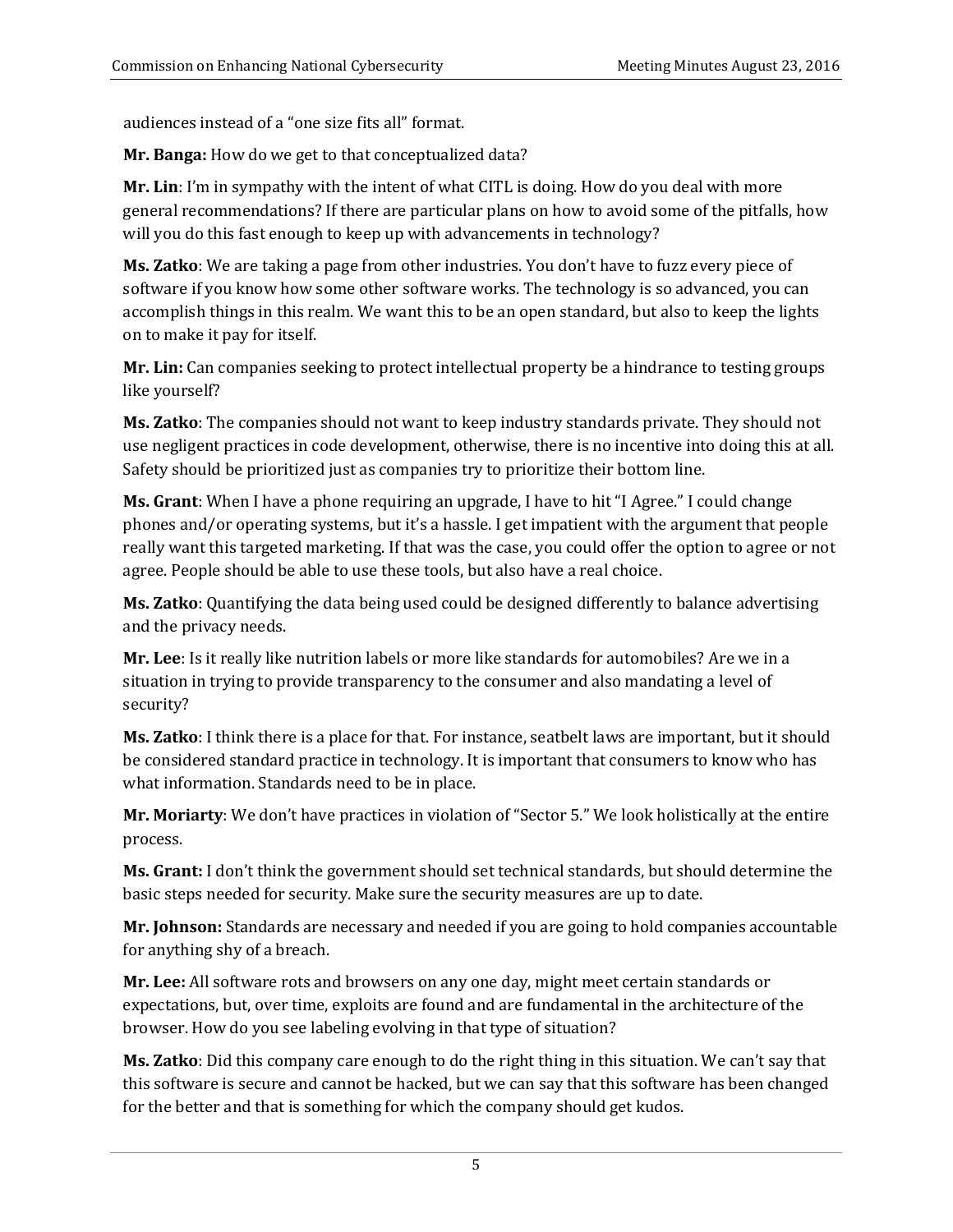**Mr. Lee**: If I were to take some of your software and engage in reverse engineering and try to sell or use the information to consumers, would this make any difference?

**Ms. Zatko**: There shouldn't be any moral use tied to software because there is basically dual-use for any software being developed. If the software is being used offensively, it doesn't mean it shouldn't be used defensively.

**Ms. Grant**: In the current environment, it might be difficult to pass, but that is why discrete rulemaking and narrow legislation is being promoted rather than a comprehensive package. The President's proposed privacy bill of rights was from a consumer perspective and didn't garner any "help" from consumer groups. We are going to continue to support something comprehensive and big picture, but will continue to support a narrower approach which could have a larger effect.

**Ms. Murren**: When you look at your model, what will it take to bring it to market for use worldwide?

**Ms. Zatko:** We will need more funding to hire more than two programmers and also need to operate in several environments so that we can best evaluate the software.

**Mr. Chabinsky**: In my view, the Commission can provide information on how the government can change some things. We have things like the Congressional Budget Office, which is supposed to ascertain the cost of legislation. Could you envision whether it should be Congress, the Executive Office, or private parties to assess the security and privacy ramifications of that bill?

**Ms. Grant:** I wouldn't want it to become another ORIRA, and go to another black hole due to political protection. It would need to be an independent agency with the expertise, but democratic considerations are at stake, not just cost. Most technologically advanced societies have data protection agencies. Business and government need an independent agency.

**Mr. Chabinsky:** Is it time to take some security choices away from the consumer?

**Ms. Zatko:** Security technology is a moving target, but I think that's where insurance comes in. If you have an unsafe vehicle, it will affect your insurance premiums. Cyber insurance is currently looking for a way to collect better actuary data. Insurance is a great way to change market motivation. I don't think what you are saying is impossible, but you have to be sure this is something you want to avoi[d obsolescence.](https://www.google.com/search?complete=0&hl=en&biw=1745&bih=851&site=webhp&q=obsolescence&spell=1&sa=X&ved=0ahUKEwjZ7paM5-nOAhVMKh4KHUflDxoQvwUIGSgA)

**Mr. Moriarty:** We recently worked with the HHS Office of Civil Rights to develop an easy-to-use device for mobile health devices. There is HIPPA and the FTC Act, both of which contain health breach data information. There is more that can be done.

**Ms. Anton:** Are there states other than California which have things in place for this to cover other applications within HIPPA?

**Mr. Moriarty**: I know HIPPA was expanded in the Fall of 2013, but I would say "no," because I am not sure how the California law is affected by HIPPA updates.

**Mr. Moriarty:** In general, we have sector-specific agencies, such as HHS, providing information.

**Ms. Anton**: Given that the internet of things touches so many systems, do you think broader statues are needed since the internet of things touched so many different sectors?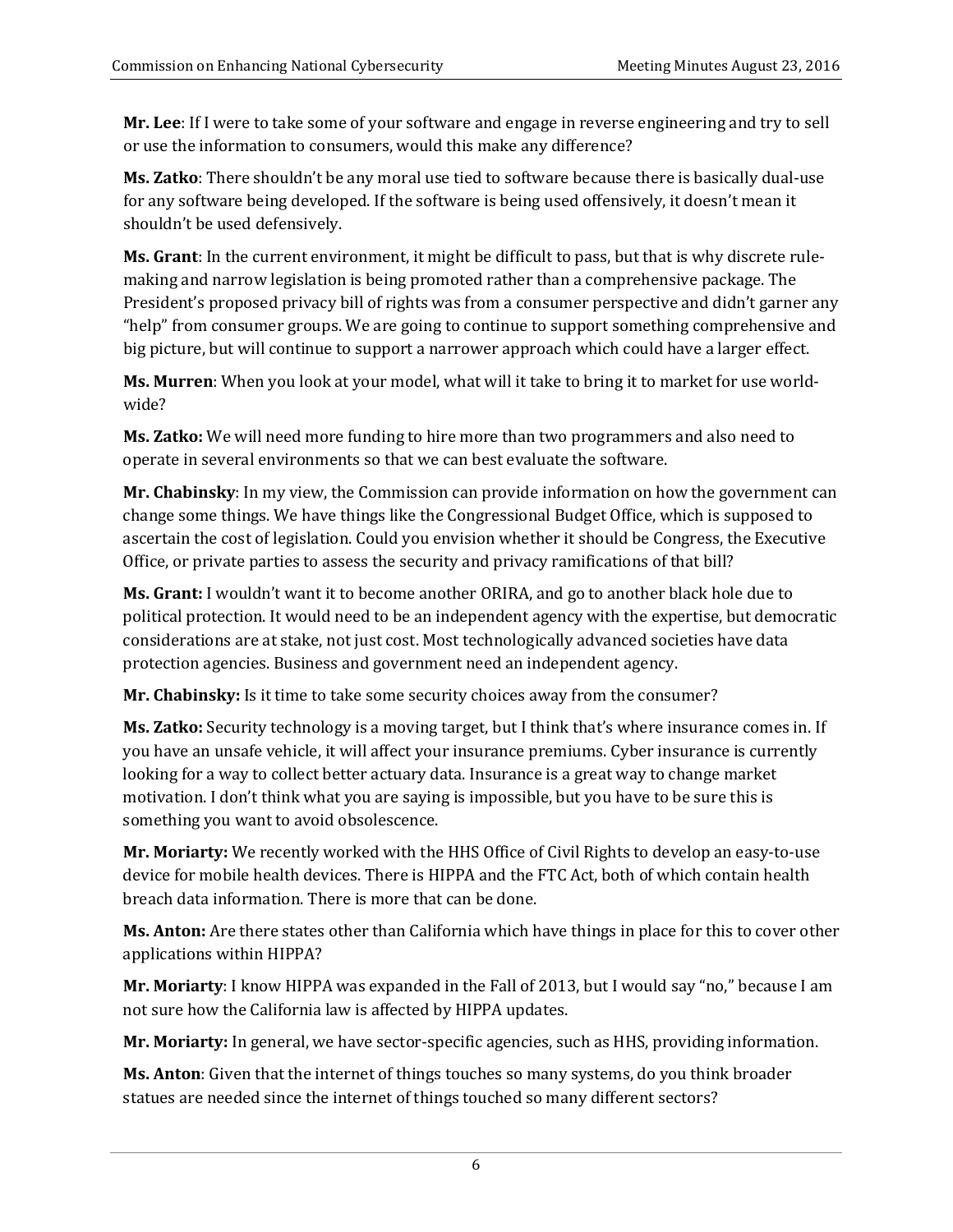**Ms. Zatko:** Data collection and privacy aren't something that we are looking at because so many other organizations are looking into this.

**Mr. Moriarty:** The Commission's position should be the broader guidance regarding unneeded data and data which should not be collected.

**Mr. Palmisano** (via KT?): Is there a technology where consumers can both assert and hide identity simultaneously?

**Mr. Johnson:** There are ways to do this within browsers to cloak identity but then provide identity to make this happen. This should be an area of further research.

## Panel 2: Innovation (Internet of Things, Healthcare, and Other Areas)

Robert Booker, Senior VP, Chief ISO, UnitedHealth Group, Optum, Inc.

Brian McCarson, CTO, Intel IoT Strategy; Sr. Principal Engineer, Chief Architect, Intel IoT Platform

Gary Toretti, Chief ISO, Sabre Corporation

Since the late 1950s, when Sabre was created through a joint venture with IBM and American Airlines, we have been in the forefront of integrative solutions. Four central pillars are being addressed today: sensible regulations, self-protecting systems, multi-factor authentication, and education. Taken together, our systems will be better equipped to handle cyber-attacks. Though the pace of technology continues to move at the speed of light, applicable legislation does not. Over time, the government has introduced overlapping, duplicative, and variant standards, and audit requirements. As a consequence, the proliferation of new regulations will only complicate the problem as well as add to the cost of doing business. Efforts should be undertaken by the Administration and Congress to streamline existing standards. Patching and updating selfprotecting systems are crucial, because today progress is virtually non-existent. Over thirty years of experience, it is true that cyber-attacks can come in the form of devices as innocuous as digital recorders attached to the internet. How often are our personal devices patched? Anything with an operating system, like a car, a house, or a refrigerator, can be the channel for the next cyberattack.

To address this threat, we recommend increased deployment of self-protecting systems. Products should be connected to an external system through a secured, authenticated, encrypted tunnel, to seamlessly receive as-needed updates and patches. There should be an initiative by the industry, supported by the government, to improve authentication mechanisms by adopting a set of best practices encompassing the continuing development of stronger self-protecting systems. Passwords continue to be an ineffective way to protect data. If biometric data is stolen, it is extremely difficult to protect data guarded by this criteria.

All companies should already have in place a cyber education or awareness campaign, supplemented by instructional videos. At Sabre, we have successfully deployed an internal phishing campaign to sensitize employees to potential breaches and to expose them to the various forms which an attack can take. In closing, we offer five recommendations:

- − Collaborate and share information
- Foster creation of a single standard framework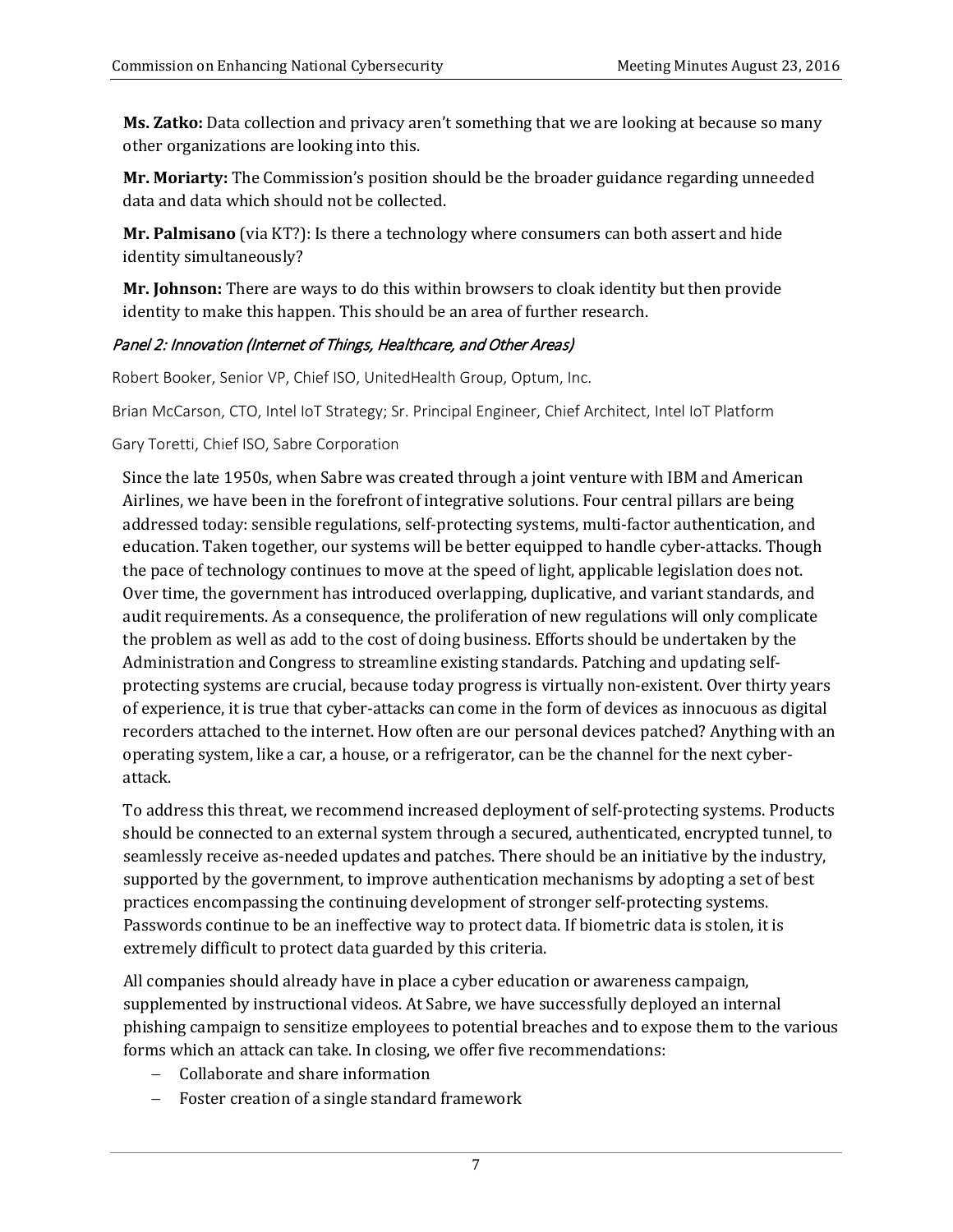- − Develop self-protecting systems and keep them up to date
- − Continuous security knowledge by updating tools to foster employee and customer awareness regarding the protection of sensitive information
- − Cyber health education

Brian McCarson, CTO, Intel IoT Strategy; Sr. Principal Engineer, Chief Architect, Intel IoT Platform

Intel believes the IoT presents a transformational opportunity for the US and the world. It will enable innovation, increased productivity and new efficiencies across the public and private sector. With an estimated 50 billion devices and 212 billion sensors expected to connect to the Internet by 2020, the IoT offers unprecedented global economic and social opportunity.

The IoT presents the opportunity to connect these devices, efficiently analyze the data, and use that knowledge to improve real-time decision making and address societal problems. There are several potential barriers to delivering on the promise of IoT, but none as critical as security. Like Congress, Intel prioritizes security, as each connected device or sensor could also represent a point of vulnerability as a new threat surface that might stifle innovation and adoption. As a result, I would like to propose the following recommendations to counter this possibility."

- − Encourage open security standards to maintain the long term viability of IoT and to foster solutions that are interoperable and reusable across a variety of use case deployments, vendors, sectors and geographies.
- − Establish a Chain of Trust.
- − Foster Interoperability. Interoperability has several dimensions.
- − Accelerate leadership in IoT Security.

We are becoming a smart and connected world.

Robert Booker, Senior VP, Chief ISO, UnitedHealth Group, Optum, Inc.

UnitedHealth Group is built on two business platforms: United Healthcare, providing a broad range of affordable health benefits to serve the health care needs of people at every life stage; and Optum, for health services, analyzing data to create actionable information, improving consumer engagement and access and strengthening the performance of the care delivery system.

The pace of innovation and availability of new and disruptive technologies has great potential to improve health outcomes for patients and their families. The potential includes solutions that enable individuals to live healthier lives, solutions to support families facing health challenges, and an improved ability for those individuals and families to successfully manage chronic conditions.

The internet of things and its potential for aiding health outcomes includes devices focused on individual consumer health and devices that support chronic disease management. Current solutions are traditionally focused on narrow outcomes such as fitness monitoring, digital lifestyles, glucose management and weight management. The potential for broader health outcomes requires the ability to harness information from multiple devices, leverage analytics to provide data driven solutions, and assess patterns and relationships from that analysis to provide a holistic view of an individual's health.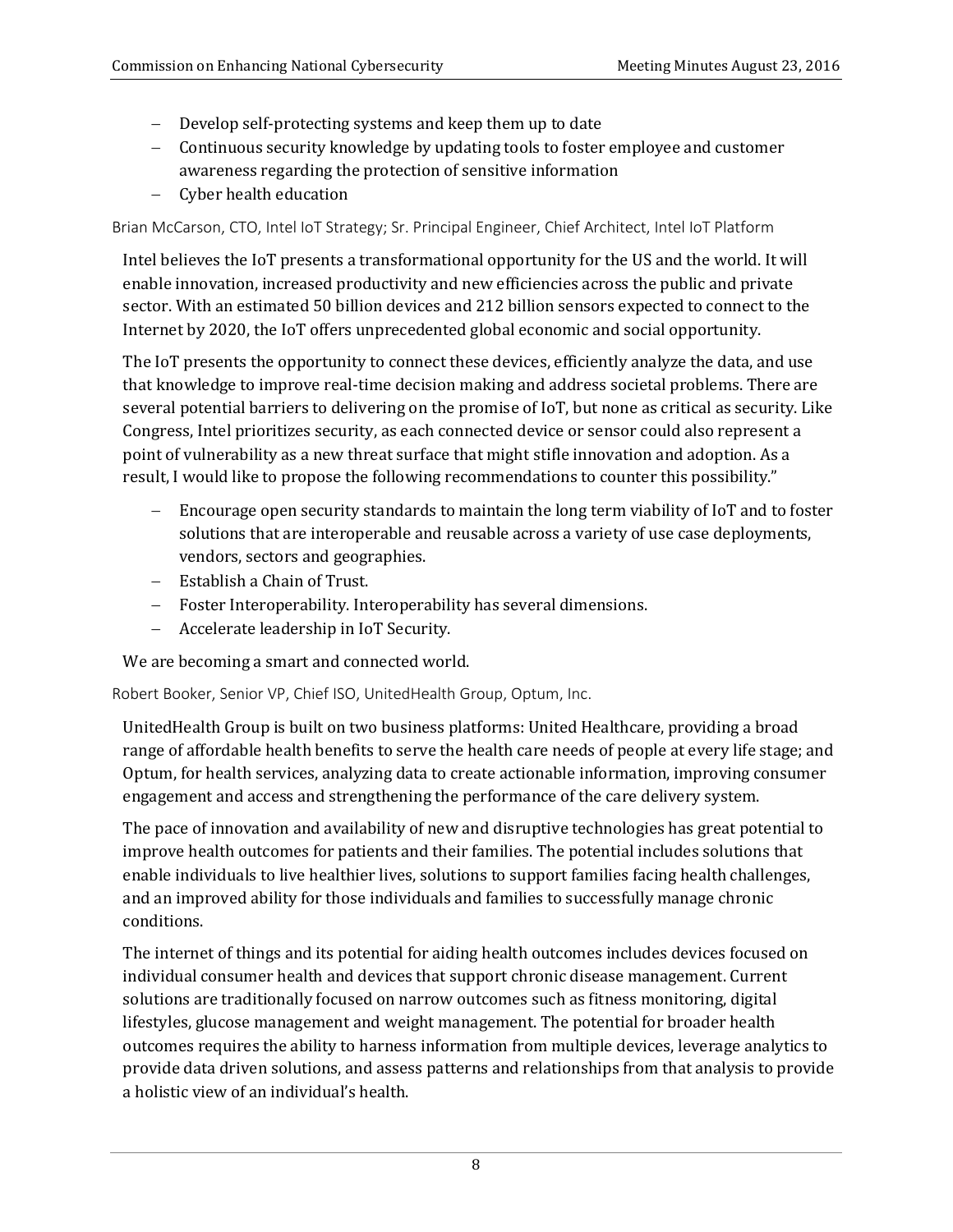As one example, support of independent living may be enhanced by giving secondary caregivers the capability to monitor their loved ones remotely and non-invasively. This is possible through the integration of smart home technologies and fitness technology in conjunction with claims and pharmaceutical data.

IoT technologies that support independent living include motion and door monitoring, fitness monitoring, audio monitoring, weight monitoring, and activity monitoring. However, the range of devices that may be applied to this important need have different interfaces, are designed on different service quality models, and are manufactured and supported for different consumer markets. A unification strategy is thereby required to achieve the desired outcomes.

The potential of new devices, evolving approaches to information technology delivery, and the varying cybersecurity awareness across the industry provide a complex backdrop against which to innovate. This complexity and the active threat landscape together create the potential to impede adoption of technologies that can improve health outcomes, improve quality of life, and serve the population. The health industry therefore requires an adaptive and flexible risk management framework to address regulatory and practical security obligations facing the industry.

Innovation requires both speed and agility, which is why the industry reviews and updates the CSF at least annually to ensure it remains relevant to the changing healthcare threat environment. Their view takes into account changes in underlying regulations and standards and also considers best practices and lessons learned from past events, security incidents, incident response exercises, and industry post data breach experiences. An adaptive and evolving risk management framework will provide an important foundation for health innovation.

Operational cybersecurity support requires active collaboration including the sharing of threat information and indicators of compromise. This sharing is aided by incident response exercises conducted locally, regionally and nationally. Innovation to support health outcomes is critical. Cybersecurity risks require ongoing vigilance. But as technology evolves, a common foundation supporting engagement between companies and ongoing cybersecurity collaboration is critical to achieve success.

## Panel Two Discussion

Commissioners of the Commission on Enhancing National Cybersecurity

**Ms. Wilderotter** *[to Mr. Booker]*: Do you require innovations test a certain standard of security?

**Mr. Booker**: Yes. We look at how we monitor the systems and potential of device providing a lack of integrity. Costs, we look at improving outcomes. Inherit complexity with how healthcare operates. Innovation will evolve. In time standards will make this easier.

**Ms. Wilderotter**: Do you require a certain standard of built-in device security today?

**Mr. Booker**: We do look into these capabilities and start with security very early. We look at how we monitor the system and how these devices work. We think of the potential the device has, with respect to lack of integrity. There are devices emerging in the market which may not qualify as candidates, due to lack of security integrity.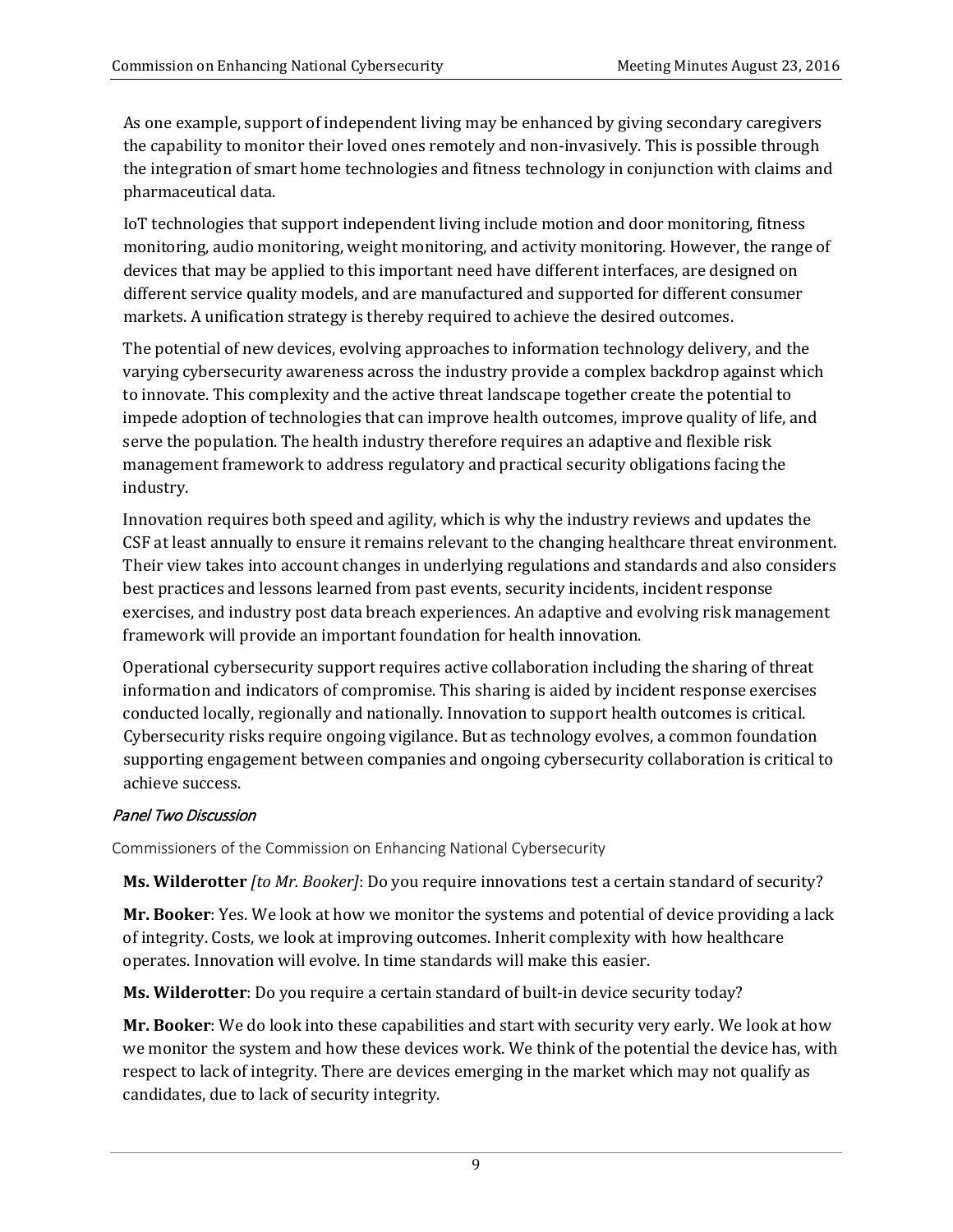**Ms. Wilderotter:** As we think about policy, you talk about foundational security from an IoT perspective. How should we think about legacy products which didn't start with IoT?

**Mr. McCarson**: We should invest in some of the products and capabilities currently being used. In my view, a sound approach would be for the U.S. to take into account currently binding requirements as well as requirements which can be put in place. If you look at work being done in the automotive industry, if it's something involving in the protection of human lives, there is a standard which must be met for that component.

**Mr. Toretti:** I agree with Mr. McCarson's approach. You have to assess the legacy infrastructure and, over time, come up with standards over a period of time comprised of various phases.

**Mr. Sullivan**: In the PC and mobile world there is the OS platform. You can put apps on top of it, but there is still that platform. Would that platform break down in IoT?

**Mr. McCarson:** My own view is there are distinct similarities between a toaster talking to an oven, and a fit bit talking to a phone. Those similarities are hardware-based. The toaster is my toaster and the oven is my oven. Create a hardware-based root of trust.

**Mr. Sullivan:** Is the market taking us there or should the Commission make this a recommendation?

**Mr. McCarson**: I don't think the market will take us there, unless there is a demand to make it go there. In my view (not shared by all of my colleagues), a case will not be made to move in that direction until there is a catastrophic event. I think this Commission has the opportunity to protect the consumer from threats in the marketplace to which the consumer is largely unaware.

**Mr. Gallagher**: What I heard from all of you is a very complex built ecosystem from the ground up, even though we currently deal with a rapidly changing system. Are we always going to be behind the deployment curve? What are some specific things you believe would allow wideadoption of something like EPID, at market scale? What could the government do to support this adoption?

**Mr. McCarson**: Let's take a practical example. This is a space where government has regulations on what can be approved as a monitoring device. These devices don't necessarily call for a framework at the hardware level. The same framework can be used to create requirements for a health-monitoring device which encrypts data to avoid monitoring. I think the Commission could help because some of the issues are privacy-related. The lack of a clear standard and vision slows down the industry. I believe the technology exists today which does not rely on just one company. Implementation will reduce the cost in patient care and stays in the emergency room.

**Mr. Gallagher**: You seem to be proposing sector-based regulations. As a supply chain matter, does this require security in the chips being created?

**Mr. McCarson:** In terms manufacturing, there exist about 15 entities with a bit more to allow for design manufacturing. Devices can be built to enable consumers to assign the unique ID. The manufacturer need not be the one to identify the device. The purchaser can provide that ID.

**Mr. Toretti:** The technology exists today. People must be held accountable to implement that information. We need to set standards from the perspective of development which bakes-in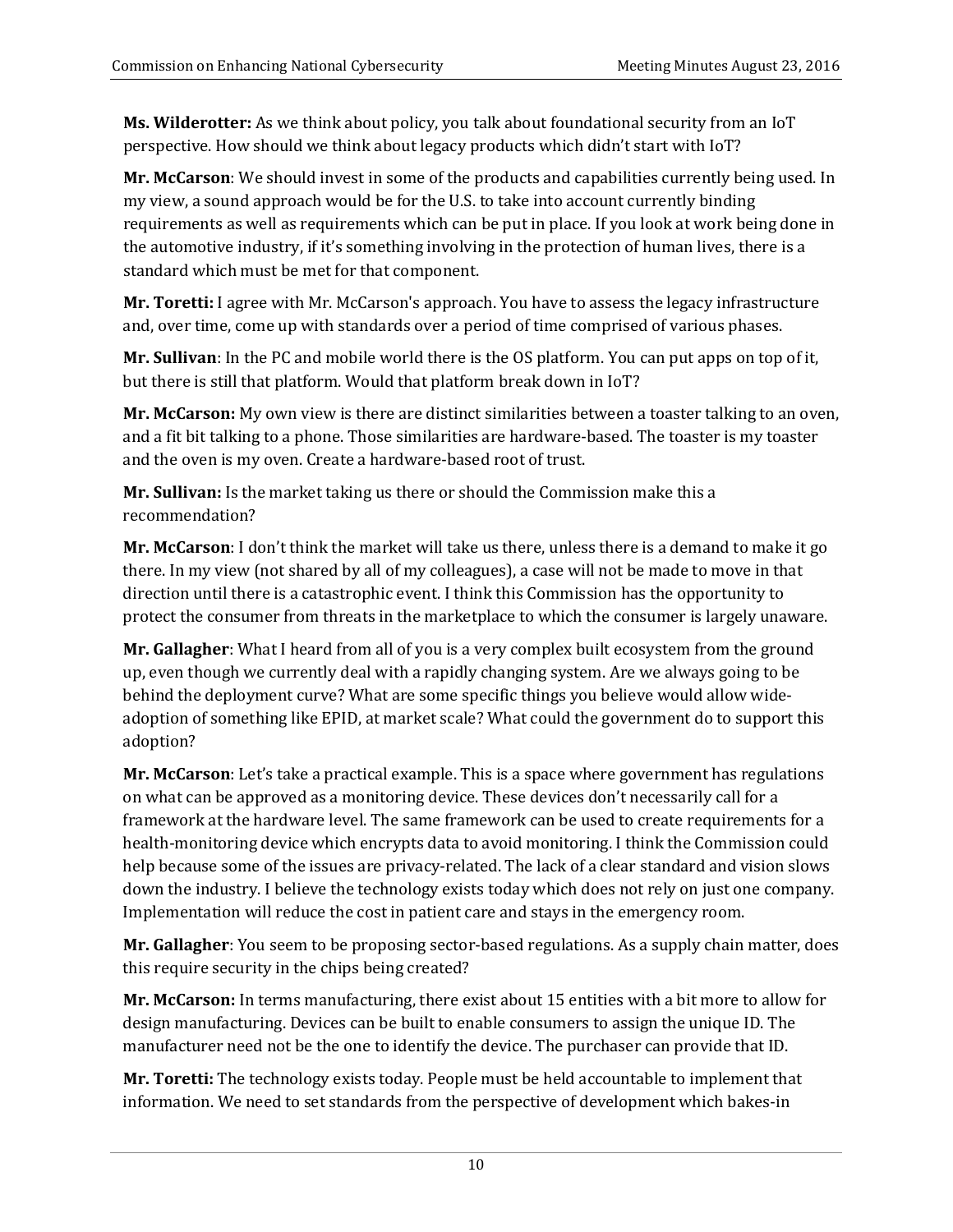security from the beginning.

**Mr. Donilon:** I think the question is, what is the accountability mechanism which should be used?

**Mr. Booker:** I think we are still at the incubation stage. It takes a time for upgrade medical devices currently running on deprecated technology. The government can assist in primary research in this area. This could be the foundation from which to validate the technology.

**Mr. Banga:** Let's say it gets implemented in various ways, some better than others. Most of the effort and behavior goes into catching it after it has been used. How do we catch it at the compromise?

**Mr. McCarson:** Let's say the toaster is talking with the oven, it may be perceived as normal talking between devices. You would probably find specific packet sizes passed between the devices. If you have robust threat detection software, you can check for changes in the system.

**Mr. Banga**: Should the Commission be in a place to allow for that type of detection or should that be left to market practices?

**Mr. McCarson:** The Commission has the opportunity to do that. I would recommend starting with certain industries. There should be very specific guidelines for things like remote patient monitoring, the energy grid, and others. We have the opportunity today to create the framework for this.

**Mr. McCarson:** The U.S. can differentiate in the next level of what you just described. We can provide next level incentives.

**Mr. Lin:** The primary issue for security in the healthcare sector, is data breaches and data getting out that shouldn't get out. We are now starting to see ransomware. I was wondering about a darker future in which medical information is not only viewed, but altered. How would it change the focus if you started to worry about unauthorized altering of medical data within devices? One of the things we grappled with would be, what are the incentives for getting people to actually do what they should be doing? We don't see the market pushing in that direction.

**Mr. McCarson:** I was one of the first to deal with identify fraud. People today are more aware of privacy concerns.

**Ms. Murren:** My question relates to electronic medical records. If we go back to 2004, there was a huge push by the government and the private sector to widely and quickly adopt electronic medical records for consumers with the idea that it would make healthcare better, safer, and cheaper. Now, a decade later we've never been less healthy, healthcare costs have escalated annually, and people's personal health info has been exposed. Is there any learning we can take from that and apply it to the IOT, and what can be done differently?

**Mr. McCarson:** Progress has been made in terms of health data interchange. The promise of how much information and how much data interchange will create the outcomes we're seeking is probably the active question we need to continue to look at as an industry. I think we still need to continuously examine the integrity of data and be aware of whether it's complete or not. As we move into a population of providers that are more digitally savvy, those things will also begin to take root. We'll start to see providers interacting more with electronic the health records system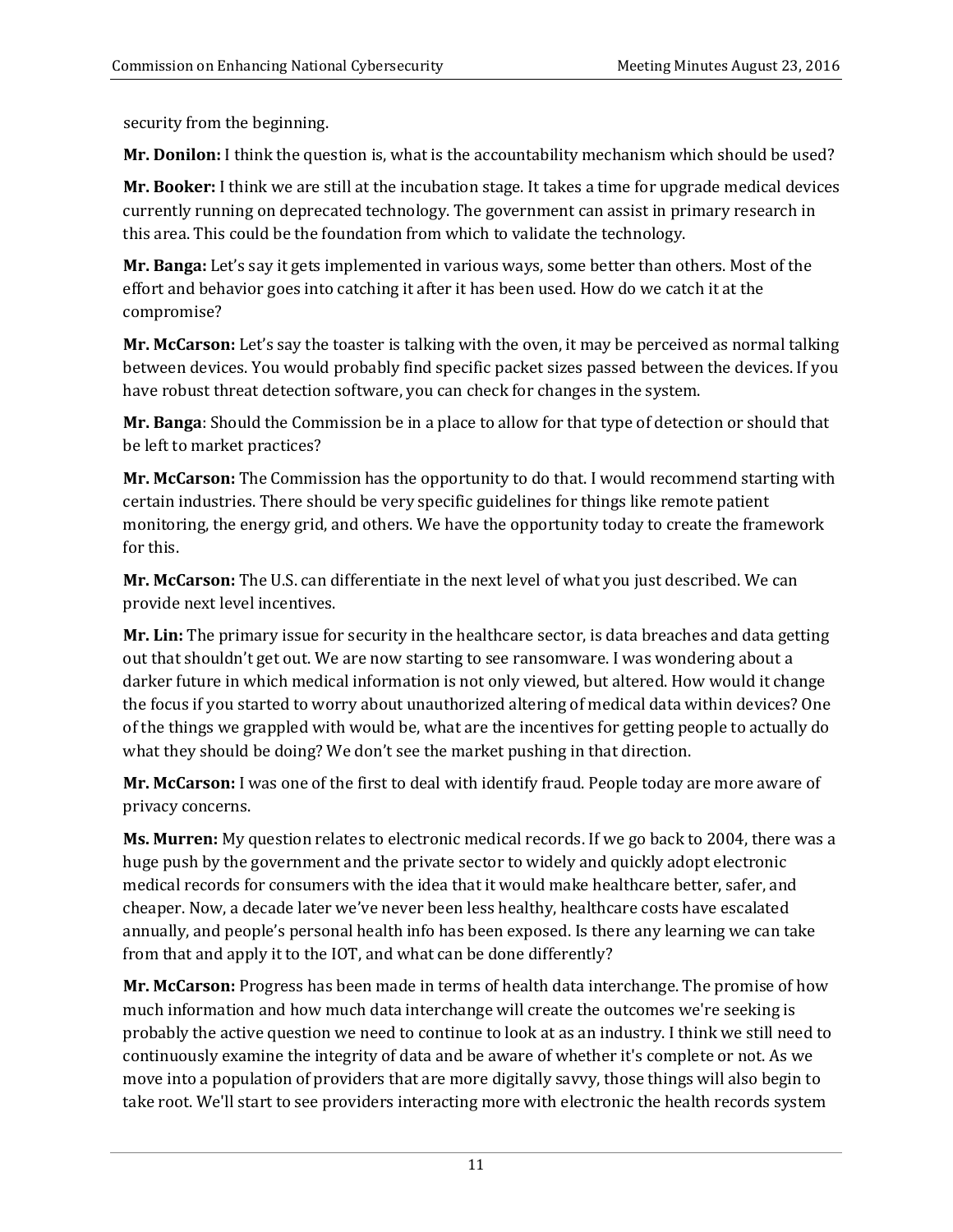directly. Health records are complex, and we are always looking at new pathways to deliver care which can amplify concerns. As the population becomes more digitally savvy, some current obstacles will continue to break down. The Commission has great opportunity to help utilize the interrelationship between public and private sector in this space vs. applying regulations.

**Mr. Torretti:** The industry has moved at the speed of light, but identity management is moving at a snail pace. There is a multitude of user ids, and accounts. Many sites don't require multi-factor authentication, which makes it much more possible for accounts to be stolen through key stroke loggers or other methods. I would ask the Commission how do we go back to these devices everyone has and create multi-factor identification.

## Panel 3: Assured Products and Trustworthy Technologies

Edna Conway, CSO, Global Value Chain, Cisco Systems, Inc.

Joshua Corman, Director, Cyber Statecraft Initiative; Former CTO, Sonatype; Co-Founder, I am The Cavalry and Rugged Software

Ken Modeste, Global Cybersecurity Technical and Strategy Lead, Underwriters Laboratories, Inc. (UL) Dr. Ron Ross, Computer Scientist, National Institute of Standards and Technology (NIST)

Ken Modeste, Global Cybersecurity Technical and Strategy Lead, Underwriters Laboratories Inc. (UL)

Each day UL works collaboratively with manufacturers, retailers, trade associations, public interest groups, and international regulatory authorities to further advance safety, performance and security through applied science. Through our research, testing, and certification we help ensure that the products people use every day, whether they be in the home, office, or connected to the internet meet safety, interoperability, and performance standards.

From our beginning at the Chicago World's Fair in 1893, and the introduction of electricity to every technological innovation since, UL has been one of the most recognized and trusted resources for advancing safety. More recently, we have expanded our capability in key areas and broadening the definition of safety, and moving from the physical to the virtualized world. Throughout its history, UL has understood the relationship between security and safety, and it is certainly true in today's connected world.

Powered by software embedded in devices, the virtual world poses a new set of risks. We have built a knowledge base of everything from wearable devices to chip cards. That gives us a special insight into trends impacting connected technologies today. In wearable devices, we are hard at work at ways to secure private information, some of it sensitive personal health data shared over wireless networks. There are many different interoperability protocols in use, and we test for them for interoperability, so they each exchange information with another at the same time making sure they don't interfere with other systems.

Last October was the U.S. deadline for shifting responsibility from banks to merchants for any fraud committed during instore purchases. Merchants raced to adopt chip card technology prior to the deadline. Having already implemented chip cards for Europe and other parts of the world, UL had the core capability to meet the challenge facing U.S. retailers. We educated them about the transition, how to upgrade their point-of-sale terminals, increase overall public awareness, and contributed to security for both retailers and consumers alike.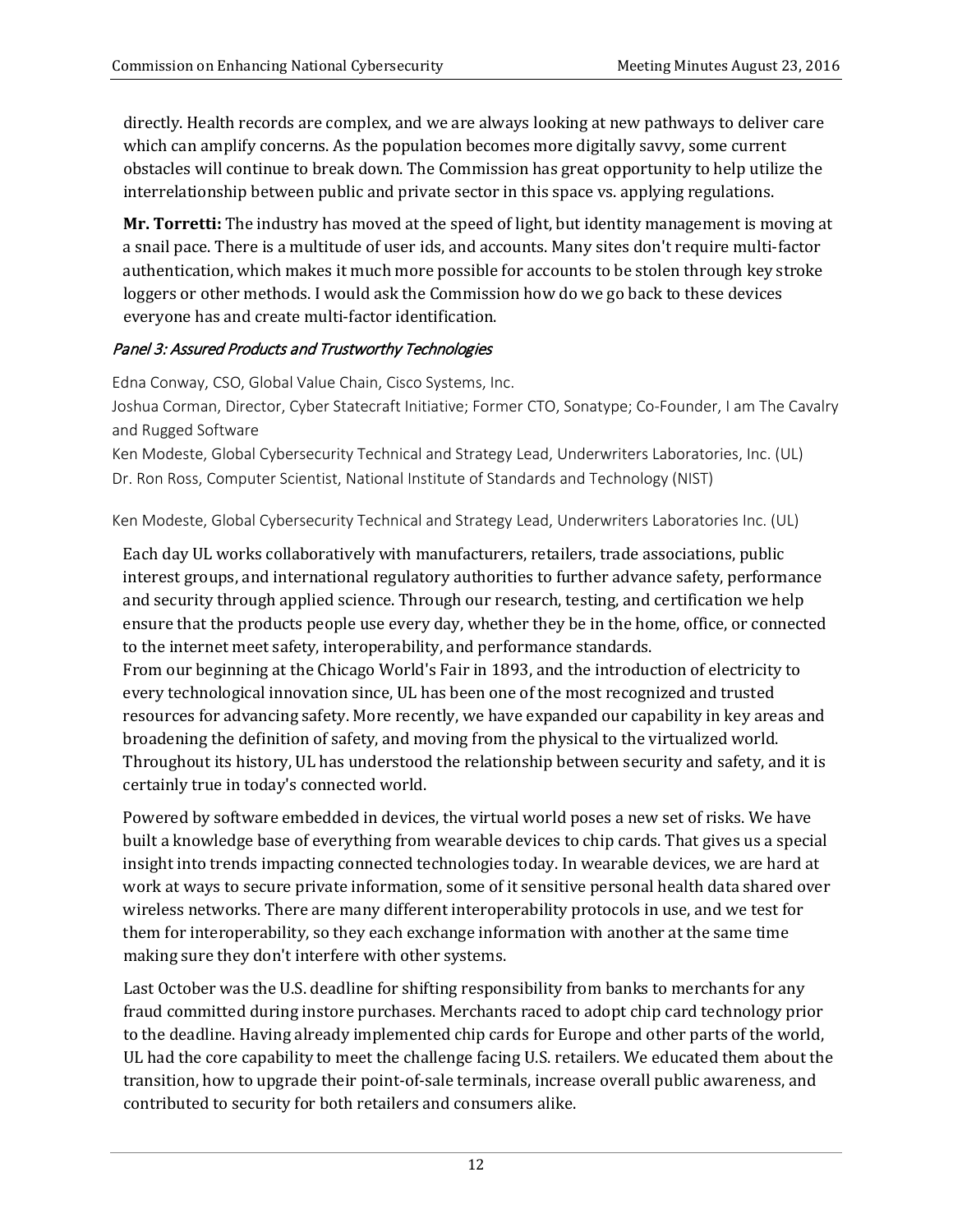Of the total universe of devices, it's paramount we understand the rest of people and develop solutions to meet this challenge. Recognizing this need in April of this year, UL launched a voluntary cyber security assurance program, called UL CAP that addresses the many risks associated with connective technologies.

The CAP Program was established with input from academia, government, and industry groups. The mission is simple, but important. To help vendors identify security risks in products and systems, and to suggest foundational elements required for good cyber hygiene. We built CAP around UL standards, providing innovations with a testable set of cybersecurity criteria for network connectable products and systems.

Working with our clients, CAP accomplishes four things: it assesses software weaknesses and vulnerabilities; it minimizes exploitation; it reviews and assesses security controls; and increases overall public security awareness. Software flaws and weaknesses attributable to known security incidents stand at the very heart of CAP, and is our primary driver in developing the technical requirements for our program. Based on this experience, we believe that government, working in partnership with industry, should take two key steps.

Step one, develop a scientific methodology for assessing software products, and provide metrics for identifying, measuring, and addressing vulnerabilities and weaknesses. In addition, we believe that when independent, third party organizations conduct testing and certifications, it increases trust in the market place.

Step two, use existing methodology to assess a vendor's ability to execute security objectives across the entire supply chain. This begins with manufacturers using established practices to develop, build, and support products and systems for sale and give system operators maintenance. This begins with manufacturers using established practices to develop build and support products and systems for sale and giving system operators maintenance and asset owners the ability to configure and asset owners the ability to install configure and support systems.

I'm proud to report the CAP program is already gaining supporters. In June, UL and the US Department of Veteran Affairs announced a cooperative research and development agreement program for medical devices, cybersecurity standards, and certification. The program will support improvement of veteran patient safety and security, through the use and verification of the UL CAP program.

We believe this work will contribute to broader awareness of medical device vulnerabilities and threats, as well as refine existing and emerging standards and practices. As we all know, the federal government shares many of the same goals as the private sector. We think it should leverage the private sector's expertise, knowledge, and resources when considering developing regulations and administering programs. We encourage the government to utilize publicpartnerships in developing public policy by adopting consensus based standards and accreditation schemes, and globally recognized practices to meet its compliance interests.

By working with the private sector government agencies can access this additional data, promote transparency, leverage private sector resources, and contribute to economic and job growth. We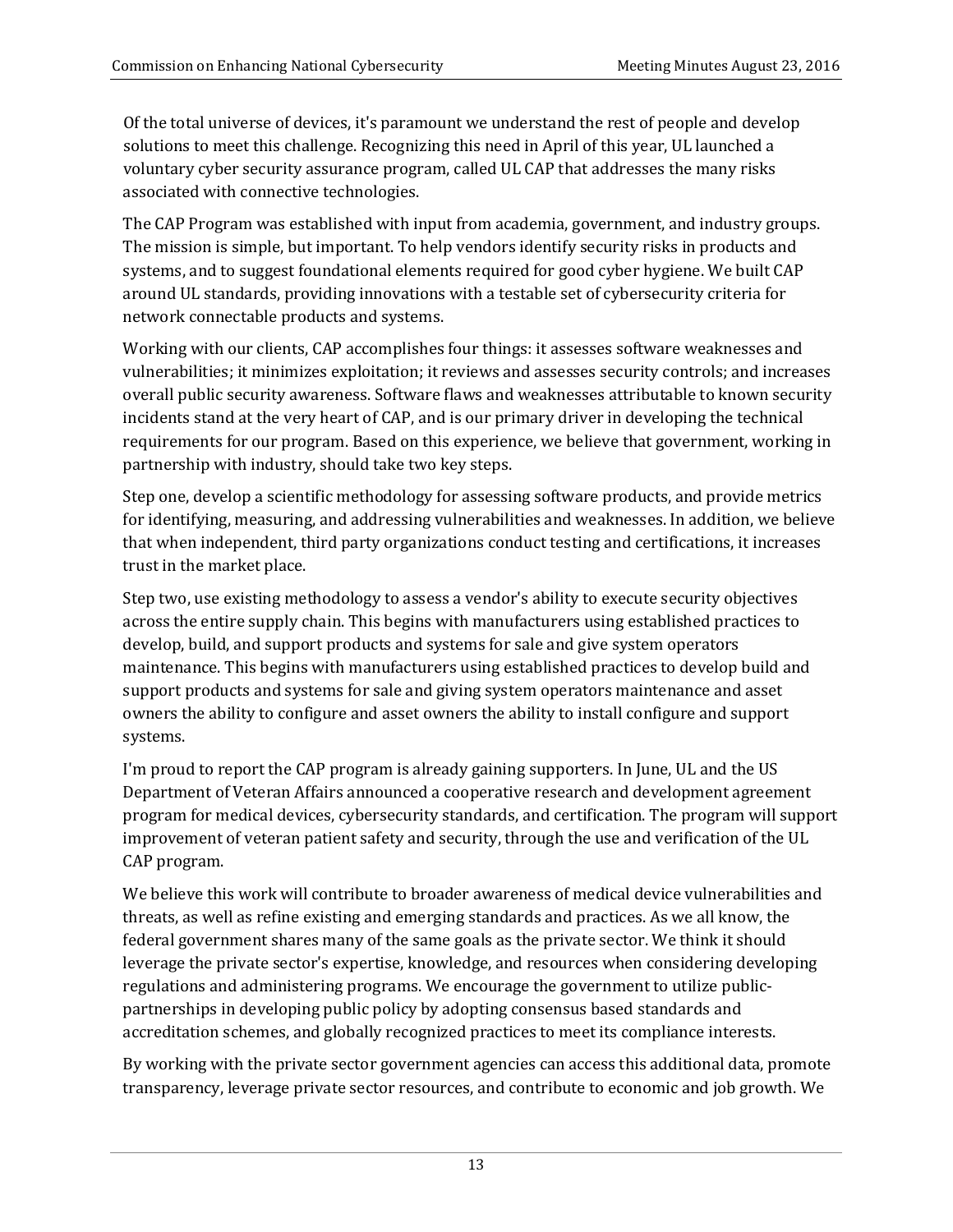believe that cybersecurity necessitates a strong private public partnership. CAP is well on its way to providing a framework that supports the commission's objective to strengthen cyber security and to better ensure public safety and enhance innovation. I appreciate this opportunity speak about this today, I look forward to answering any of your questions.

Dr. Ron Ross, Computer Scientist, National Institute of Standards and Technology (NIST)

I've been in this business a long time, going back to 1976 to the Anderson report for the Air Force that was our first real dive into cybersecurity. It's now 40 years later and the question that I'd like to pose is, how did we get to where we are today, where we're having a commission where this is become just the hottest topic. What's the basic problem that we're facing? Why have we not been able to fix the problem up to this point, and what are some ways we can think about the problems differently moving forward? That's the nexus of the big ideas.

About 2 years ago this problem became very clear to me, because we are the greatest innovators in the world we have the greatest technology. As all the panelists said today, the technology is very powerful, very affordable. We buy a lot of it. In some sense what we're witnessing here, in this cybersecurity problem is the American love affair with technology. It became very clear to me, as a security professional when I was at a movie about a year-and-a-half ago and with my wife and discovered there is an app that will tell the optimal time to go to the restroom in the movie. It's humorous, but we know as a security people it's dangerous to download the application.

It was mentioned this morning in the previous panel when downloading a new app and it before installing it the user must say yes to these 40 things that the app needs to have access to.

The real message I want to convey to the commission is a strategic issue. We talked a lot about tactics. We're doing a lot of great things in security, but they're all tactical. Tactics win battles. Strategies win wars. We have to have a larger holistic view of this problem because one of the things that comes with all this advanced technology, and our propensity to buy it and use it, is we just are not looking in the right places for the answers to some of the really dangerous things that we're facing. I've tried to convey this, and this is going to get worse with the convergence of cyber and physical systems, and all the things that come with the internet of things. There are 6 billion devices today. We're adding another couple hundred million every month.

The fundamental issue I'd like to put before you is the issue of complexity. Commissioner Chabinsky, in his last question, started to address this. That is our number one threat. It's not on any NSA top 10 list, or the CIA's top ten list, but when you look at this from an engineering and a scientific perspective, we have to be able to solve that complexity problem, if we are ever going to be able to build systems that are as trustworthy as they need to be. I'm not ever going to talk about fully assured, highly trusted systems because you can't get high assurance and trustworthiness everywhere.

The question I think we all need to look at is, don't we need to be able to have that level of trustworthiness and assurance where we need to have it. That's kind of a fundamental underpinning of my remarks today. I use the analogy of above the waterline and below the waterline problems, because most of our cyber security work today, whether you talk about patching and configuring your firewall, and doing all the asset inventories. That is called cyber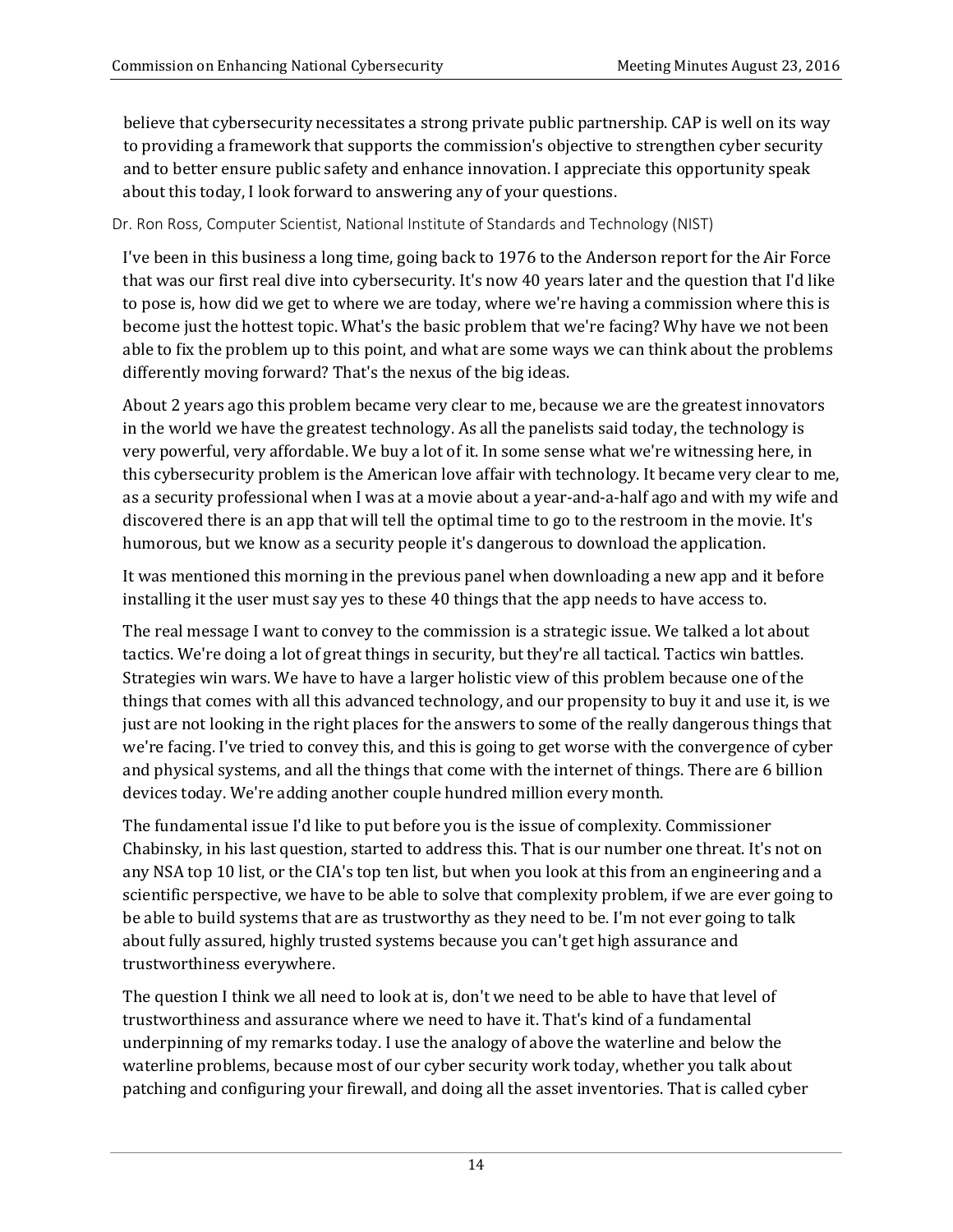hygiene and that's all good to do. We're doing a lot of good stuff there, but below the waterline is where the real danger lies. I use the term, "sharks and glaciers" because everything bad that happens with sharks and glaciers happens below the waterline.

When talking about problems of complexity, hardware and software, firmware, and applications all of these things coming together an incredibly complicated world. We are literally building a world that is highly functional but one we don't fully understand. In order for us to be able to protect the things that we value as a nation, and this is not just about your kid's smart phone working, it is about nuclear command and control systems, power plants in Chicago, medical devices, hospitals, and financial systems, that have to operate as part of the critical infrastructure with some level of trustworthiness.

If we don't have that, then society breaks down from that point. So, how do we deal with all this? The Defense Science Board (DSB), about three years ago, put out an incredibly important piece of work. The DSB was asked by the military, could the U.S. military withstand a massive cyber-attack and still defend the country? That's a pretty important question. They came back in the report and described different levels of vulnerabilities.

There were three different classes of vulnerabilities. The basic idea was that there are known vulnerabilities. That's what we deal with every day. Every week vendors announce the latest patches. We all know about it, and we rush to patch before adversaries can take advantage and exploit. The second class of vulnerabilities are the-zero day vulnerabilities. These are the unknown vulnerabilities. They are the ones we don't know about yet, that are growing at an alarming rate.

Because complexity is exactly equivalent to attack surface, and the more we grow through innovation and sheer demand for these products, systems, and services, just by definition the attack service is growing at an alarming rate. There are the known vulnerabilities, the unknowns, and the third class of vulnerabilities that the adversary actually develops within our systems and networks after they've taken control of the network. Two thirds of those vulnerability classes, the unknowns and the ones the adversary actually builds within networks and systems, are totally off the radar of consumers, and I would argue, most of the folks who are building systems at this point. So how do we deal with that? The only way to deal with that problem is to apply good architectural and engineering standards and best practices.

We've known about these things for a long time. In fact, we have 40 years of security design principles and system security engineering concepts and techniques that we know how to do. The question is, are we willing to do it? That's really the central question for the commission when you take your recommendations back to the President. Sometimes, knowing the right thing to do and having the will to do it are two very different things. The Defense Science Board report was very compelling. Today, there's a whole movement in our security industry to focus on intrusion, detection, and response. Basically, they've decided collectively that systems can't be protected anymore it's just too difficult.

As a result, we decide to become better hunters of vulnerabilities, and we're going to we're going to focus all our efforts on finding those vulnerabilities and fixing the vulnerability. The problem with that strategy is, it's like having a push-mower, and then buy a riding lawn mower, figuring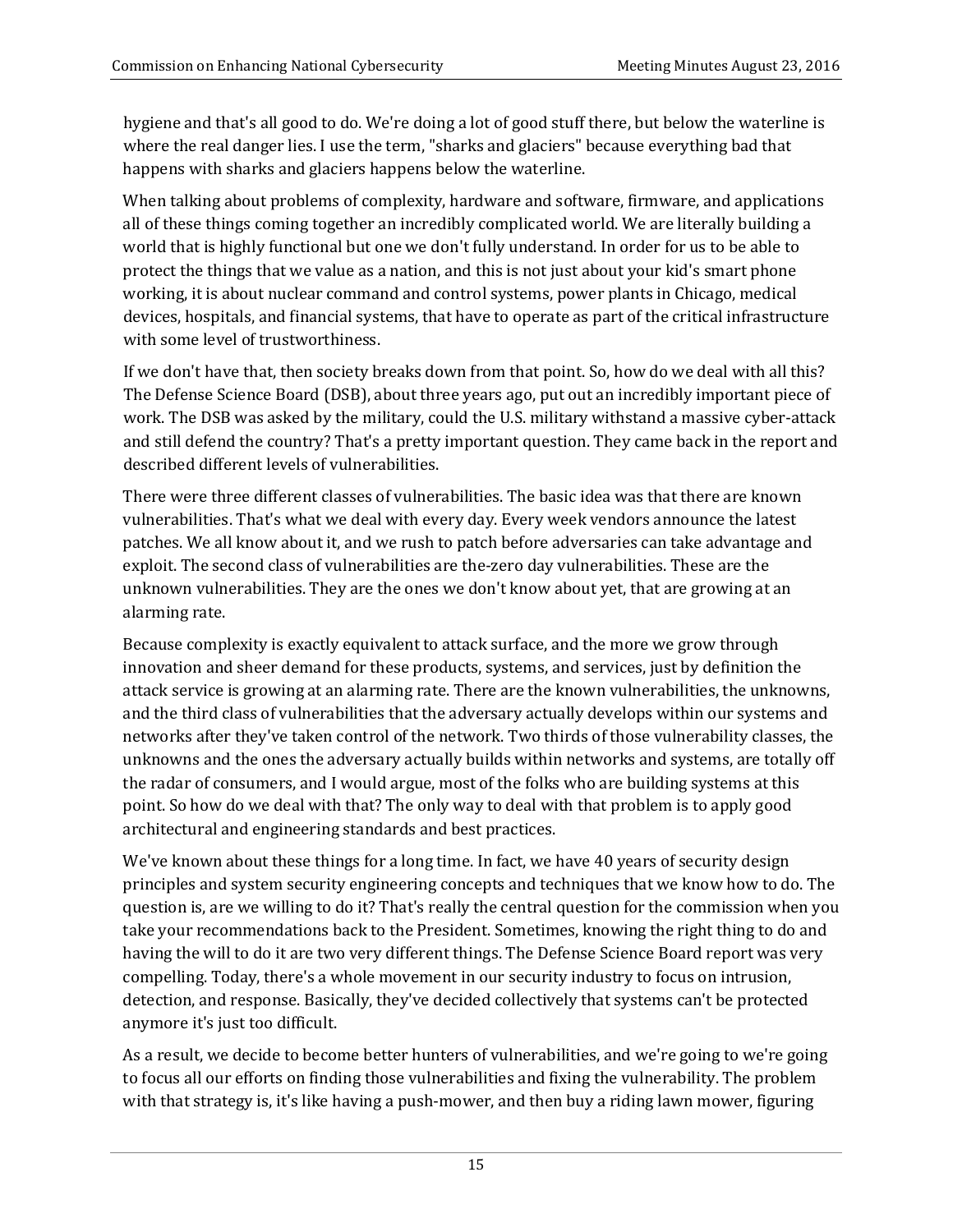you'll be able to cover more of the backyard. While at the same, time you buy 6 or 12 new acres of land. The point is, you keep on buying more land, and your tools can never keep up. We call this the "N +1" vulnerabilities problem. Take all the vulnerabilities that exist today, find them and fix them. There will be one more tomorrow, 10 more the next day, and 100 more the day after that. Why, because the attack surface is growing and growing and growing.

We can't protect what we don't understand. We don't have visibility. I spent a long time in the military. It's almost like sending American military forces into combat with without night vision capabilities. They're fighting blind, and we're going to have to do a much better job. It goes to the commissioner's statement about making things simpler. There's no rule that says just because we can build something and we can connect it, we should. Those are decisions that go back to basic architecture and design. There is the idea of resiliency, but we're never going to have perfect security. We hear it's either secured, or it's unsecured. The answer is, it's never going to be fully secured. What we try to do, is increase the penetration resistance on the system to the point where the adversary has to work harder to get access than they are willing to work.

We also have to recognize we are up against nation-state level resources in many cases. The NSA situation and the OPM breach are examples. We will continue to face nation-state levels of attacks because we are a rich target of opportunity. Our paradigm needs to switch to penetration and resistance first. We know from literally two decades of collecting threat and attack data that about 5 or 10 percent of attacks will always succeed with a determined adversary. They will overwhelm at some point and get access. What happens then? The next phase is to limit the damage they can do once they're inside.

Limiting the damage once they're in. What does that mean? It means limiting the time on target, and we can do that through virtualization techniques or limiting lateral movement through the system. Attackers try to find the low-hanging fruit, they escalate privileges until they find a target. That was what the OPM breach was all about. How to limit damage once they're in? Through domain separation, and putting up greater interior walls within the system. I use the example of a safe deposit box: I've got locks on my front door, but I still have a safe deposit box because some of my stuff would be vulnerable in the house. I take it to the bank. It's hard to do, but I know my most valuable property is safe.

In the case of OPM, if they do get in the SF 86 database, are they going to walk away with 22 million records, or are they going to walk away with ten thousand records. Those are the architecture and design decisions that have to be made; not after, but before, as part of the discussion of how do we build security into these systems.

What I would say in conclusion is, if our bridges were collapsing, and our airplanes were crashing at the same rate our systems are failing, we wouldn't be going out collecting more threat data, as we tend to do. We would call in the scientists and engineers. In fact, right here at the University of Minnesota, a few years ago the bridge collapse happened. Many colleagues of mine in the computer science department had a bird's eye view of the bridge collapse in real time.

The first group to be called in following that incident were the engineers. They did root-cause failure analysis. They figured out what was wrong and now the bridge doesn't fail any more. Things are always going to fail at some point. But the question is, where are the scientists and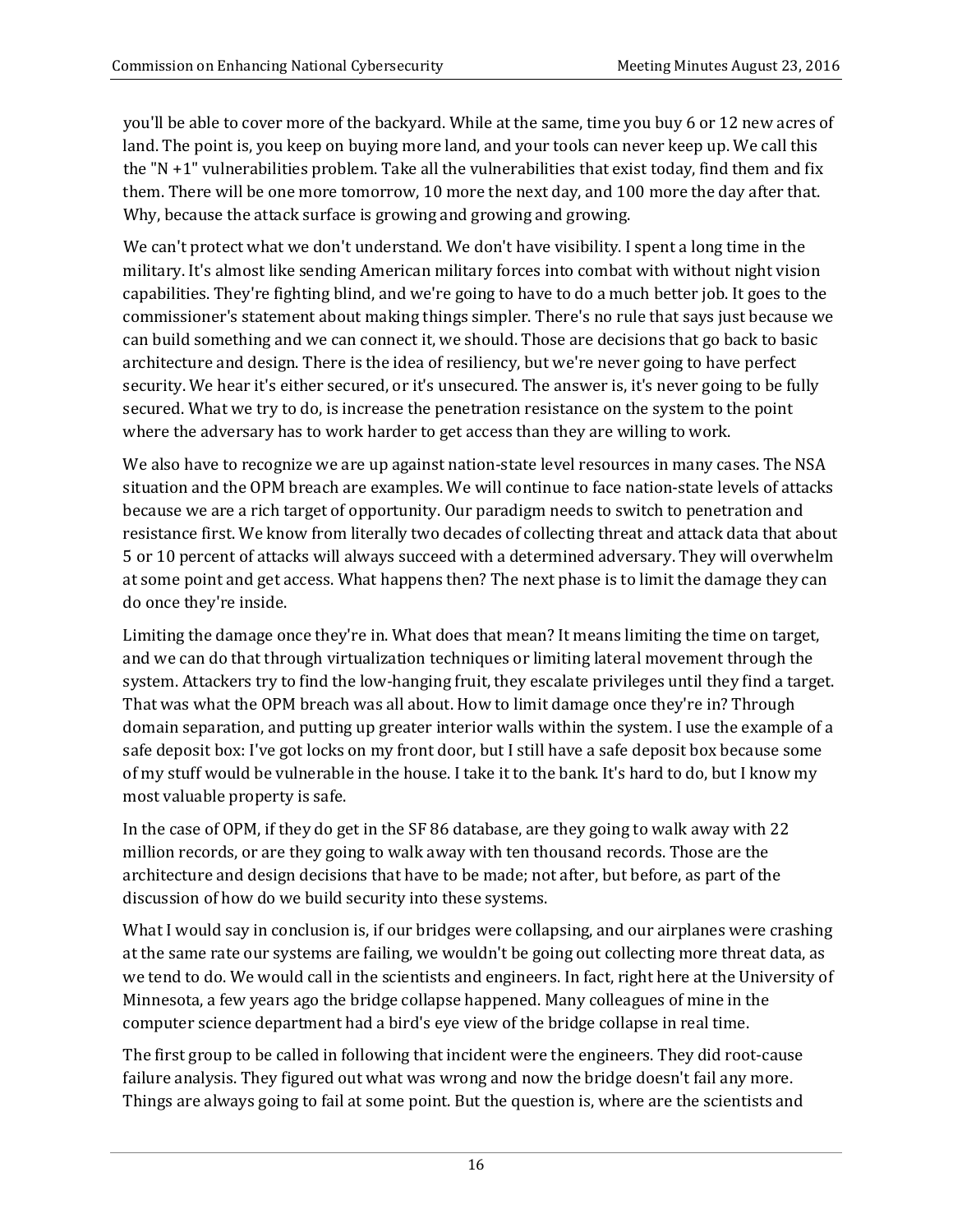engineers in building our systems today? This isn't just a problem of smartphones and tablets. The fact that we are totally dependent on information technology for everything we do, whether it's the intelligence community, the warfighters, the manufacturing community, the banking community. In fact, without dependable information technology, your mission or business is going to fail at some point. The problem is, it's not always looking for the cyber Pearl Harbor. The problem is we look for incidents in terms of the kinetic world vs cyber world. In the kinetic world when the World Trade Center was attacked, we could see the attack. We internalize what's happening in kinetic space. With cyberattacks, it happens in cyberspace.

The analogy I would use is like having cancer. In the early stages of cancer, I feel fine and things don't get bad until the cancer replicates to the vital organs. That's one of the reasons why we can't attack this problem, because we think in kinetic terms, and all the bad stuff is happening in cyberspace. Just because your system is up and operating and you think everything is fine, the adversary is ex-filtrating intellectual property out the back of the system.

We are losing, I think the director of NSA said not too long ago, a trillion dollars a year in intellectual property. If you want to bring a superpower to its knees, don't defend these systems. Because the adversary will continue to bleed intellectual property and innovation. Everything that we value as a nation will erode, and erode, and erode, until we wake up one day and we're not where we once were.

I grew up in the sixties and there's no doubt building more trustworthy systems is going to be more expensive than in the past. It's going to be more difficult to do. But I remember during the Cold War, we had a national strategy that was called mutually assured destruction. Possibly most people here may be too young to remember it. We had the nuclear triad, the submarines, the bombers, and the missiles. It was the largest investment cost this country ever made in defending itself. We made the investment knowing very well that there was a very low probability of ever using that capability. We came close a couple times, like in 1962. We made the investment because the assets were worth protecting; our way of life and freedom are priceless. These are things that are so valuable that deserve that level of protection.

That means we're going to have to take a hard look at this problem to protect the things we value the most. We talk about a grand strategy, or a Manhattan-type project. I use the example of NASA and NASCAR, two different worlds but both have something in common. In 1961, President Kennedy made a very famous speech. I was 10 years old and a big fan of model rockets. He challenged the country because the U.S was in a hot missile race with the Soviet Union. He said we were going to go to the moon and do other things by the end of the decade, not because they are easy, but because they are hard. That was 1961.

In 1969, a short eight years later, I remember it like it was yesterday. It was July 20<sup>th</sup>,and I was a freshman at West Point. I'd been there for20 days, and they woke us up at 2 o'clock in the morning. They marched all 4,400 cadets into a room of this size and we watched the first moon landing. How did we do that with 1950s and '60s technology? The answer is easy, American innovation.

There is no problem a challenge that we can't confront if we bring what I call the essential partnership to bear: government, industry, and academia. The President challenged the best and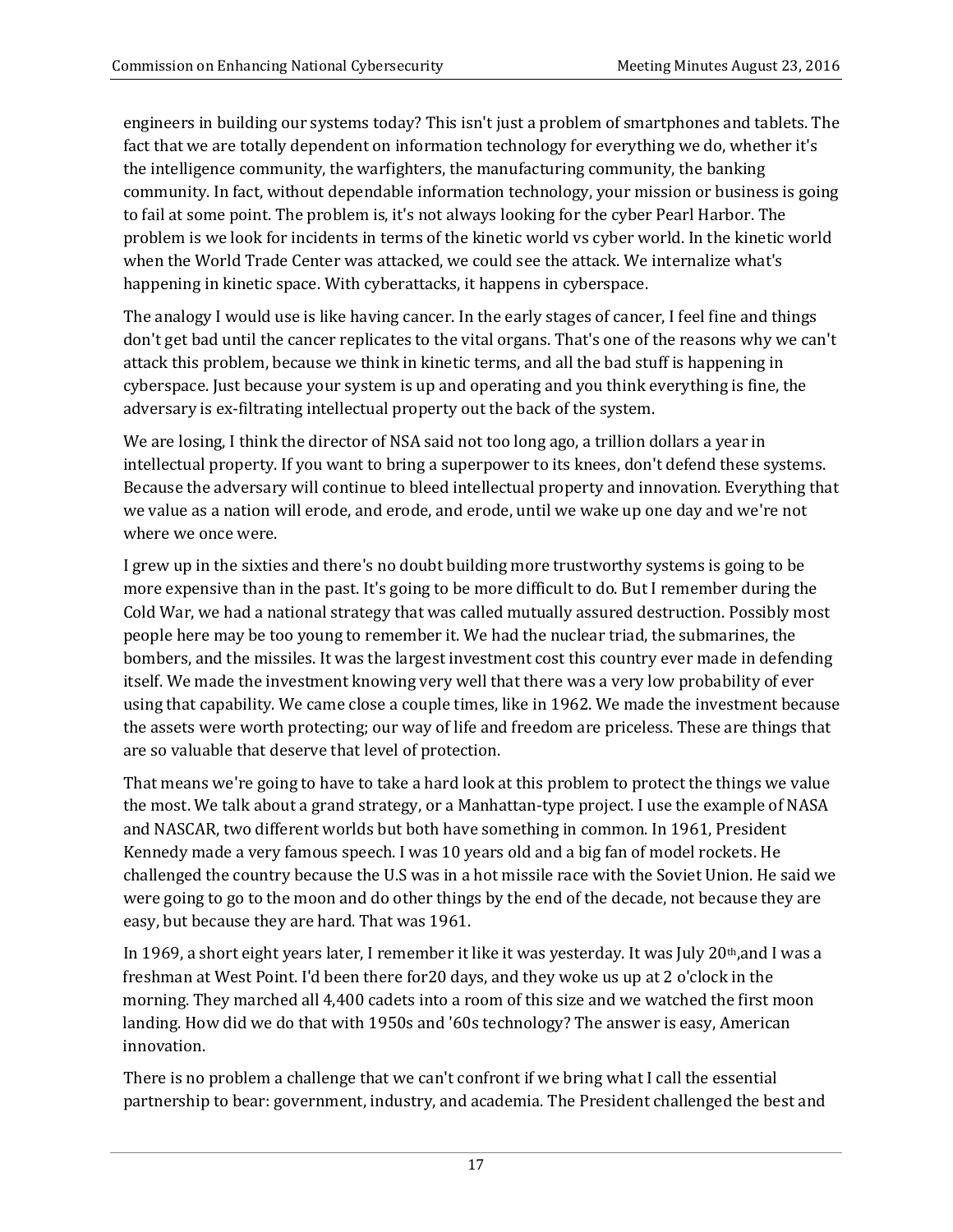the brightest to solve a very, very difficult and challenging problem, one where we all saw the common threat. There is a common threat today, and I would argue today that our cyber security threats and problems every bit as dangerous as those cold war issues.

The real issue is, they operate in cyberspace not kinetic space and I think the challenge for all of us today is, can we recognize the challenges in cyberspace and develop an appropriate strategic plan that activates the essential partnership. We still have the best software developers in the world, and we're capable of solving these problems; I think we can do it we just have to get our heads focused. The commission can play a critical role in providing advice to the next Administration.

Joshua Corman, Director, Cyber Statecraft Initiative; Former CTO, Sonatype; Co-Founder, I am The Cavalry and Rugged Software

There were so many good discussions this morning that I feel compelled to try to add something new to the equation. I wear a few hats as described. I am the new director of the Cyber State Craft Initiative with the Atlantic Counsel, a non-profit policy think-tank in DC. I'm one of the founders of IamtheCalvary.org, which I think is particularly germane today, because we are a group of white hat security researchers founded 3 years ago on August  $1<sup>st</sup>$ .We are squarely focused on public safety in human life in the internet of things. We make a sort of joke, with contrast to this morning, which is, that we love our privacy but we'd like to be alive to enjoy it.

I think when we look at the most cybersecurity failures, they've been in the realm of acceptable losses. One of the reasons we're still grappling with many of these is because we have lacked a sufficient catalyzing event to create a corrective action. We have kind of solved the easy problems. If it really was easy, we would be done by now. Where we find ourselves now, is with the really, really hard problems.

I intend turn up the heat a little bit, and focus on some of the things I don't think get enough air time. This commission is uniquely placed to make recommendations to the next Administration. I believe we're going to see the first consequential failure in cybersecurity during the next presidency. If we are prepared for that, we may be in a better position to respond in an intelligent way. We all know that markets depend upon trust. But for a moment, especially since it's late in the afternoon, please stare at the ceiling for a good 10 seconds. This building is made of steel and concrete, and not once in the many hours we've been here today has anybody sat in perpetual fear this building was going to collapse on us. The reason we didn't is because this infrastructure that modern societies are built upon is dependable and trustworthy.

The issue I see with the Rugged Software Manifesto, is that our dependence on software and digital infrastructure is becoming as ubiquitous as steel and concrete. However, it's not nearly as dependable or trustworthy. One thing that what we know as computer scientists is that software is nearly infinitely vulnerable. I think we have an expectation that we can place that dependence there, and the software will be worthy of that dependence. We will never have the same level of assurance and trustworthiness in software, which is infinitely malleable, as we do with steel and concrete. Perhaps the very expectation that we can place that trust, is one of the core structural issues.

When we founded the cavalry three years ago, what we said was, the cavalry isn't coming. No one's going to come save us on issues of public safety and human life; Therefore, we must be the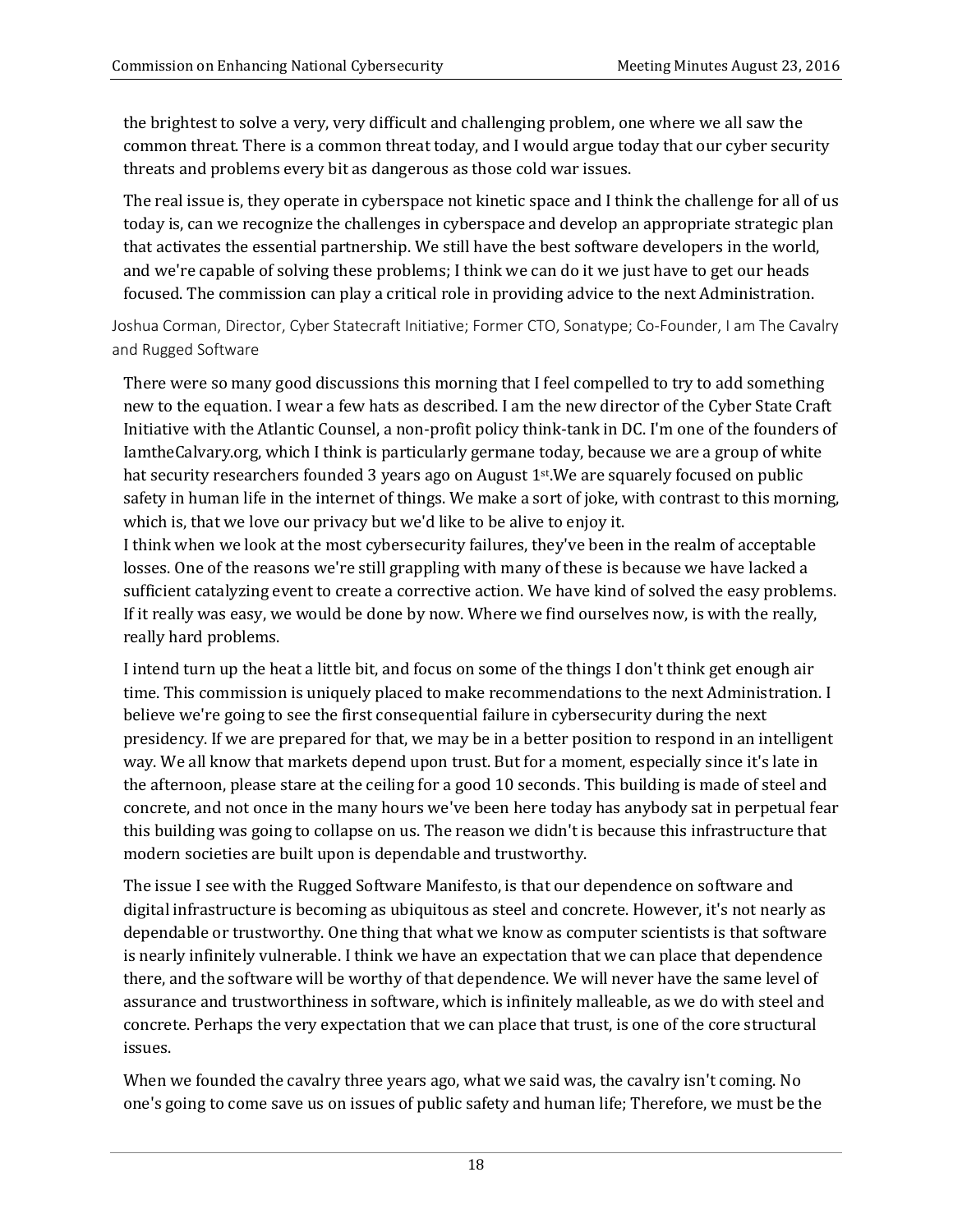voice of reason and technical literacy, and go to public policy makers and the safety-critical industries to share our expertise on what we know about cyber security failures. We chose the problem statement very, very carefully. I'm going to read it word for word. We said, "Our dependence on connected technology is growing faster than our ability to secure it in areas affecting public safety and human life." To the comment on the last, the purpose of saying 'our dependence', is that when something is not dependable, we can either put a Herculean effort into making it more dependable, or we can depend upon it less.

When I saw Bluetooth being put on an insulin pump that could administer a lethal dose of the drug and cause a fatal outcome, I said, "What the hell were they thinking?" There's no requirement to put Bluetooth on everything. Dr. Kevin Fu, one of the first medical device hackers, said it's the bacon principle. Everything's better with bacon. Everything's better with Bluetooth. We have this assumption that the technology we're using is trustworthy, so we're putting it into every aspect of our lives.

The concern we have is, that trust is not well merited. If we think about IT and software, we have been loath to regulate the software industry. It's the one area of our life where there's no liability. Liability came up this morning, and is going to come up again. There are reasons, and healthy reasons, why we didn't introduce software liability. It was the fastest growing sector of the economy, a global market, and we didn't want to introduce barriers to entry or innovation. There was a long list of good reasons not to introduce liability into society for software.

The challenge is bits and bytes now meet flesh and blood. In the internet of things, software failures can cause physical harm. It not only can erode, but shatter trust in key markets. When we speak about consequential failures, we note that about 100 of the Fortune 500 have lost intellectual property or trade secrets in the last three years. Nearly every PCI-compliant credit card merchant has lost credit card information. In both cases, the failure rates approximate 100% on a long enough timeline. The assumption that we know how to secure software or that we know how to secure IT, is a very faulty assumption. We're placing that weak, vulnerable software into our cars, our medical devices, our clinical hospital environments, our industrial control systems, and our homes. To date, nearly every internet of things device that our research community has tried to hack has been successfully compromised. Again, our failure rate is about 100%.

I want to set out two disturbing vignettes. The first one is, for a few years I researched Anonymous. There are very, very few hackers in Anonymous. One of those hacking crews that actually knew how to hack was called Team Poison. One of the members of Team Poison went by the handle of Trick. Tomorrow marks the one-year anniversary of when he was killed with a drone strike in Raqqa, Syria. What you have with Trick, was someone who was not a very talented hacker, but had enough hacking skill so that with the means, motive, and increasing opportunity, could inflate the loss of life on the U.S., or our allies.

It doesn't take much skill, unfortunately. It takes a search engine like Shodan to see industrial control systems directly connected to the internet. These systems often have default usernames and passwords that can't be changed even if users wanted to. They may also have a free attack tool, and the last bit is the willpower to use it. If harm as a prerequisite contains means, motive, and opportunity, in Trick we saw that out of 7 billion people, the assumption that no one would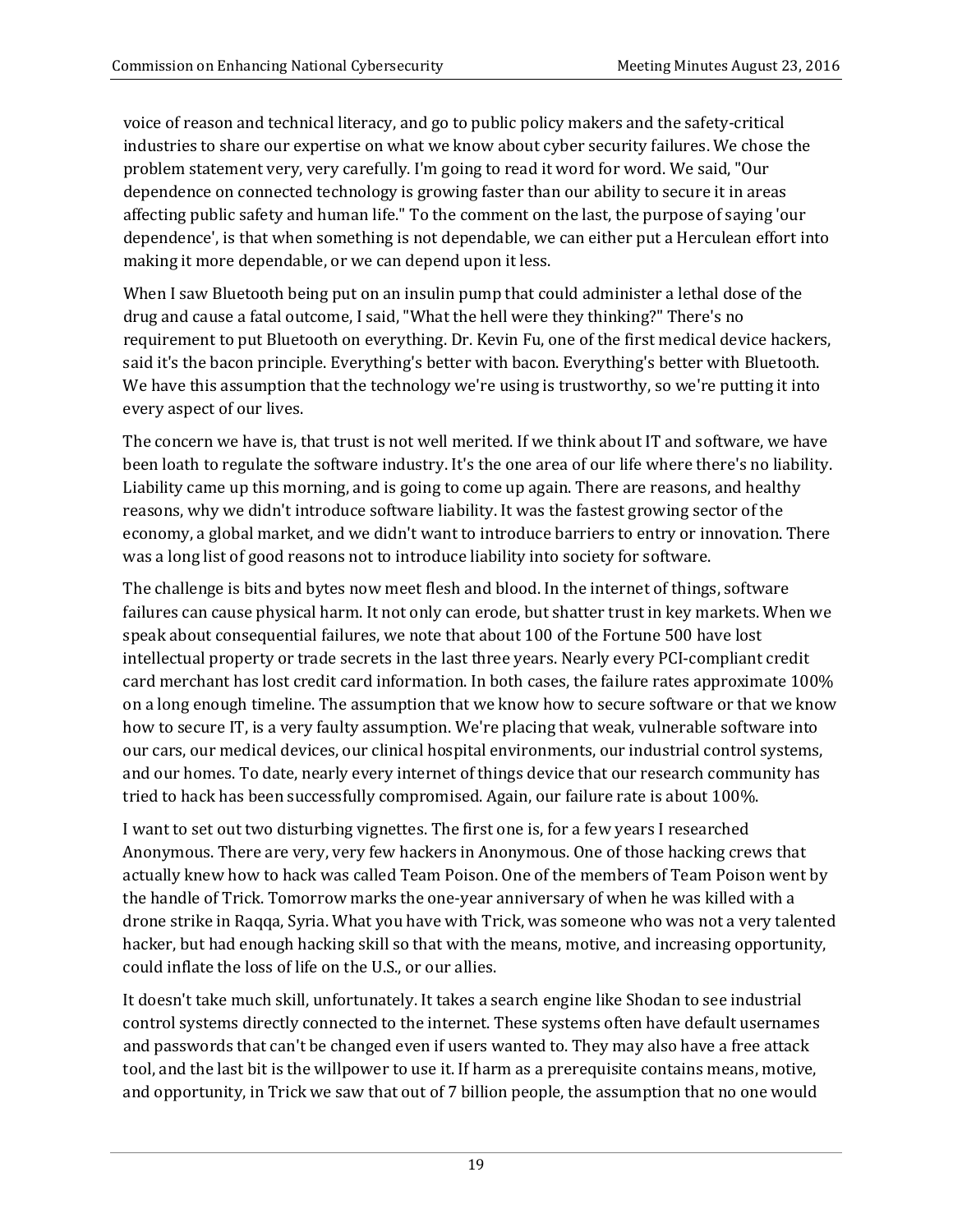hurt us is a very, very, poor assumption.

The second vignette is that this spring in Hollywood California, Hollywood Presbyterian Hospital was accidentally hit by a piece of ransomware that did not get paid in time. As a consequence, they had to divert incoming patients and ambulances to other facilities. They considered moving resident patients to another facility as well. Though they claim no one was hurt this time, but if an accident can cause a denial of patient care in a modern clinical environment, what happens when you combine that with someone like Trick?

One could argue that our dependence on digital infrastructure and areas of public safety and human life is unsafe at any speed. Even if we were to copy the best practices of the private sector, that wouldn't be good enough. We have resigned ourselves to the idea that we can't prevent things. We can only detect or respond. When my credit card is compromised, I can get a new one. But when the other half of your wallet, your family, is compromised, how do you get a new one of those?

I see about 80 billion dollars U.S. spent on protecting credit cards and highly replaceable information, and we're failing. I see very little commensurate care being given to the higher consequences of failure of public safety and human life. I think it's high time we do something about that.

The last bit is we do know some of the technical solutions that could improve things. You heard some this morning from Ms. Zatko, you've heard others about trusted platform modules and hardware roots of trust. We have some of the technical solutions figured out. Some of them we don't. We're going to need a grand challenge. We're going to have to be like in "The Martian", where they said we are going to science the heck out of it. We will need to science the heck out of some of this. In other areas, the gap is not our technical availability, it's our political will, I make two recommendations, which we can talk about during the discussion. One of them is, some in the market cannot make an informed decision, so I've been working on a rubric for several years around software supply chain transparency and food-type labels that do not require an engineering degree.

The simple idea was is actually manifested in a bill inside the Underwriters Laboratory cyber assurances program, the financial services ISAC, American Banking Association guidance, and in the Mayo Clinic's procurement guidance. This is essentially a little trio that could be a near-term fix while working out better engineering solutions. It basically said that anything we buy should provide a software bill of materials for the third party and open source software used in the construction of the goods. Think of it as an ingredients list.

Two, that list should not contain known vulnerabilities or known defective parts without justification. We're not talking about zero days, we're talking about not using a part that's known to be bad.

Three, since future vulnerabilities are inevitable, goods and services must be patchable. In other words, identify the ingredients. They must not be known to be vulnerable, and must be patchable. The idea there had two obvious benefits. At procurement time, a consumer can make an informed risk decision about which company takes better care of their cyber hygiene.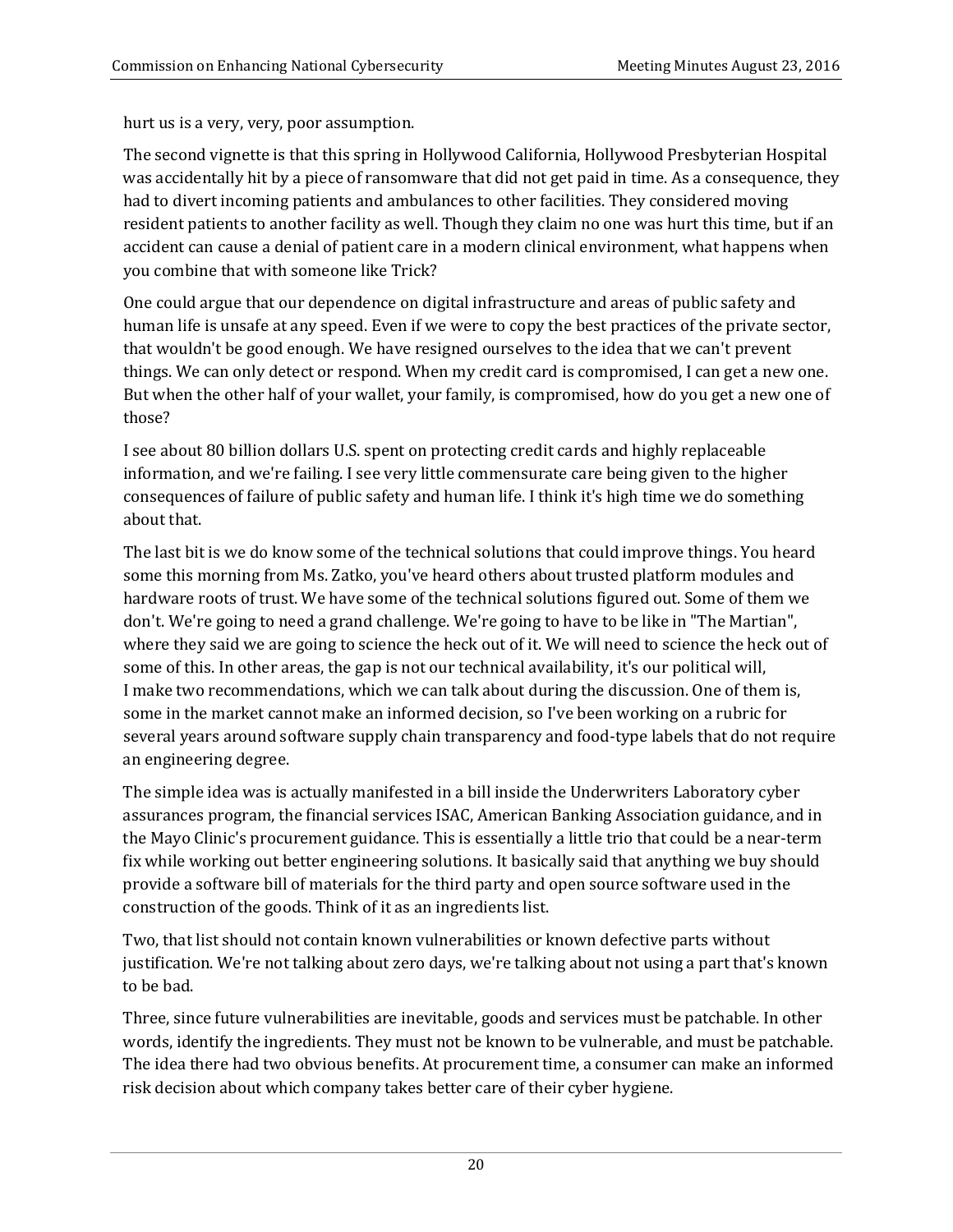Then when there's an attack, like a Heartbleed, or a bash bug, or the ransomware that ran rough shod over the hospital, we are then able to answer two questions very quickly: Am I affected, and where am I affected, within minutes. To tie all this together, such a bill of materials would have prevented this particular spate of ransomware that's hitting hospitals. It was a known vulnerability in a JBoss component in a single manufacturer's device. If the hospital had known that they were exposed, they could have taken corrective action to fix it. We're talking about the consequences of failure being measured in human life, in GDP, in national security, and maybe putting blood and treasure overseas in a response. If we are unwilling to do even something like a transparent label for the software that we provide, I think what we have is an untenable situation.

The more strategic elephant in the room, which I hope gets some discussion, is software liability. Its time has probably come, especially for safety-critical industries where bits and bytes meet flesh and blood, and where the consequences of failure will be measured in physical harm. It's wildly unpopular and there's fear that if we did it wrong we may hurt the economy, that we may destroy the software industry. There's some legitimate concerns in there. However, the difficulty of solving a problem is an independent value of the necessity and importance of solving it. I think we're at the point now where we have to have those really difficult conversations.

On the Health and Human Services Task Force over which I served, we had no obvious solution to stopping a sustained denial-of-service attack on any hospital in the U.S. When we try to talk about what corrective actions might look like, their response time engineering-wise or research-anddevelopment-wise; to rotate out old technology is a minimum of 10 years. If we want to wait for our Cuyahoga-River-on-fire moment, if we want to wait for the catastrophic failure to catalyze corrective action, we're looking at about a decade to fix it. Alternatively, we think labels such as the food-type labels for detailing the risk being passed on was a good idea. I'll end with one more label that we've been using with the Cavalry, which is a 5-star cyber safety framework for connected vehicles. We should also have a Hippocratic Oath for medical devices with the basic idea all systems fail.

We want you to describe how you're prepared for failure across five dimensions: tell your customers how you avoid failure, that you'll take help avoiding failure without doing the research for helping you, how do you capture, study, and learn from failure, how do you have a prompt and agile secure response to failure, and how do you contain and isolate failure. Those two measures, while they're meant to enable transparency and free market choice, even those two measures were actively resisted by the private sector for fear that it may stifle innovation. I think where we are, in order to take the reasonable steps to enable free market choice and corrective actions, we have to have the political will and the courage to take some uncomfortable solutions to rise above these uncomfortable truths.

Edna Conway, CSO, Global Value Chain, Cisco Systems, Inc.

I'm going to take you down a different road, which is a little bit of the road that recognizes that as we live today, there is no way to literally imbibe software. We need to be aware of, and completely cognizant to the reality that to date, we may live long enough to see the day where we inject software. Today, we are using devices. I think the devices are something that we are somewhat naïve about. Just yesterday, I had an interesting conversation with someone who I'm going to be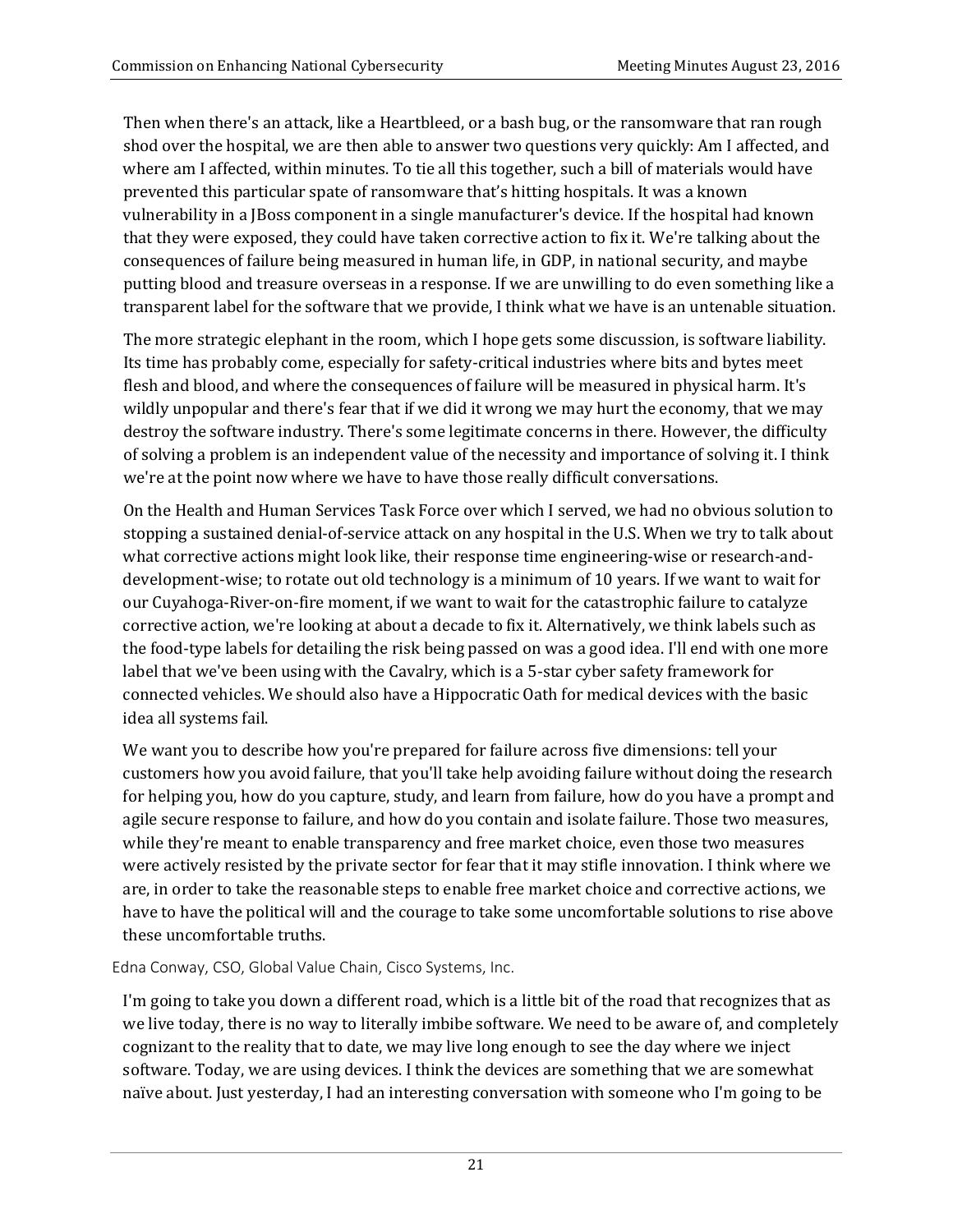facilitating a panel with, who leads a very large effort for information security for a large healthcare organization. The exact words were, "the concept of supply chain and value chain and everybody takes risks with their third party vendors. I'm not sure that was something that I would waste my time on." That was a remarkable statement in a day and age when even as long ago as 2015, reports stated that about upwards of 80% of the breaches we see come from third-party infrastructure.

I think what we really need to consider together, and there's an importance on together, is a pervasive security approach. It's an approach that recognizes that we need an intertwined platform that really looks at collaboration, function, and security together. "Together" is a really critical emphasis for me.

I had the privilege of rowing in undergrad and law school, and it's a time when I learned that if you are in sync and organized together, you can achieve more. When there's a deviant in that, group there is chaos. That is something that we seem to have lost our way on. I urge the commission as they think about what it is that they are going to recommend to the new Administration, that there is a new opportunity to think about the reality that a comprehensive security effort really requires, in other words, an architecture that looks holistically across the value chain.

If you've ever watched five year olds play soccer, they all follow the ball, and cyber is absolutely a critical element. I've watched folks forget about the reality of operational security and physical security. They must go hand-in-hand with cybersecurity in order to have a foundational element set that allows us to move forward together. I heard Dr. Ross talk about a collective of academia and industry, as well as government.

In my written materials, I have offered a whole set of foundational elements necessary to build value chain security. I also defined what the value chain is. It's really the end-to-end life cycle for hardware, software, and services that deliver value in our global communications environment. If we can start thinking about it holistically, we can narrow it down to some of the areas that I believe you've heard both from today's panelists and probably other panelists in the other events. For me, what I'd really like to do is propose that we focus on some kind of an architecture that identifies core domains. It then allows us to set holistic goals together across the spectrum that we just talked about. We can then bring ourselves together with meaningful domains and meaningful metrics.

I'm not going to repeat the eleven domains. None of them should have shocked you. I think there are some highlights that I'd like to raise that I think connect with what I just heard Mr. Corman mention. There are two elements within a domain we call secure engineering and architecture that we absolutely must have. It's really focusing on protection at the design stage. They really building security in, recognizing that nothing will be one hundred percent secure, building it into the architecture and having checkpoints is essential.

The other piece is customer transparency, regarding what I believe is the inevitable product security incident and the mitigation methodologies and solutions that are deployed. Understanding what you're doing and being transparent about it, helps to get to the point of trustworthy products. The challenge lies in how much can be revealed in a world where trade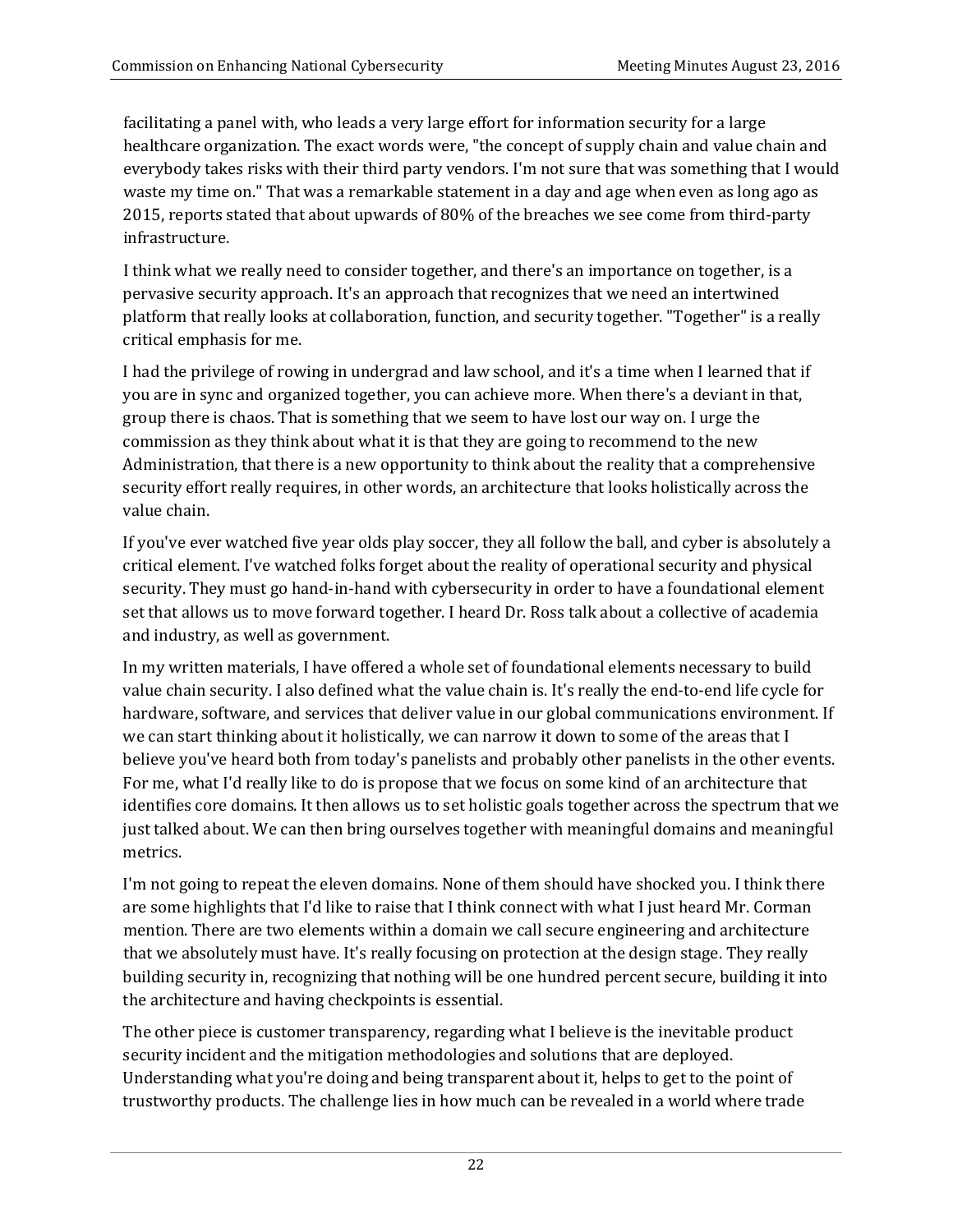secret loss is something that is inevitably a goal that some of our adversaries are seeking to achieve. For us, it is a protection area that's absolutely essential.

Balancing that transparency across either requirements for a lifecycle approach to development, whether it's called a secure development lifecycle, or a product security baseline with a layered approach of physical and operational security along the entire spectrum of life cycles is absolutely essential from our perspective. It is certainly something that we've been striving to drive across the industry and as a community.

One of the things that I mentioned in the written materials was there are many good efforts out there that are public-private partnerships that have resulted in good guidance. I look at ISO 20243, which actually started with the DOD acquisition technology and logistics request. It brought in some of us to think together across industry, and across government, about how to identify whether someone was in fact a trusted provider of information and communications technology. It is very different than a view on this device, or this service, or this software. Is it actually secure, and let's look at the security enabling features, and this took a holistic approach.

What we did was try to cover three foundational areas. I had the privilege of serving as a co-chair with IBM's CTO, for the federal systems group on that and wrote something that talks about secure engineering, secure development, and what we called secure supply chain. I'd like to urge the commission to consider as you make your recommendations, a holistic approach with a narrowly defined set of core foundational domains that we need to focus on and a clear recognition that we must have a layered approach. It does not exist in isolation but recognizes that it really lives in a world where there are physical and operational practices that not only affect, but in many cases implement the cyber rationale. It can implement the security we need in the cyber arena.

## Panel 3 Discussion

Commissioners of the Commission on Enhancing National Cybersecurity

**Mr. Lin:** *[To Mr. Corman]* You talked about complexity, and the antagonistic relationship between complexity and security. I agree. Do you have any thoughts on how decision makers, software architects and designers can make informed decisions about the tradeoffs between complexity and security. For example, could one ever come to a reasoned decision to say, "Boss, what you're asking me to do with software is too much. We shouldn't go there because there's no way I'm going to be able to make it secure. Ask me to do something less." Can you imagine a methodology that allows a defense of that kind of a statement?

**Mr Corman:** This is one of those where we're going some more engineering and innovation. We haven't really stimulated enough of that in parallel implementation. One thing I can point out to you in terms of low hanging fruit is elective complexity, or elective attack service. I spent a few years as chief technology officer of Sonatype. One of the reasons I went there was, it is the largest custodian of open source in the world. I had a global view of who was consuming which Java projects, which versions of which JAVA projects; and when there were vulnerabilities, were they fixed, and how quickly that happened.

Dan Geer, the CISO of In-Q-Tel, a pillar of the industry, and I did some data analysis to look at global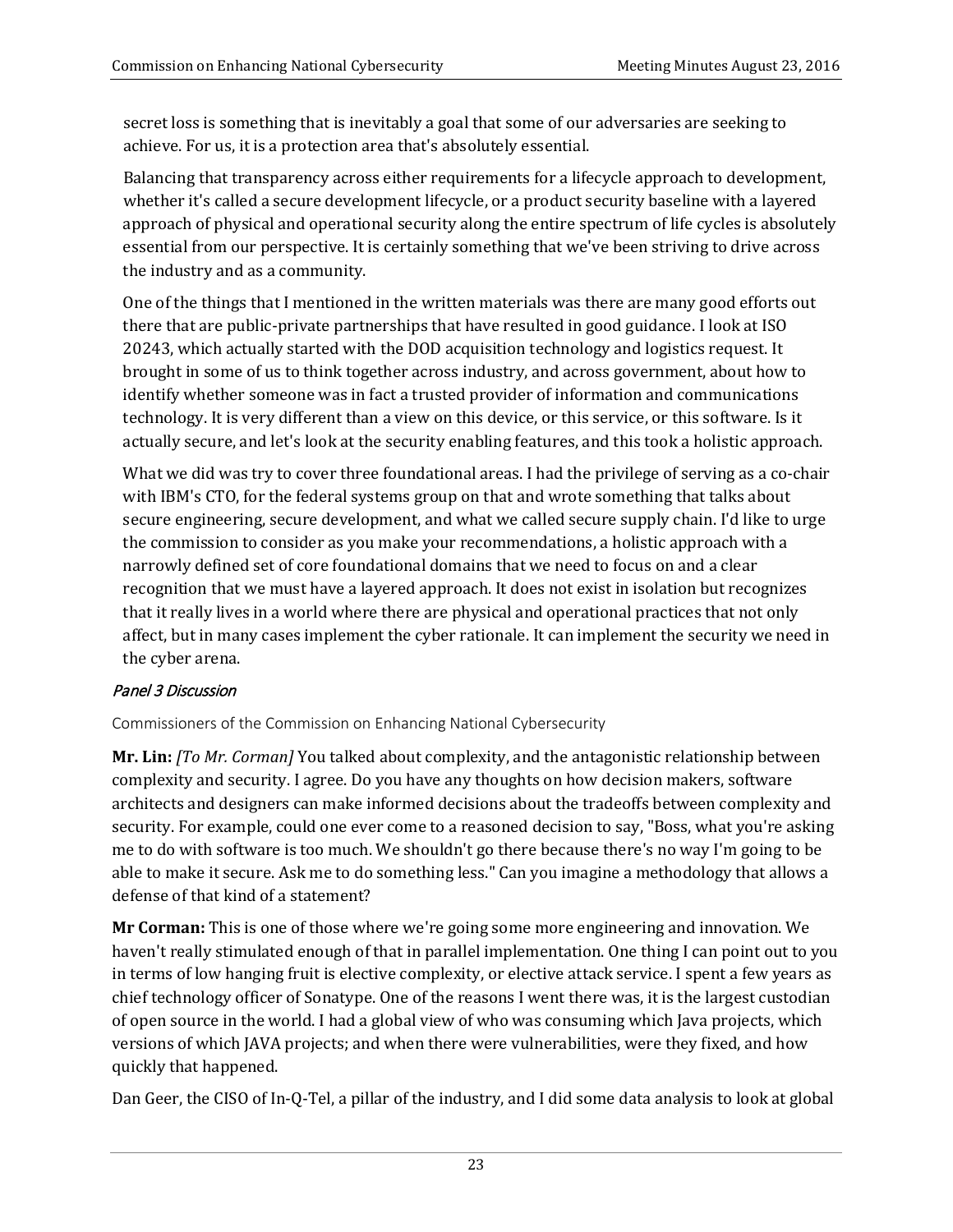hygiene. What we found, is that for open source projects, there are two questions we needed answers to. When they had a known vulnerability in their dependencies, which percentage of the time did they fix them, and how quickly did they fix them. Out of the global supply chain for all free and available open-source projects, only 41% of the security defects ever get fixed.

That means less than half ever get fixed. The mean time to mediate the ones that did get fixed was 391 days. What that meant was if you were lucky enough for a vulnerability to be fixed, it would be over a year after the vulnerability was being attacked in the wild. This is just the open source project itself. Short of making that information transparent, when you need a login framework you just go grab one. If we started to look at the hygiene of an open source project, it's possible to avoid elective attack service and risk, by choosing one that takes better care of vulnerabilities.

The second thing we looked at was some other hard stats. We looked at thousands of commercial applications, to look at how many pieces they use, how many vulnerabilities are in the pieces they use, etc. We found the average modern application is more than 90% made up of third-party and open source components, which is why I care about software supply chain transparency. What we found is 106 components were in the average application. That's 106 parts and as a ratio of defects to parts, about 23% had a known CVE. Every single one of those known CVEs had a non- vulnerable alternative available right next to it.

When I think about the fact that Hollywood Presbyterian Hospital was taken out with one known vulnerability that had a fix available, coupled with the fact there's 23% of components with known vulnerabilities that are entirely avoidable, we realize we don't need an engineering solution to start to say, if we put a bad Takata airbag in a modern vehicle maybe in our fleet, we'd be sued into oblivion. However, if we use a known vulnerable version of a crypto library or open SSL, or some other batch library it's perfectly okay.

The current state of hygiene, has about a quarter of the open-source is elective attack surface, and completely avoidable. That's why I believe political will is needed to tolerate zero known vulnerabilities, or to be transparent about the vulnerabilities being passing on. Those at least give us a minimum level of hygiene where we might not stop in the termination state but we absolutely could stop someone like Trick, who has less talent, but much more intent to use it.

**Mr. Lin:** What I gather from your comment, your answer to my question is no.

**Mr. Corman:** There is a positive trend in development operations, which is the most sought-after development methodology in Silicon Valley and elsewhere. It's starting to make its way into the Federal government through initiatives like 18F. They are realizing that complexity kills efficiency. There's a push to have less monolithic, massive applications, and more smaller micro-services that might have a chance to have less lines of code, less complexity, etc.

It does introduce some new issues, such as the "security is not composable" type issues. Is that actually out of business interests to be efficient, reliable, and innovative less so to be secure? It has some tremendous collateral benefits to security. The Rugged Dev Ops initiative is essentially injecting good security hygiene principles into security concurrent with their evolution. That is a promising area, but I think some additional love, thrust, and incentives could go further on that front. I think there's a lot more to discover.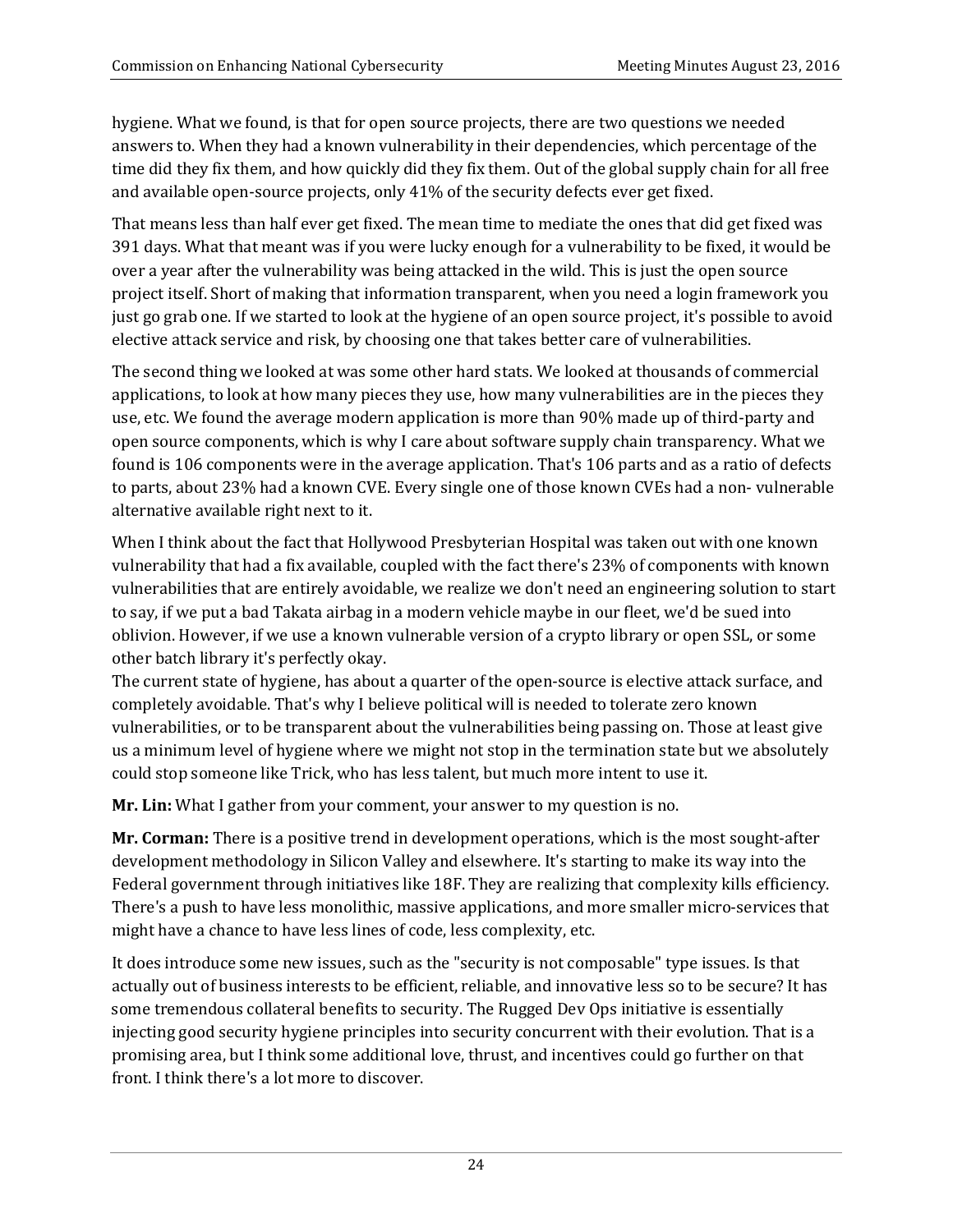One more point, we know very little about computer science. One thing we know is, there is a defect rate per thousand lines of code. The rate will vary from human-to-human. Microsoft's XP operating system is about 10 million lines of code. We patch it about once a month. There are several texts once a month. A motor vehicle has 10 times that. It has over a hundred million lines of code and we almost never patch them. We get this code bloat on the attack surface approaching Infinity but our ability to respond is growing linearly at best.

**Mr. Chabinsky:** *[To Dr. Ross]* You brought up the moon, I think the moon shot is appealing for us to think of, when the nation came together with some end in mind. One of the areas I think is difficult, is that cyber security is such a large problem. We haven't identified those areas where we want to land and return safely from. In the sixties, we said we're going to explore space and then gave that to some project. Where does it get you? I feel like a lot of times, it would be helpful if we focus on particular locations to go to. As an example of that, I look at botnet initiatives where different countries have engaged in them. We have cross-disciplines, different views of that.

The country really hasn't ever brought it together, to really have a sustained strategic view as opposed to discreet tactical levels. What I'm hoping for, are other examples of strategic views where instead of saying we want to work on authentication or something specific. We actually can break this problem down into areas. On the tactics, that if we only apply this U.S. leadership across government, the private sector, and academia; with the proper resourcing we might be able to have goals in mind that can be measured. We can then have that call to action or are there areas that each of the panelists- let's start with you, Dr. Ross, can say, "Here's a good end goal. Let's try to apply the knowledge we have in authentication and design, trustworthiness and boundaries, in policy to achieve this end. Then as a follow-up, where you see a couple of grand challenges that we should be looking for.

**Dr. Ross:** It's a difficult problem, but I think the one thing we can take stock in all the time is the science. We see the physics of our world have not changed. I go back to my colleague on the previous panel, Mr. McCarson from Intel, with an example of what we talked about, a holistic view of security. We have to talk about the entire system stack, that goes from hardware, to firmware, to operating systems, to middleware, to applications, and all the way out to the communications and the networks. of course on the bottom of all that's our supply chain.

We don't make this an overly complicated problem. We can start doing some of the fundamentals. It's like a great football coach, whether you're talking about the Vikings or the local high school team. They have something in common. The first two weeks of practice in August they work on blocking and tackling, the fundamentals of football. Every coach has them. Even if you have the most sophisticated playbook in the world you start with the fundamentals. We have the same thing. Back in the eighties, we started to focus on the operating system. I was at NSA during that time and our whole goal was to work with industry. There were about a half a dozen companies that built a trusted operating system, and we had a delineation. There's functionality things that we value the product to do and there's also assurance, the two halves of the security coin.

Assurance had to do with more of how was the product built, and how it was designed. It involved design analysis, least functionality, minimization of functions, all the things that make more reliable software. Those operating systems were built, and then we dropped the ball on our end. When it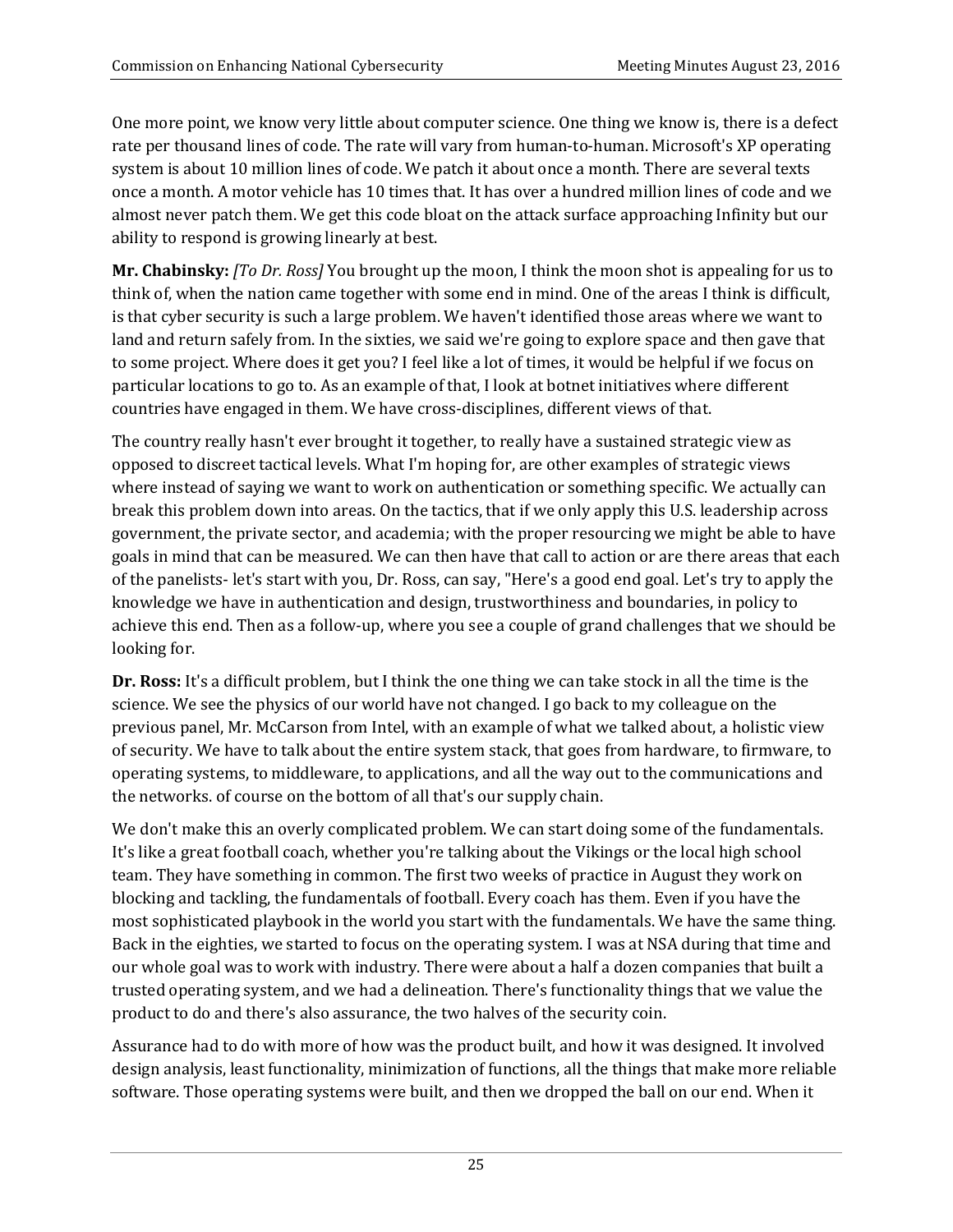came time to actually require those products to be used, off the evaluated products list, we decided to give waivers because the customer, military commanders, 3 & 4 star generals, wanted the most recent version of the operating system not the one that was evaluated, which was one generation previous.

I think there is an opportunity here to go back and work with industry to put value on developing trusted components. When building a house, there had to be a good plan, a good architecture. There also must be good components. We talked this morning and this is why I really focused on Mr. McCarson's remarks because Intel is out building the trusted platform, the hardware root of trust.

They are going to write an operating system, and whether they are talking about a general-purpose operating system or one on one of our devices like an Android and iOS, that's where the nerve center is. That's why the adversary will always try to get to the lowest point in that stack they can. Building trust in the application is totally worthless if it's running on an untrusted operating system. We can start to build from the hardware route of trust to trusted operating systems but there has to be some incentive for industry to do that. We can't just say, build it and we will come. We actually have to show up if they build it.

There has to be some value in taking those steps to build a more trusted operating system because otherwise the commercial market place is going to drag us to that application that tells us the optimal time to go to the restroom in the movie we're about to see. That's where we're being pulled. The question is, can we focus work with industry to make it a value proposition for them to bring better components to our systems integrators. On top of that NIST has been working on an integration strategy. It's a systems integration standard that's been around for quite a while. It's an engineering ISO standard.

What we did is, we took the engineering standard and said, what do security people have to bring to the table, because the engineers are those who really build stuff. We have a tendency to focus and talk to ourselves in the security world. We're always around the table and we all agree among ourselves, then we run out the door and nothing happens. Now what we're doing is we're taking our expertise, our 40 years of security design principles to the systems engineers like in COCI, to the people who are running consortiums about how to build things and we're saying, here are some considerations that if you apply these things when building systems, it will increase the level of trustworthiness. It's not perfect assurance but it can be increased appropriately through doing different things. We heard this morning that the most number of lines of code that you can produce that is fully assured or highly trusted today is ten thousand. That's a state-of-the-art. When we talk about building a complex system, we're talking about doing some things on a smaller scale but a highly trusted one and that's okay.

We need to be able to have trustworthy components we need to have an engineering process which recognizes the best practices of the last 40 years, and then have a societal value placed on industry doing the right thing and also making a profit because it's good for business when customers get better security. That's what we always do, and until we can get that business model down in which we talk about the essential partnership government industry and academia.

The government has a huge procurement system and if it were to just buy the trusted technology that we currently have today, we'd be a whole lot better off than we are. We don't buy what we've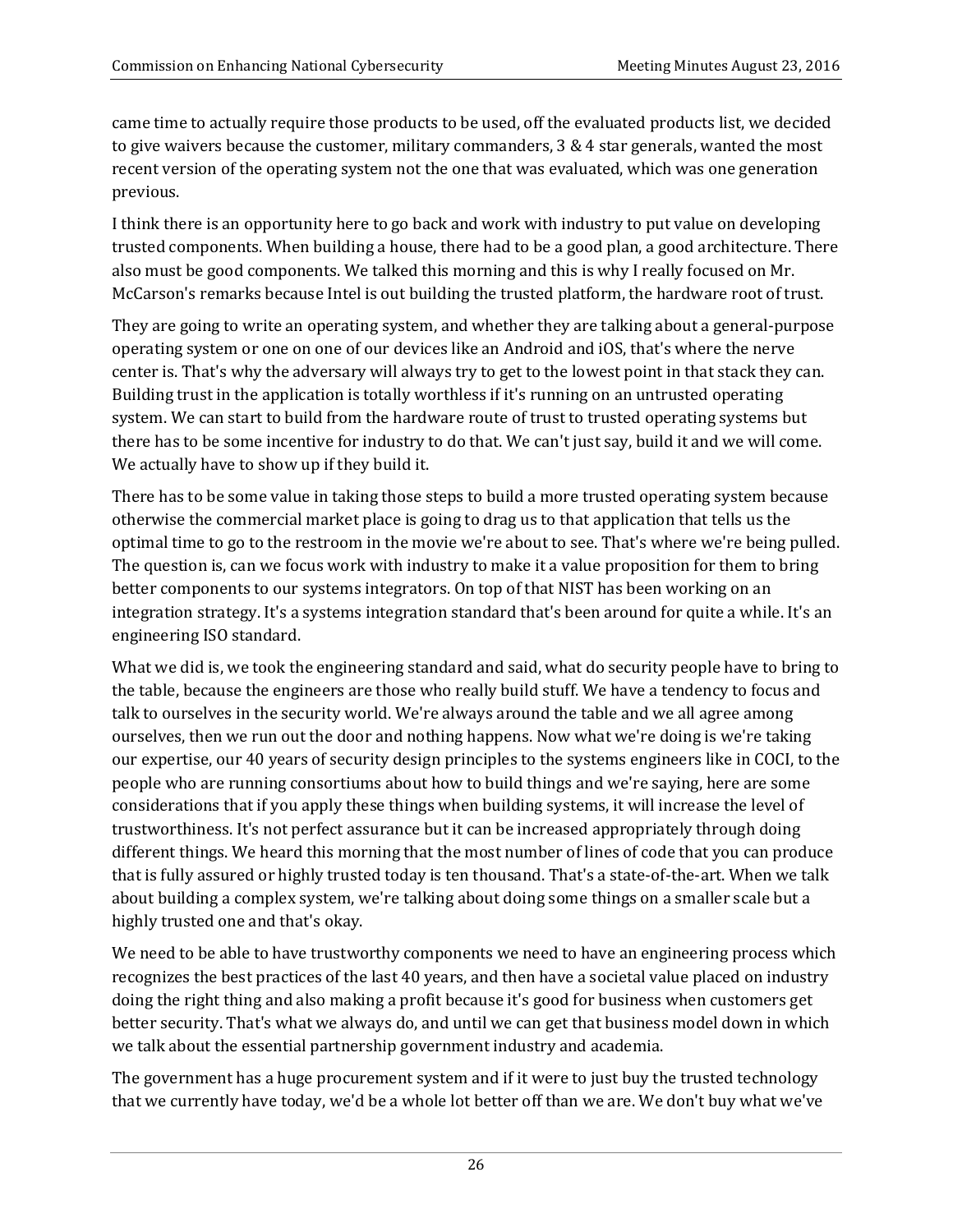already developed and had our great industries develop. It's an unfortunate problem.

**Mr. Chabinsky**: If you were to take what you just said and do a proof-of-concept, I assume the government has the ability do proofs of concept in its own backyard. How would we recommend that? How do we say, here's the place that the government should show that this works. These are the technologies we actually already have that aren't being used. Let's show the world that we can create that trusted environment, and if it needs more resources it needs more resources.

I'm reminded by a colleague that the money we put into the space program was 20 billion dollars in 1960's, which equates to somewhere around 110 billion dollars in today's money. If money is the issue, and this is the problem and we all think it's as dangerous for democracy as we do, maybe it does require more resources. Maybe it's not market-based. Maybe the solutions won't be able to be driven by creating products that are purchased by the entire world. Maybe the government is going to have to put up some more funding and more money to show that it works first. Where would you start this so that it's not an experiment for the world, but that it's an experiment for one proof-ofconcept, and we can show this works.

**Mr. Corman**: We are so blessed in this country to have so many opportunities to have those laboratories of excellence. We have one right at NIST. The National Cybersecurity Center of Excellence brings together the greatest ideas from industry to do the proofs of concept. We can think on a grander scale and bring in some of those things from the hardware platform roots of trust and get a trusted version of an operating system and running trusted applications. We don't have to focus on a sector by sector concept, because we're all using the same commercial technology. Most of the things we deploy today use the same commercial products. So we have a real opportunity through a lab based experiment like you describe, to show how a proof of concept could be widely applicable to many sectors.

**Mr. Chabinsky:** I'd like to see them start with IRS taxpayer data, or with OPM with top secret security clearance information. Maybe we can come up with something where we actually can test out if this works for other ideas.

**Mr. Corman:** I'll give you two that are somewhat arbitrarily chosen, including one of the things that I left out of the testimonies. Dr. Rosekind opens up almost every speech by quoting that there were 32,675 deaths in the U.S. due to car accidents in 2014. It's up 8% and if you do the math that means, about a hundred citizens a day in the U.S. die in car accidents. Ninety-four percent of those are due to human error or human choice. This is why he and his staff are mercilessly trying to get to the semi-autonomous and autonomous vehicles to dampen the hundred or so citizens per day who die due to human error.

My fear, which as you know we've shared with them, is that an exotic attack that leads to loss of life will postpone that promise and that opportunity by 5 to 10 years. My mother-in-law will not trust a connected vehicle. The first thing we see when someone says there's a car hack on a Jeep is, thank goodness I have a 1997 Civic. The problem is their 1997 Civic is significantly less safe than the modern cars are for a whole bunch of reasons. As soon as they add a Verizon hum dongle to it they just made their un-hackable Civic, a hackable Civic. I would love to see a grand project that says, can we make vehicles that can be can operated safely while compromised. The notion of resilience and survivable systems is that there can be a degraded performance that's still safe to operate.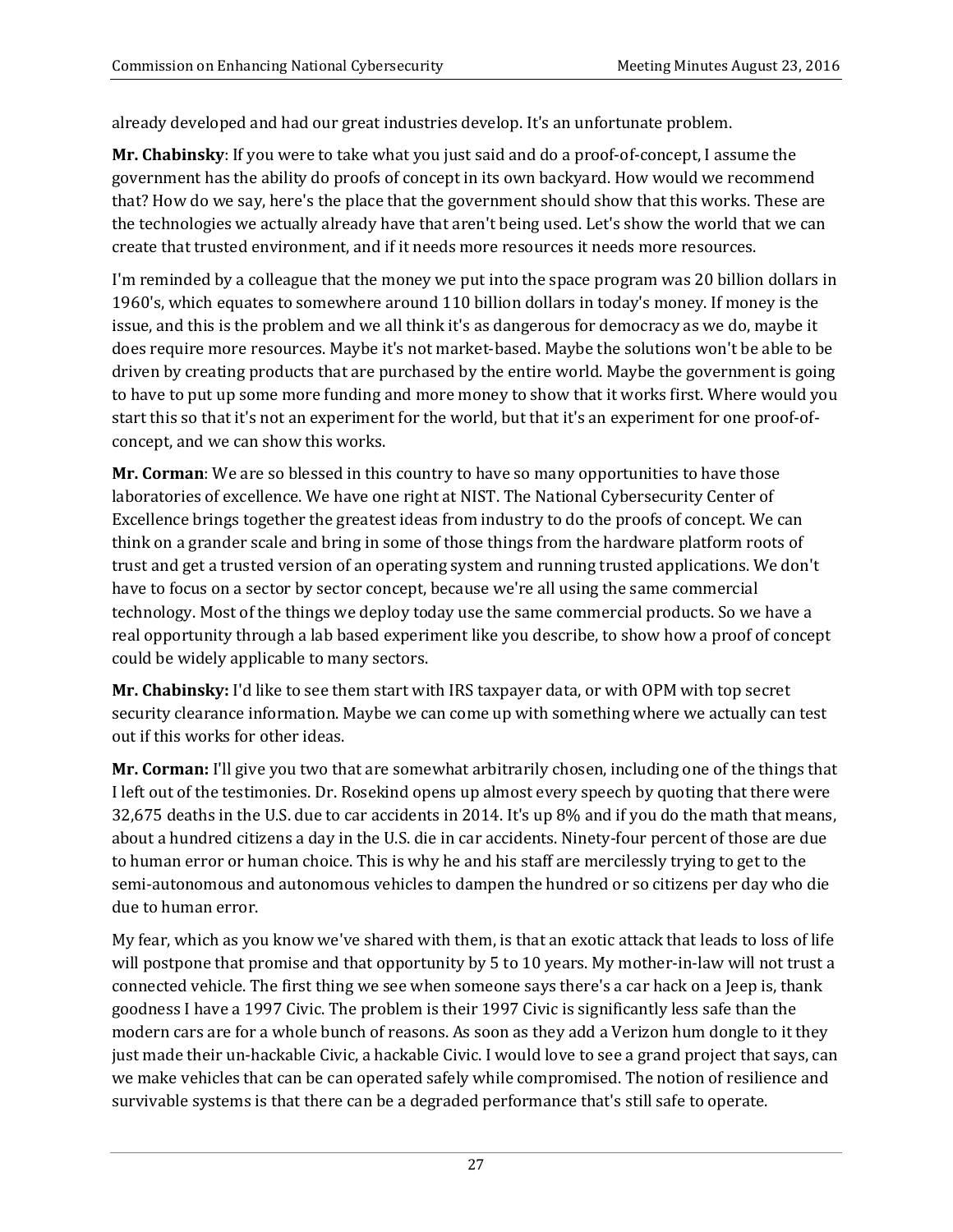An issue with current hacking of cars is not that they are hackable. Cars will be hackable forever. The issue is that if one hacks the infotainment system, they can also shut off the brakes or the steering wheel. It is incredibly poor segmentation isolation. I would love to see a reference architecture for a defensible resilient connected vehicle, because if we shatter that trust we're saving a hundred humans a day that we could be saving with existing available technology.

The second one is shorter in its description is the clinical healthcare environment. One of the previous testimonies in New York was from Greg Rattray. He testified that they have over 2,000 full-time security staff members at JPMorgan Chase. They have an over 600 million dollar security budget. Despite those resources they still get breached routinely. How then, can a health delivery organization with zero security staff have a fighting chance?

The second grand project I'd like to see is how to really easy to design and implement segmentation and isolation of clinical medical systems, so that they are on a need-to-know basis in a way that does not require a massive staff of security professionals. We have prototypes and ideas in the private sector on how to do this. However, we have a dearth of future talent and workforce that could actually go look in those hospitals. An environmental constraint is we want the benefits of connected and precision medicine. We want to solve and cure diseases with machine learning and AI, and have more information sharing. None of that's going to happen if chief medical officers are afraid of getting hacked weekly due to ransomware or other ideological attackers. The two areas that I would focus on are public safety and to preserve the promise of these connected technologies would be vehicles and healthcare.

**Mr. Modeste:** I'll take a different tack. We've looked at it for the last 2 or 3 years. I've been engaged in that process. As I've looked at it there's a similarity in the problem. If you look at it from healthcare, transportation, industrial control systems, or just the consumer view, the problem is what Mr. Corman pointed out, namely, software. Software is a significant issue. Right now today, it seems we throw up our hands and just accept it. We seem to accept we will always have poorly written software. We accept that after ten thousand lines of code, we will have poorly written software.

That is the challenge. It is one of the big challenges the commission should look at. Where can you start to have secure software? How can you build a foundation to start having secure software? Because that software resides in a car, in a smoke detector, in an oven that can be turned on remotely. It's the same software in medical devices. The challenge is, how do you set up and build secure software. Mr. Corman gave out some really interesting statistics that we've seen regarding vulnerability issues. The challenge is people know they are putting software into their products that have flaws in it.

We are a safety company that has been around for 120 years. No one can come to us today with a device that catches fire. No one can come to us today with a component in their device that could probably electrocute someone. However, from a software perspective it seems that it's ok and acceptable to allow questionable software to continue.

That was the premise behind our program, to start with something that's reachable and attainable while also recognizing there are different bad actors. If you mention the hacker from Syria, you have some guys who have the ability and the tools to go after companies and their products. What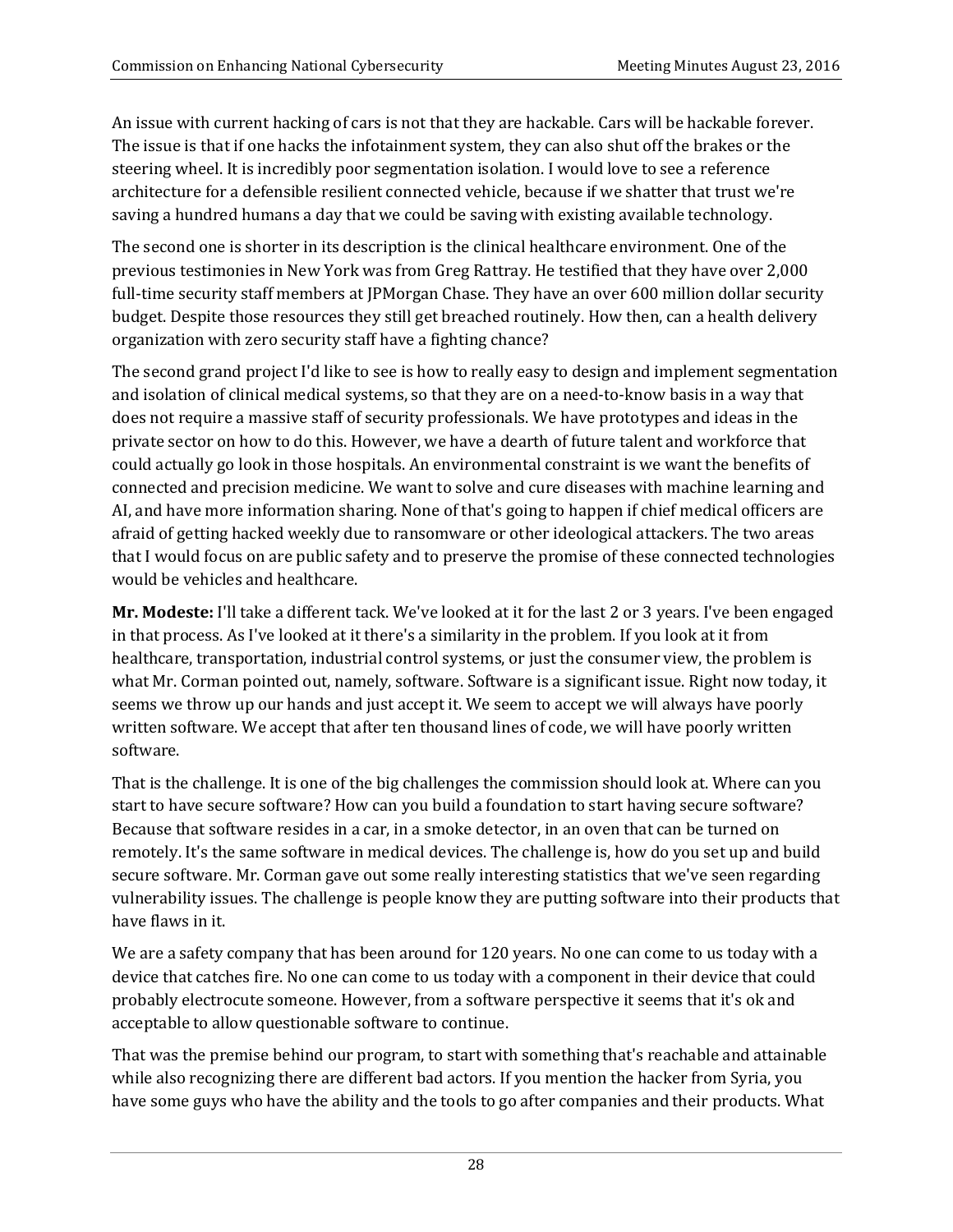are they doing? They're going to go after the low-hanging fruit. If I want to rob your house, first I'm going to walk up to the door and try the door. If it just so happens that that the door is open and the car is not there, there is no need to try to circumvent the security system. I think that's a problem.

It is important to look at the fundamental tenants of software for good security practices. These have been mentioned by Mr. Corman and Ms. Conway. We look at software weaknesses. We've had the same top 25 software weaknesses that have existed time and again over the last decade. One of the objectives of this commission is to make that top twenty-five obsolete in ten years. There may be another top twenty-five in the future, but the present list should be obsolete. It makes it hard for the bad actors to go after those systems. In this way, a foundation can be built for smart cities, smart homes, or smart cars. That's where I would take a different tack and go after something significant.

**Mr. Corman**: We know how to stop SQL injection. We could eliminate SQL injection if we chose to. We can forget the top 10 or 25, let's talk about the top one. We haven't comprehensively eliminated SQL injection. We can, but we have no incentive to do so. Therefore, we haven't done it. That's why I believe both of us led with the idea that while we have engineering challenges, the primary bottleneck right now is the incentive structure to motivate people to avail themselves. I was really moved by the Intel testimony in the second panel, because the trusted platform module and roots of trust was very, very promising and nobody adopted it. I don't want to create this battle chest of really cool technical innovations that doesn't have the incentive to do so.

One of the reasons we get to software liability as a concept isn't telling every innovator how to achieve a certain outcome, but let them make their own risk decisions. If they want to be really sloppy with chain and have millions of lines of code because they think that no one would ever attack their goods, let them make that risk decision. However, if they get it wrong there should be some sort of consequence for doing so. To me it's less about what's available in terms of engineering innovations. We have and more, why should anyone bother looking at them becomes the issue. The current state of affairs is a software developer can make a risk decision on behalf of their customers without telling them what decision they made. As they pass that risk on to the customers, the customer is under no obligation to know the risk they are inheriting from their software provider. Then, when harm is caused on the customer there's no legal recourse to do anything about it. The thinking is, it's none of my business what you did, I'm not allowed to know what you did, and I can't come after you for what you did. That's a failed market.

If you wanted to get people interested in either funding some of these engineering innovations, or funding R&D, or removing elective complexity, or adding fast secure over-the-air updates that came up in a prior panel, there must be an incentive structure that makes us want to consider and adopt and experiment with them.

**Mr. Chabinsky**: I particularly like the comment you made about the SQL injections, when you said we know how to do it but we just haven't done it. To the extent as you consider what would you normally do in your daily life anyway, the more examples that you can forward to us about those areas where it's really just a matter of will and someone needs to take a leadership role, just say we've been having sequel injection attacks and losing entire databases of private information for 15 years, it will end within one year. Those are very, ears and eyes wide open and so are the grand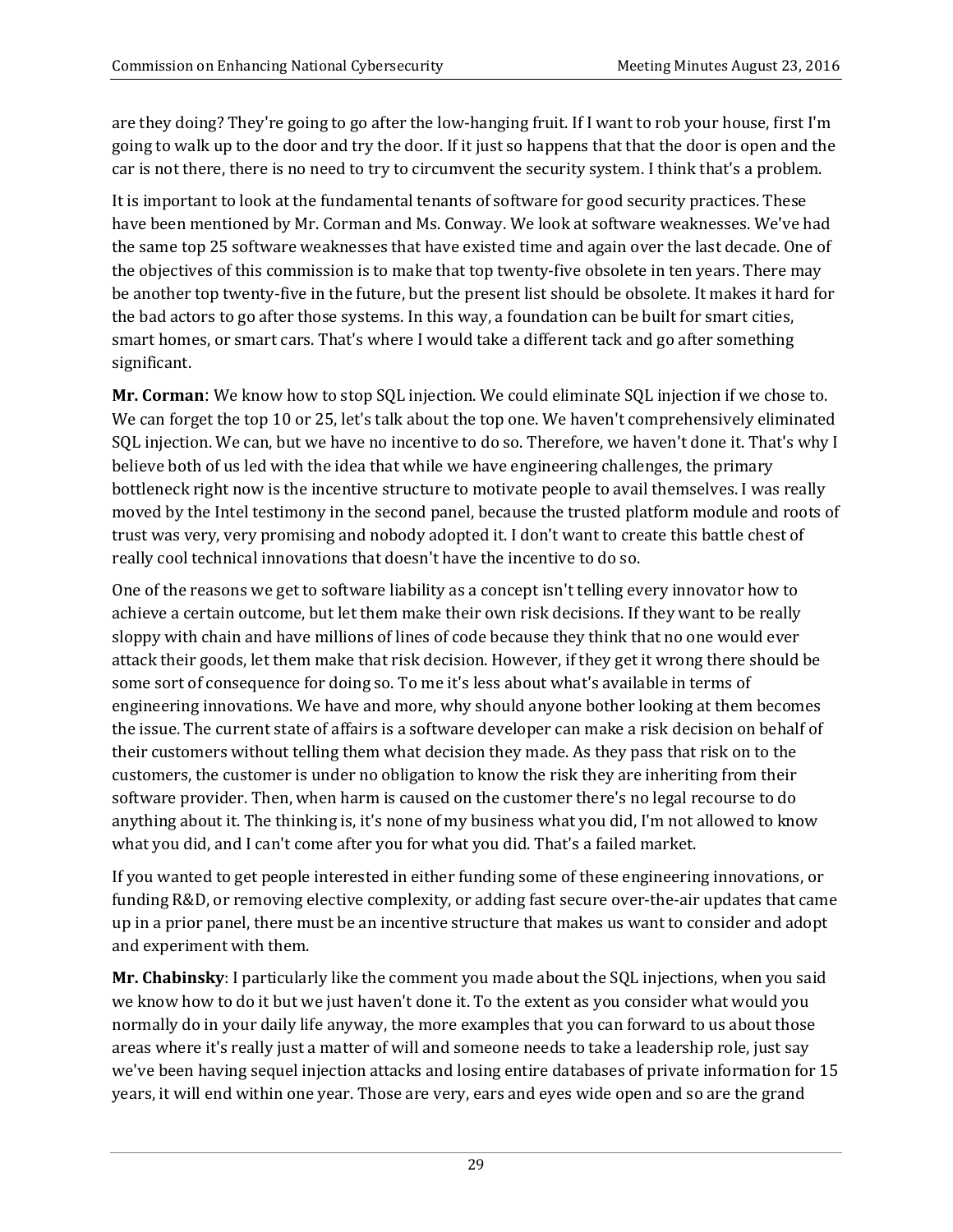challenges. Those are things that I would love to see some short term movement to pull all that together.

**Ms. Conway:** A few comments in answer to your questions. I very much resonate with everything that has been said. I think some of it is already out there, as Mr. Corman has said. He offered two industry areas where we can target some things as proofs of concept. I want to go back to the fact that there is a body of work out there on the secure development life cycle. He talked about things like segmentation in healthcare. How to segment information is well known, just like SQL injections. If people aren't doing it then the answer is, in certain critical infrastructure environments and in health care, we need to make decisions on what we're going to permit or not permit with government-funded dollars. I think that's the solution. You only are going to get what you pay for.

The concept of secure development life cycles, and how to deploy it is out there. With software and hardware, if you want to reach some really innovative areas you ask Mr. Chabinsky. I didn't have the privilege of listening to Intel this morning, but I think if you remember that integrated circuits are the heartbeat of all electronics.

I want to focus on three areas that I think we can work on together: There are some fun things that can be done at the hardware level with secure integrated circuit design whether it's doing something like key base hardware obfuscation, or deriving polynomial expressions as a fingerprint. These things can help us determine as procurers what is, and is not secure. Determine if vendors meet them or don't need them and then make an educated decision on what you're buying.

I think this goes back to the free market, and a set of requirements on purchasing and utilization of a secure development lifecycle capacity, as well as techniques that are already well-documented in industry and academia and just need to be embedded in procurement processes.

**Mr. Gallagher:** I wanted to follow up on something that I heard from everybody at some level, and that was the question of liability issues and enhancing the professional standard of care. I wanted to ask you specifically what you think the commission can do to support any recommendations. The two issues I want to raise are, to what extent do we understand the base level of care that would be applied in a liability situation, and the second one is the difference between things happening in cyber and kinetically, which is the unseen nature of the harm or damage. In other words, we've seen it happen before where the inability to describe the harm becomes a barrier. Would you comment, and try to point us in the right direction.

**Mr. Corman:** Software liability is a third rail topic. But, if we don't' talk about it now, we will be talking about it after we've implemented it poorly. On the Health and Human Services task force, one of my first observations, and this will sound like a contradiction, I carry some cognitive dissonance here and I'm sure this group can figure out the tension. When you look at how hackable medical devices are, and how hot packable hospital clinical environments are, it's very, very bad.

Billy Rios looked at a single device and it had over at 1400 known vulnerabilities in it. Fourteen hundred vulnerabilities, and it wasn't really an anomaly. That's pretty much par for the course. It's a reminder it takes only one to harm patient care. When you look at this kind of stuff, one of my observations was it was actually true that "meaningful use" was our original sin. We wanted to dramatically accelerate the availability of electronic health records. These devices were never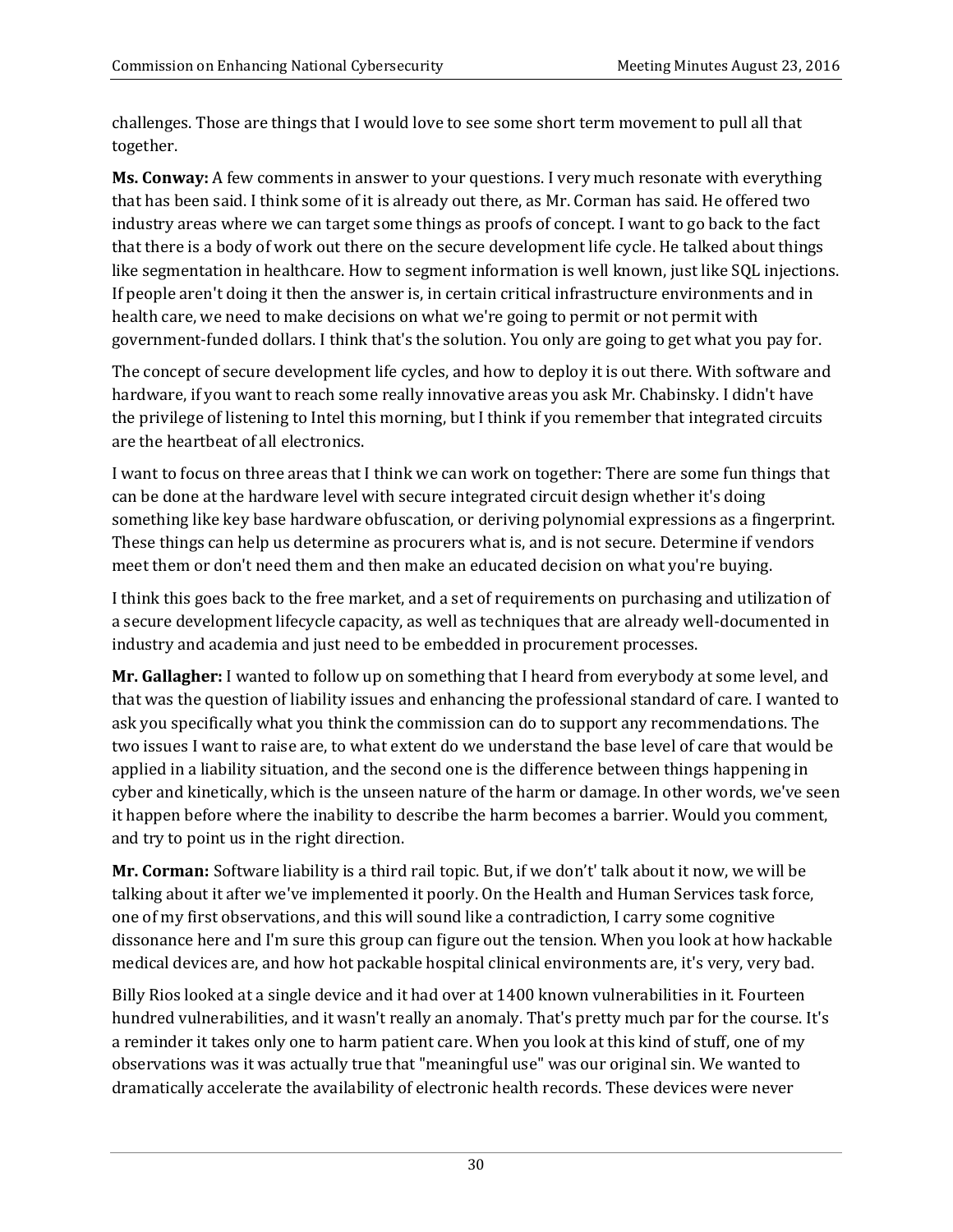threat model designed or architected to ever be connected to anything else, we slapped the connection on to everything else in a big hurry.

That was an example where when we want something badly we get it done badly. I'm loath to introduce another perverse incentive with the idea to go to software liability. That said, I believe we're going to have a crisis of confidence moment in a car or medical device and through the court system will going to have case law introducing that the EULA does not waive all responsibility.

The family that's suing for the loss of a loved one is going to have a reasonable expectation that whether it's a physical brake pad failure, or software failure, in the patchy struts it's still negligence. Accidental case law is very malformed and could do serious damage to the software industry. One of the older ideas I've been socializing for a while now is vendors are not responsible for zero day vulnerabilities and exotic attacks and writing perfect software. Perhaps there is responsibility for known vulnerabilities in products, or at least passing along transparency about them. One of the things Ms. Zatko said this morning was that food labels don't tell you it's not junk food. You can still buy and eat junk food. Lack of informed consent and use of known vulnerabilities doesn't fly anywhere else.

If we wait for the case law to happen, we will have whatever software liability actually happens and it could kill the software industry. As an example, if the liability was put on the developer who introduced Heartbleed, no one would ever write open source software again. It's my belief that if we know failure is coming, we should design deliberately where to place the liability, and where to limit the liability. The software industry hates the idea of this supply chain transparency. If you think about that rubric for 30 more seconds right now, if you flip the switch to software liability and someone like a software provider is responsible for all harm that could be very untenable. Whereas, if vendors are responsible for a bill of materials and offering a patch and the customer chooses to use your product in spite of bad hygiene, or fails to apply the patch that's their problem. I'm taking unbounded liability. We have made it really a two-legged relay race at least. I think we're going to need to dig this well before we're thirsty. That's just a grossly oversimplified rubric, but if we can define what a reasonable expectation is for liability, it might be something in between the Draconian measure that could hurt things and "a come as you are do as you please" attitude and an untenable situation as it is right now.

**Mr. Ross**: I think the answer to your question is we don't know enough yet about where to set the bar. Setting up prematurely as Mr. Corman said may have a catastrophic effect on our industry. We have the best anywhere, and we don't want to do that. I do think there's an opportunity I talked earlier, this notion of functionality and assurance. Functionality means all the features that the developers load up in the products. The assurance clarifies how much to trust the product to do what it is supposed to do, and not do things it's not supposed to do. That assurance can be defined on a continuum for everything from low insurance to very high assurance.

Vendors have to work a lot harder to get high assurance. We typically find in high assurance products a reduced set of functionality. It kind of goes back to something that's simpler to define and to build is also easier expect greater trustworthiness because there are less things to worry about. When we talk about testing and evaluating, we can never test 60 million lines in an operating system. It is just too many pads in that software. We talked about the notion of a kernel-based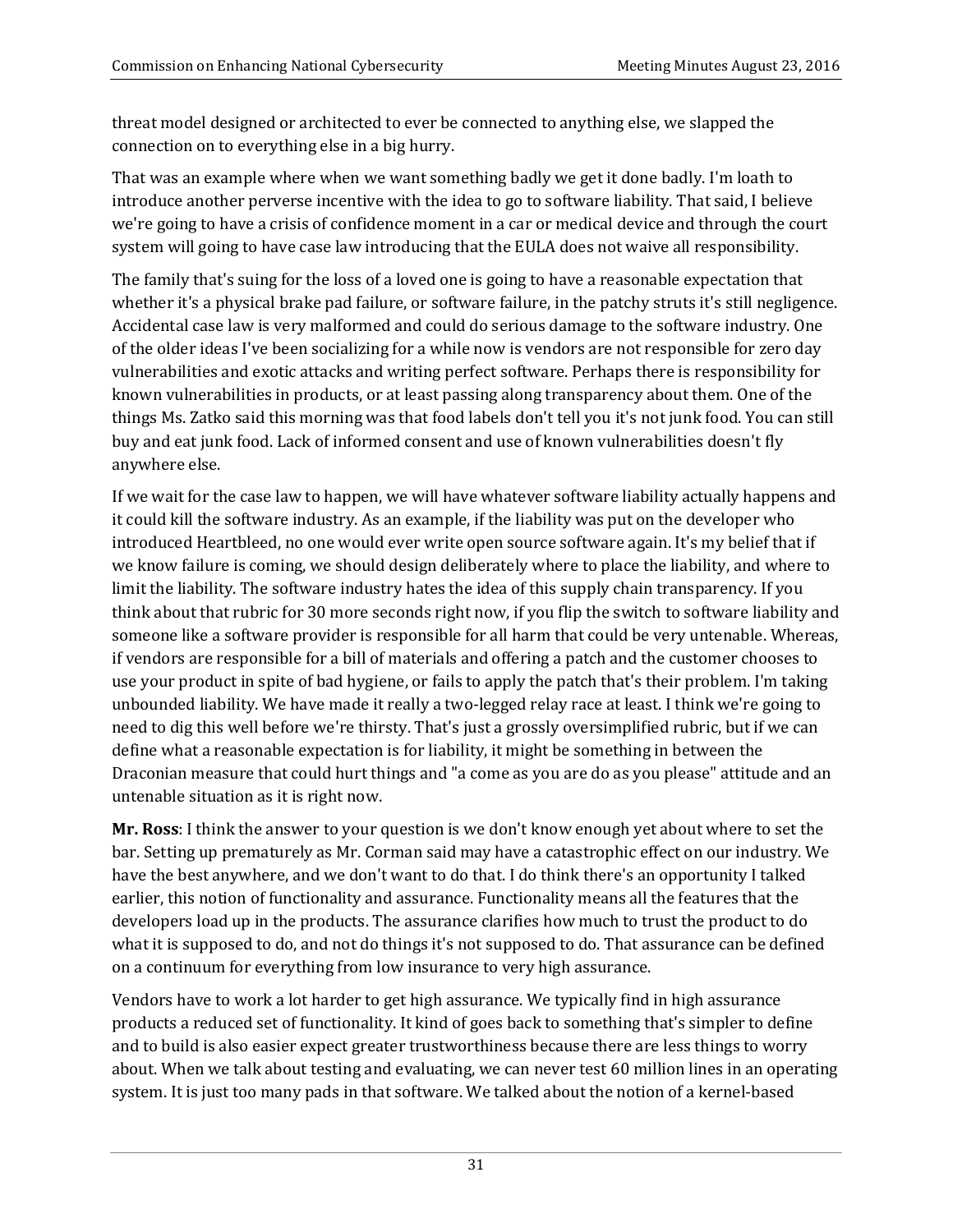operating system. It's a very small piece of code that can be highly trusted. We know how to do that. Maybe one of the solutions is that we develop a continuum of assurance type of criteria and let the software industry define where they want to come down on that level of assurance.

In some sense if I'm building a widget and this widget can perform up to a certain level of trustworthiness, I'm going to work a certain length of time to make sure I reach that bar. There's some ways to define it. In our business, there may be other high assurance there so that you will never trust a garage door opener. It does one thing, but it does it every time. It's highly assured. They can go on record as saying they build a trusted garage door opener and build it to a higher level of assurance. They can present the higher level of assurance. We already have these international standards.

The common criteria has functionality requirements and assurance requirements it's been around for a couple of decades now and we just don't use it like we could. It's one area where we can give industry an opportunity and a way in however they feel comfortable. Then incentivize companies through government procurement for elevating that bar over time. We can reward companies that build more trustworthy products. I'm going to favor that project and that's a good thing. It generates competition outside of regulating the whole industry. Competition does wonders. We saw this in the eighties with the operating system developers they were all competing to build the first trusted operating system. Had we not dropped the ball, we might have been a different place today. That's one aspect of how we could do it.

**Mr. Lee**: I've been a little indecisive here because I don't really have a question. It's more of a reaction or a philosophical reflection. Maybe one or more of you may have a reaction. One thing I haven't heard too much is the word, "network". There has been a lot of focus on software single systems. It strikes me that much of the real vulnerabilities and the large dangers are in networks and interconnected systems. The real tension, when you talk about things like liability, is the fact that at least today, much of our nation's economic growth is based on the exploitation of network effects and that is the fundamental conflict and so I was just reflecting here about why we're hearing a lot of assurance of software systems but much less about the complexities of network systems and the economic growth imperative.

**Dr. Ross**: I mentioned that the engineering publication that we're working on now will be out in September and the final in December. We have a concept of a system boundary that is composed of 1 to N system elements, where an element could be a hardware platform, operating system, application, person, or policy. We talk about networking. A network in some sense is a collection of system elements. The thing that we address is that every one of those system elements should have a defined level of trustworthiness to some transparency mechanism.

We're never going to have a world where every element is going to be at the highest levels of assurance. We're going to operate the way we always do. It's critical as we build the internet of things that it's really a system of systems. We have to have a paradigm where everyone who contributes an element to that system of systems, we're able to determine the level of trustworthiness they bring to the table. We then have the ability to assess risk. When we start to have that kind of incentive, for companies to compete for those trusted elements, the bar raises a little at a time. It will never be a perfect world. We are running at warp speed with technology and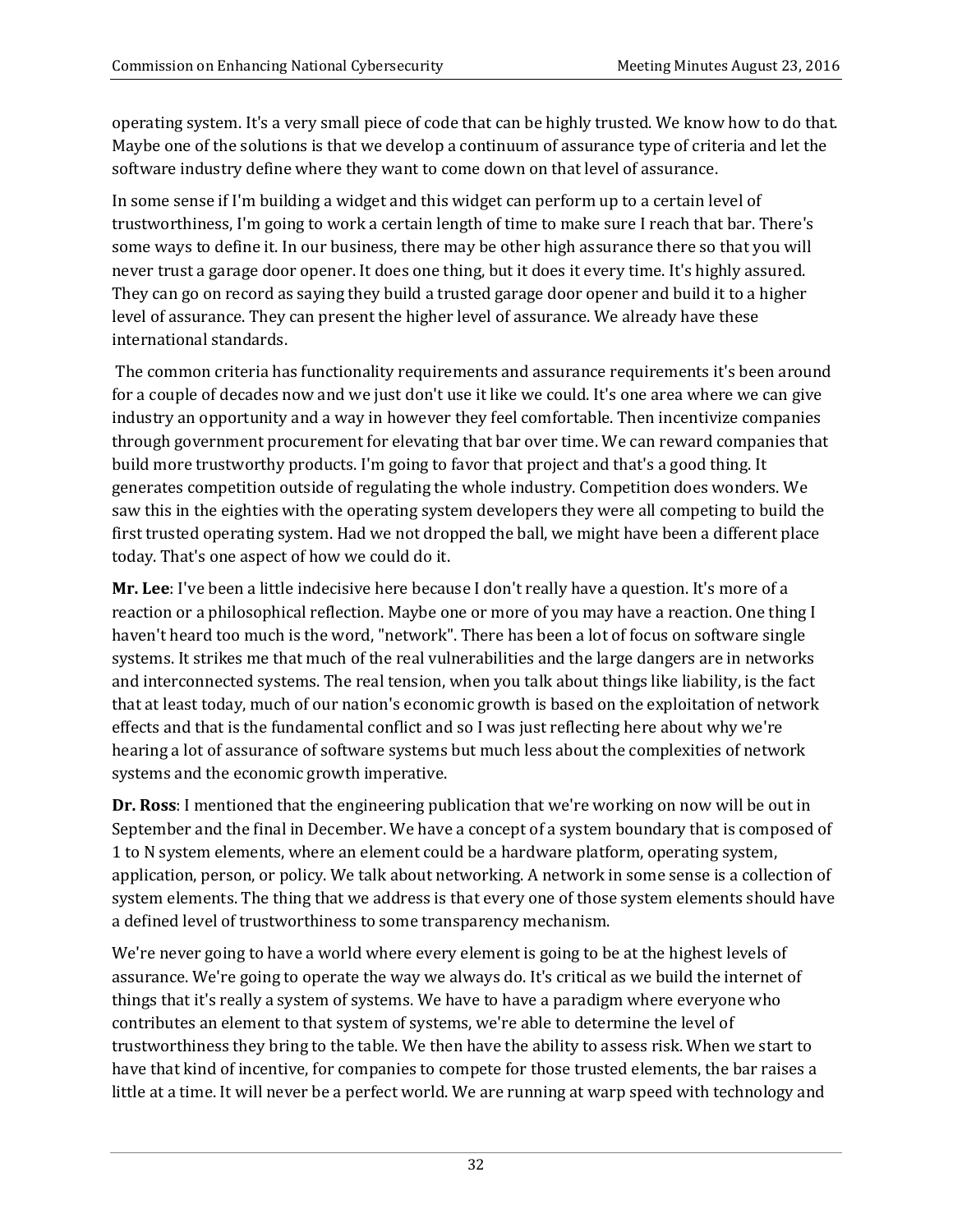innovation, and we never want that to stop. We want to be able to understand what we're building and how we're building it, and how much trust to put into all of it. That is what the guideline is attempting to bring to the process.

**Mr. Corman**: The Cavalry has made significant strides with the Food and Drug Administration on raising the bar on pre-market and post-market guidance for devices atomically. There is still a long way to go. The example in the clinical environment is a segmentation problem. It can be done in a device. I think one of our assumptions is that everything must be connected to everything else.

I think we need to go to more need-to-know, or mesh, or cohort-based trusted networks. We often start with devices because security is not compose-able. If we are not starting with defensible end points, it makes it worse. Now that we are making strides on medical devices, the concern shifts to how to make scalable, manageable network segmentation isolation or isolate cohorts. The internet benefits so many parts of the private sector, but it is the bane of security. We want the free openness of everything, but there are no good neighborhoods on the internet. The idea we can connect safety-critical industries on the open internet is probably going to be challenged at some point. I would rather see higher assurance networks, or alternate principles embraced. It's not so much that we don't know how to do it, but we don't know how to do it at scale. On the vehicle front, it's not the software in the car, it's the amount and type of attack surfaces we allow.

Following 9/11, the most important change that probably prevented attacks was hardening the cockpit door in aircraft. We have to think about the 80/20 rule and apply it to networking. The level of exposure probably merits more attention than how attackable they are.

# Public Comment

Kent Pankratz, American Family Insurance

Mr. Pankratz spoke about consolidating security controls. He recommends different sets of security controls specific to industry, including risk management. How is PCI implemented and HIPAA? Metrics should provide answers to how security posture is quantifiable. He talked about consolidating security controls; and recommended to maintain the separation of control.

Eileen Manning, Cybersecurity Summit coordinator

Ms. Manning runs focus groups for CEOs She urged the commission to remember small and medium sized organizations in its deliberations. Big companies are aware of cyber security, but medium to small entities don't feel cybersecurity is their issue. They have said they will address if they ever get hacked. Whatever we can do to heighten that awareness to make sure people realize cybersecurity is everyone's concern.

George Wells, Imaging and Pictures, Inc.

Mr. Wells thanked Dr. Ross and Mr. Corman for bringing the commission back to a strategic point of view. He noted the problem with cybersecurity that happened in 2010 as a direct result of Hurricane Katrina. The southern backbone was knocked out as a result of the storm, and the middle internet backbone of the country was severely taxed. We need to increase redundancy. A northern backbone would decrease potential strain on the rest of the system. Cybersecurity baked in to PC smartphones and tablets. Mission critical infrastructure should be protected by the civil version of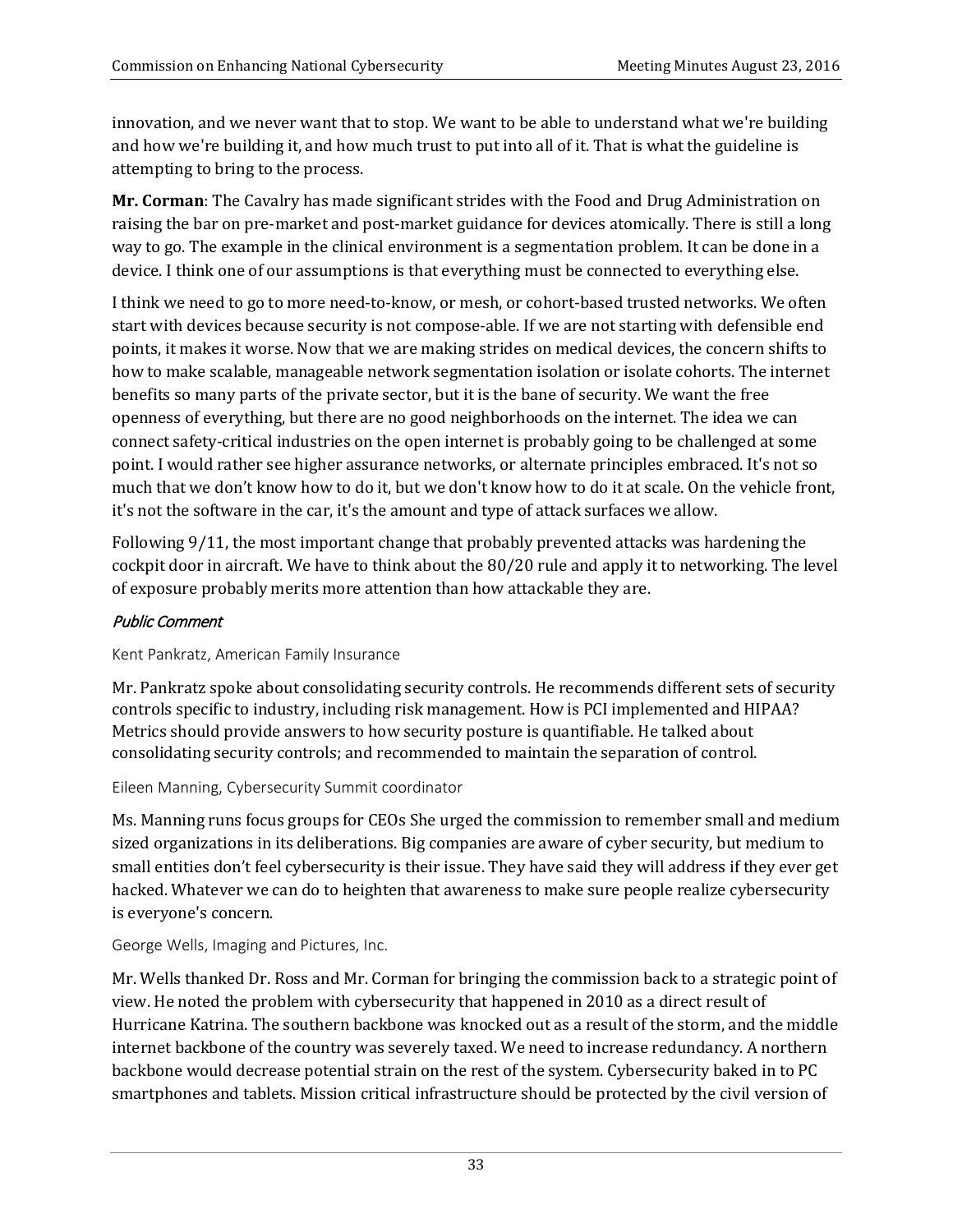SIPRNet. Hubris is not a viable security option.

# Adjournment

The meeting adjourned at 4:07 p.m., Central Time.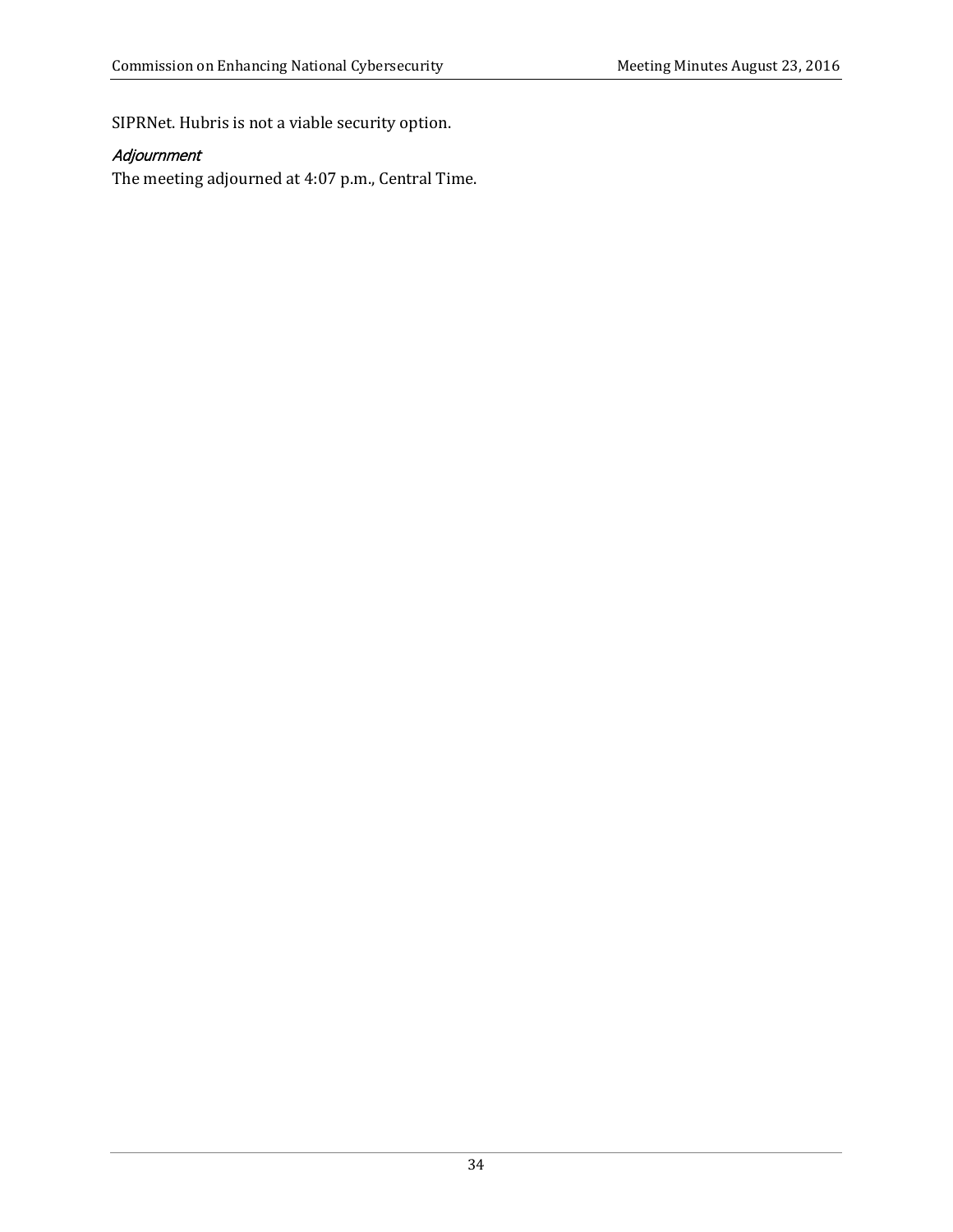# Annex A: List of Participants

| <b>Last Name</b> | <b>First Name</b> | <b>Affiliation</b>                                                                                                                                       | <b>Role</b>                                                                               |
|------------------|-------------------|----------------------------------------------------------------------------------------------------------------------------------------------------------|-------------------------------------------------------------------------------------------|
| Todt             | Kiersten          | <b>NIST</b>                                                                                                                                              | Executive Director,<br><b>Commission on Enhancing</b><br><b>National Cybersecurity</b>    |
| Donilon          | Thomas, E.        | O'Melveny & Myers, Vice<br>Chair, Former U.S.<br><b>National Security Advisor</b><br>to President Obama                                                  | <b>Commission Chair</b>                                                                   |
| Palmisano        | Samuel, J.        | Retired Chairman and<br>CEO, IBM Corporation                                                                                                             | <b>Commission Vice Chair</b>                                                              |
| Anton            | Annie             | Professor and Chair of<br>Interactive Computing at<br>the Georgia Institute of<br>Technology                                                             | Commissioner                                                                              |
| Banga            | Ajay              | President and CEO of<br>MasterCard                                                                                                                       | Commissioner                                                                              |
| Chabinsky        | Steve             | <b>General Council and Chief</b><br>Risk Officer, CrowdStrike                                                                                            | Commissioner                                                                              |
| Gallagher        | Pat               | Chancellor, University of<br>Pittsburgh                                                                                                                  | Commissioner                                                                              |
| Lee              | Peter             | Microsoft Research<br>Corporate Vice President                                                                                                           | Commissioner                                                                              |
| Lin              | Herb              | Senior Research Scholar,<br><b>Stanford University</b>                                                                                                   | Commissioner                                                                              |
| Murren           | Heather           | Former commissioner on<br>the Financial Crisis Inquiry<br>Commission                                                                                     | Commissioner                                                                              |
| Sullivan         | Joseph            | Chief Security Officer at<br>Uber                                                                                                                        | Commissioner                                                                              |
| Harman           | Michelle          | <b>NIST</b>                                                                                                                                              | Designated Federal<br>Officer (DFO),<br>Commission on Enhancing<br>National Cybersecurity |
| Amin             | Dr. Massoud       | Dr. Massoud Amin,<br>Director, Chair,<br><b>Technological Leadership</b><br>Institute; Distinguished<br>University Professor,<br>University of Minnesota | Presenter                                                                                 |
| Booker           | Robert            | Senior VP, Chief ISO,<br>UnitedHealth Group,<br>Optum, Inc.                                                                                              | Presenter                                                                                 |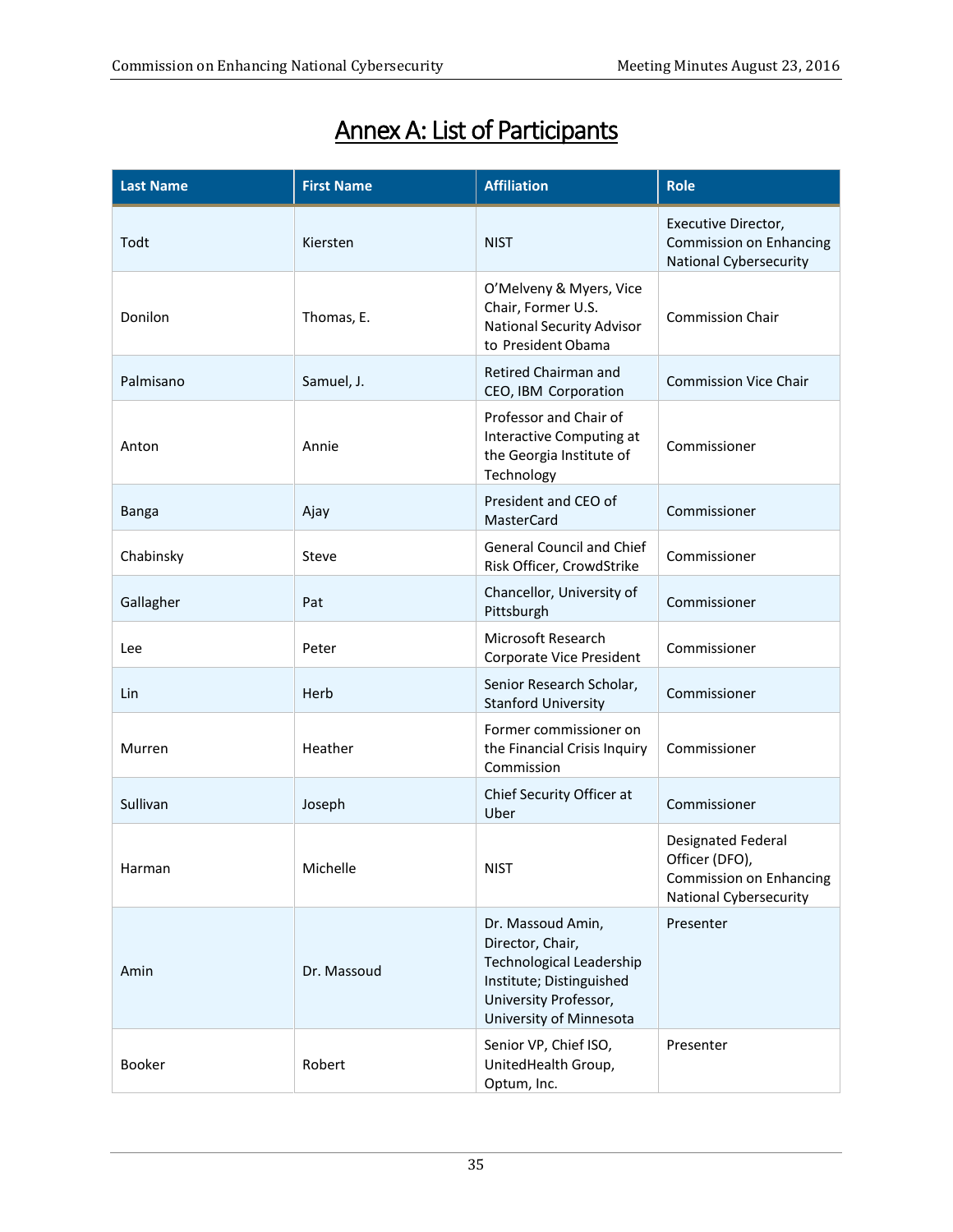| <b>Last Name</b> | <b>First Name</b> | <b>Affiliation</b>                                                                                                                                | <b>Role</b>                       |
|------------------|-------------------|---------------------------------------------------------------------------------------------------------------------------------------------------|-----------------------------------|
| Conway           | Edna              | CSO, Global Value Chain,<br>Cisco Systems, Inc.                                                                                                   | Presenter                         |
| Corman           | Joshua            | Director, Cyber Statecraft<br>Initiative; Former CTO,<br>Sonatype; Co-Founder, I<br>am The Cavalry and<br><b>Rugged Software</b>                  | Presenter                         |
| Grant            | Susan             | Director, Consumer<br>Protection and Privacy,<br><b>Consumer Federation of</b><br>America                                                         | Presenter                         |
| Johnson          | Mike              | Director of Graduate<br><b>Studies in Security</b><br>Technologies,<br>Technological Leadership<br>Institute, University of<br>Minnesota          | Presenter                         |
| McCarson         | <b>Brian</b>      | CTO, Intel IoT Strategy; Sr.<br>Principal Engineer, Chief<br>Architect, Intel IoT<br>Platform                                                     | Presenter                         |
| Modeste          | Ken               | <b>Global Cybersecurity</b><br><b>Technical and Strategy</b><br>Lead, Underwriters<br>Laboratories, Inc. (UL)                                     | Presenter                         |
| Moriarty         | Kevin             | Senior Attorney, Division<br>of Privacy and Identity<br>Protection, Bureau of<br>Consumer Protection,<br><b>Federal Trade</b><br>Commission (FTC) | Presenter                         |
| Ross             | Ron               | Computer Scientist,<br>National Institute of<br><b>Standards and Technology</b><br>(NIST)                                                         | Presenter                         |
| Toretti          | Gary              | Chief ISO, Sabre<br>Corporation                                                                                                                   | Presenter                         |
| Zatko            | Sarah             | Cyber Independent<br><b>Testing Lab</b>                                                                                                           | Presenter                         |
| Manning          | Eileen            | <b>Cyber Security Summit</b>                                                                                                                      | Presenter/Public<br>Participation |
| Pankratz         | Kent              | American Family<br>Insurance                                                                                                                      | Presenter/Public<br>Participation |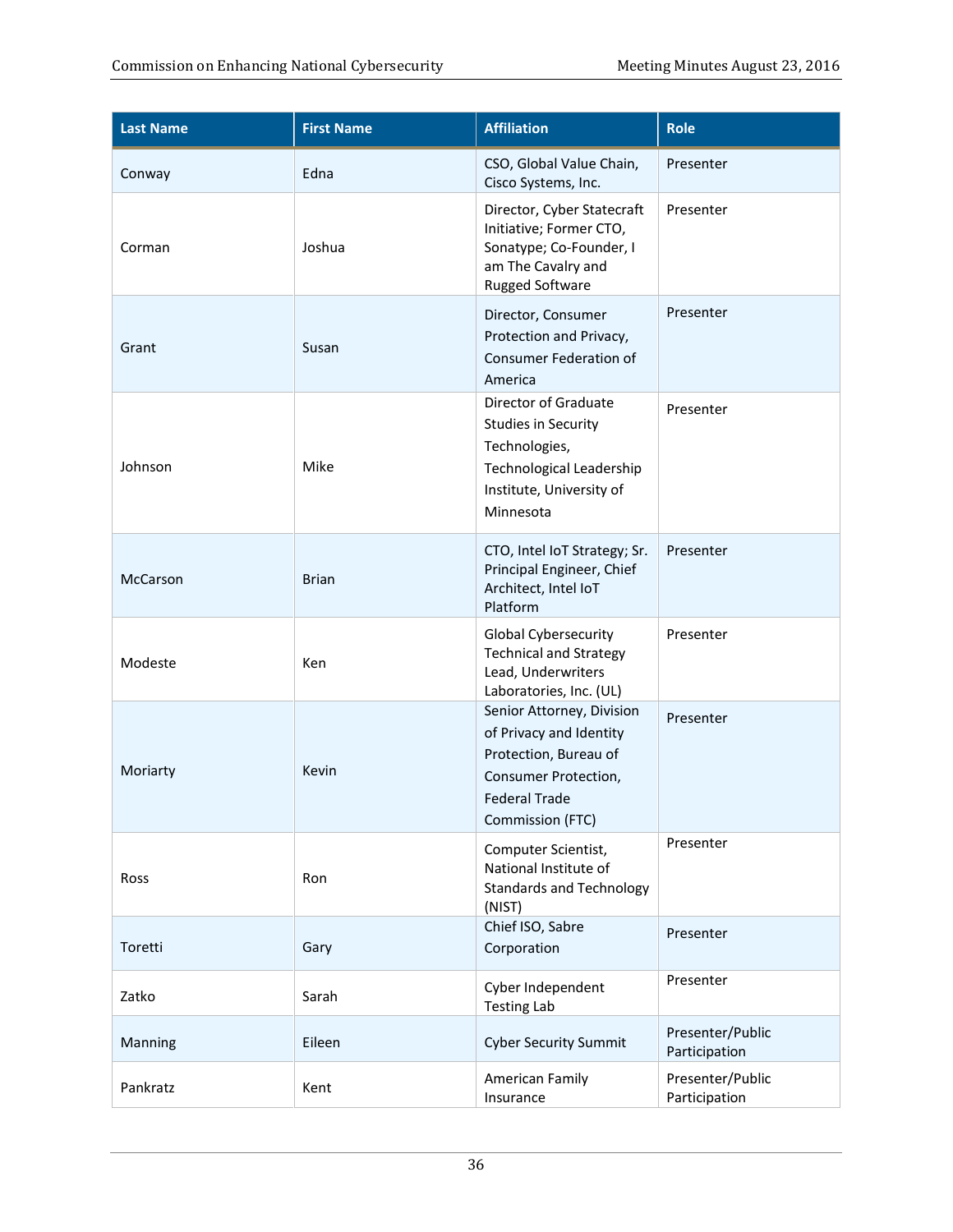| <b>Last Name</b> | <b>First Name</b> | <b>Affiliation</b>                   | <b>Role</b>                       |
|------------------|-------------------|--------------------------------------|-----------------------------------|
| Welles           | George            | Imaging and Pictures, Inc.           | Presenter/Public<br>Participation |
| <b>Barrett</b>   | Mark              | <b>Exeter Government</b><br>Services | <b>Event Staff</b>                |
| Chalpin          | <b>JP</b>         | <b>Exeter Government</b><br>Services | <b>Event Staff</b>                |
| Salisbury        | Warren            | <b>Exeter Government</b><br>Services | Event Staff                       |
| Aerts            | Bill              | Medtronic                            | Attendee                          |
| Crooks           | James             | O'Melveny & Myers                    | Attendee                          |
| Daggett          | Doug              | <b>CICS</b>                          | Attendee                          |
| Dajani-Brown     | Samur             | Honeywell                            | Attendee                          |
| Danda            | Durga             | N/A                                  | Attendee                          |
| Dandar           | David             | <b>MITRE</b>                         | Attendee                          |
| Debrouvier       | Hemille           | <b>UMN</b>                           | Attendee                          |
| Dennis           | Charles           | <b>UMN TLI</b>                       | Attendee                          |
| Dodson           | Donna             | <b>NIST</b>                          | Attendee                          |
| Dufresne         | Joe               | <b>UMN</b>                           | Attendee                          |
| Dutt             | <b>Brian</b>      | St. Jude Medical                     | Attendee                          |
| Edlund           | Dawn              | St. Jude Medical                     | Attendee                          |
| Eggers           | Matthew           | US Chamber of<br>Commerce            | Attendee                          |
| Englund          | Tyler             | <b>CICS</b>                          | Attendee                          |
| Fancher          | Angelique         | <b>UMN</b>                           | Attendee                          |
| Fenten           | Mike              | Legislative Audit                    | Attendee                          |
| Fries            | Joel              | N/A                                  | Attendee                          |
| Grat             | Susan             | <b>CFA</b>                           | Attendee                          |
| Greenauer        | Derek             | UL                                   | Attendee                          |
| Hanson           | Michael           | Sabre                                | Attendee                          |
| Haroian          | Kevin             | <b>UMN</b>                           | Attendee                          |
| Hawkins          | Steve             | UMN/TLI                              | Attendee                          |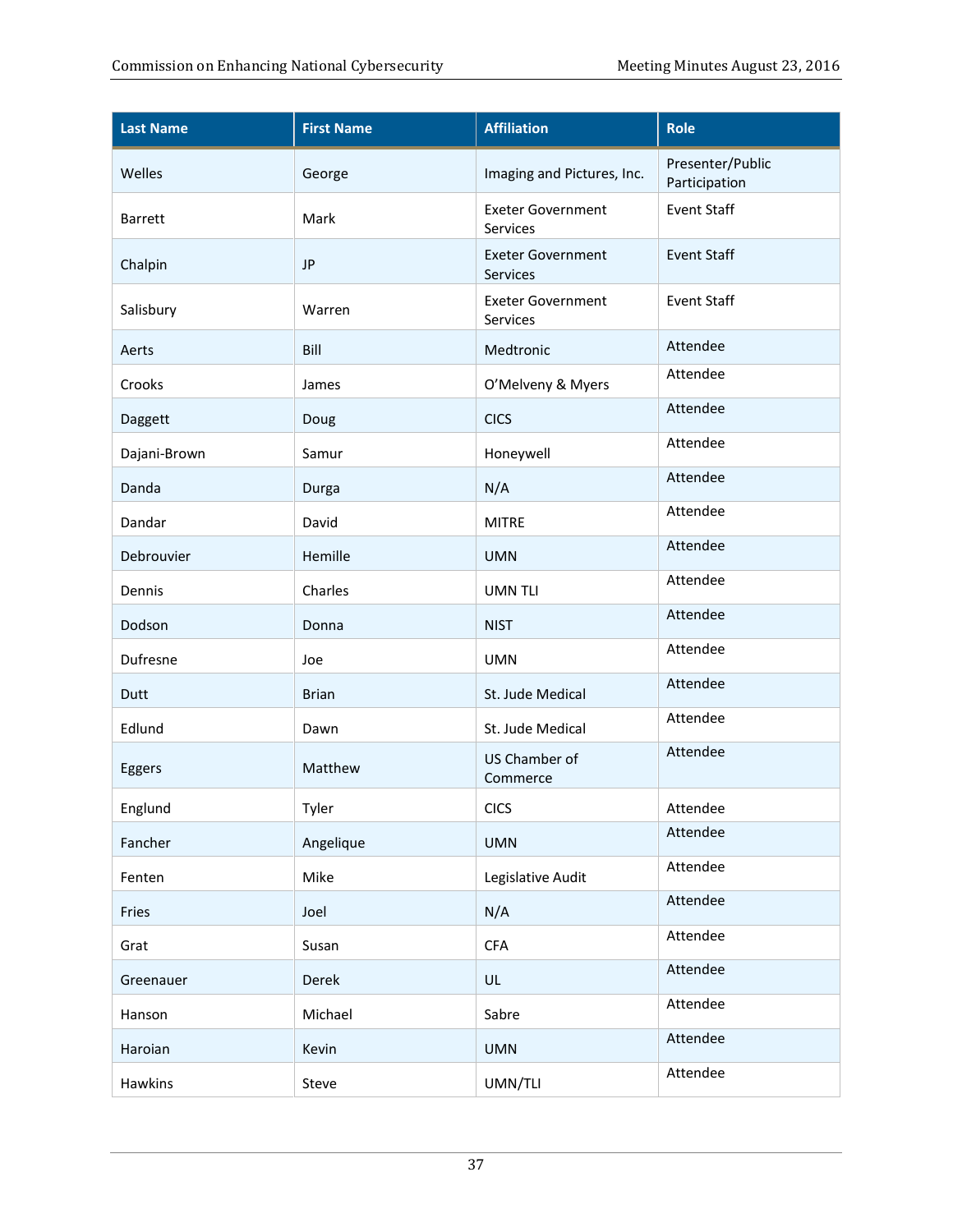| <b>Last Name</b> | <b>First Name</b> | <b>Affiliation</b>                         | <b>Role</b> |
|------------------|-------------------|--------------------------------------------|-------------|
| Hildebrand       | Nicholas          | <b>Best Buy</b>                            | Attendee    |
| Huerte           | Yeeth             | <b>UMN</b>                                 | Attendee    |
| Hydrie           | Waris             | St. Jude Medical                           | Attendee    |
| Isle             | <b>Brian</b>      | <b>UMN</b>                                 | Attendee    |
| Jackson          | Caprice           | <b>UMN</b>                                 | Attendee    |
| Jackson          | Jay               | 3M                                         | Attendee    |
| Jenn             | Helen             | <b>UMN</b>                                 | Attendee    |
| Jeries           | John              | <b>St Catherine University</b>             | Attendee    |
| Johnson          | Clete             | <b>Department of Commerce</b>              | Attendee    |
| Jones            | Alex              | <b>Best Buy</b>                            | Attendee    |
| Kaveh            | Mos               | <b>UMN</b>                                 | Attendee    |
| Kinstad          | <b>Brian</b>      | <b>Midwest Reliability</b><br>Organization | Attendee    |
| Klein            | Joseph            | <b>Emergent Networks</b>                   | Attendee    |
| Knake            | Rob               | Orkestrel                                  | Attendee    |
| Knether          | Katherine         | N/A                                        | Attendee    |
| Koepsell         | Keith             | <b>UTC</b>                                 | Attendee    |
| Korgeu           | Tim               | Absolute Software, Inc.                    | Attendee    |
| Kors             | Veronica          | City of Roseville                          | Attendee    |
| Kosten           | Chris             | Kroll                                      | Attendee    |
| Kozak            | Mark              | On Semiconductor                           | Attendee    |
| Kroth            | Alan              | Optum                                      | Attendee    |
| Landfield        | Kent              | Intel                                      | Attendee    |
| Larson           | Kevin             | Honeywell                                  | Attendee    |
| Larson           | Judd              | <b>UMN</b>                                 | Attendee    |
| Latin            | Brenden           | <b>UMN</b>                                 | Attendee    |
| Lawinger         | Larry             | LCI                                        | Attendee    |
| Lentz            | Chris             | Centerra Group                             | Attendee    |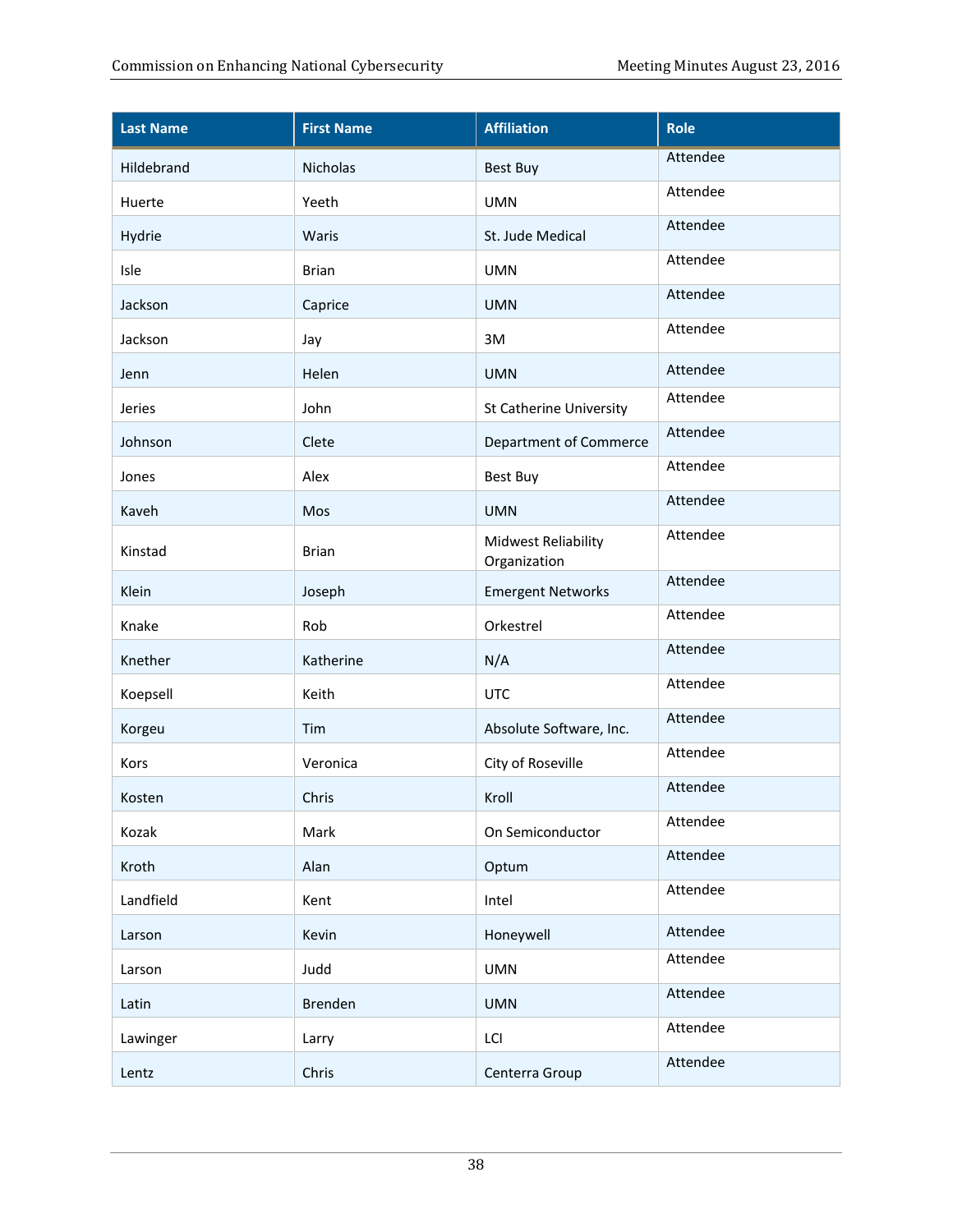| <b>Last Name</b> | <b>First Name</b> | <b>Affiliation</b>     | <b>Role</b>     |
|------------------|-------------------|------------------------|-----------------|
| Liban            | Mohammed          | SIM                    | <b>Attendee</b> |
| Livon            | Eli               | <b>UMN</b>             | Attendee        |
| Madson           | Kirk              | <b>UMN Foundation</b>  | Attendee        |
| Mahn             | Amy               | DHS/NIST               | Attendee        |
| Malone           | Denice            | Auditor                | Attendee        |
| Martinez         | Richard           | Robins Kaplan          | Attendee        |
| Mayfield         | Mark              | City of Roseville      | Attendee        |
| McHugh           | Brandon           | <b>UMN</b>             | Attendee        |
| McLane           | Shane             | Multifeeder Technology | Attendee        |
| Meeker           | Tina              | <b>BestBuy</b>         | Attendee        |
| Miller           | Galom             | <b>CICS</b>            | Attendee        |
| Min              | Derek             | <b>UMN</b>             | Attendee        |
| Montoya          | Jerrod            | OATI / InfraGuard      | Attendee        |
| Morris           | Ken               | KnectiQ                | Attendee        |
| Morse            | James             | CenturyLink / ITT Tech | Attendee        |
| Mulder           | Tiffanea          | Frederickson & Byron   | Attendee        |
| Murawski         | Paul              | Valspar                | Attendee        |
| Niejelow         | Alex              | MasterCard             | Attendee        |
| Nolan            | James             | <b>UMN</b>             | Attendee        |
| Oberhelman       | Amy               | Target                 | Attendee        |
| Ostaffe          | Mike              | Iteris, Inc.           | Attendee        |
| Parry            | Mark              | Mayo Clinic            | Attendee        |
| Parsons          | <b>Brenna</b>     | <b>UMN</b>             | Attendee        |
| Payne            | Charles           | <b>Adventium Labs</b>  | Attendee        |
| Peluso           | Maria             | <b>UMN</b>             | Attendee        |
| Peretti          | Gary              | Sabre                  | Attendee        |
| Peters           | Mark              | <b>MITRE</b>           | Attendee        |
| Peters           | Marcia            | US Bank                | Attendee        |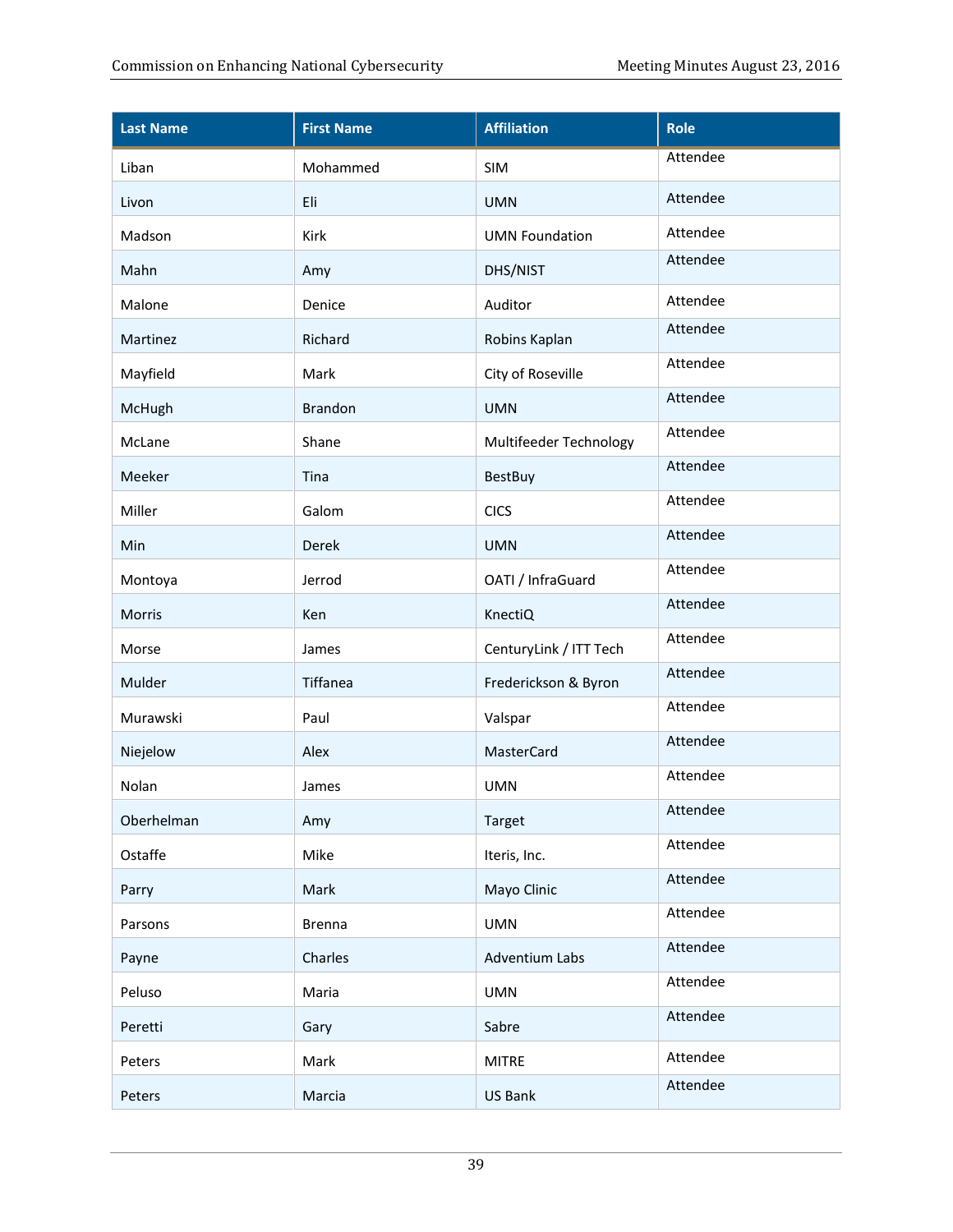| <b>Last Name</b> | <b>First Name</b> | <b>Affiliation</b>      | Role     |
|------------------|-------------------|-------------------------|----------|
| Peterson         | Richard           | Uponor, Inc.            | Attendee |
| Pierson          | Jim               | N/A                     | Attendee |
| Radzak           | Lisa              | APMG                    | Attendee |
| Regenreif        | Dillon            | <b>UMN</b>              | Attendee |
| Reikes           | Anaj              | <b>CICS</b>             | Attendee |
| Romine           | Charles           | <b>NIST</b>             | Attendee |
| Rushemeyer       | Joel              | Valspar                 | Attendee |
| Scholl           | Matthew           | <b>NIST</b>             | Attendee |
| Schultz          | Brenda            | N/A                     | Attendee |
| Schwamberger     | Benjamin          | <b>UMN</b>              | Attendee |
| Sedgewick        | Adam              | <b>NIST</b>             | Attendee |
| Seeberger        | Michael           | <b>BSC</b>              | Attendee |
| Seierop          | Scott             | St. Jude Medical Center | Attendee |
| Singh            | Pramod            | <b>UMN</b>              | Attendee |
| Sivagnanam       | Mangaya           | <b>MSST</b>             | Attendee |
| Skeglund         | Benjamin          | N/A                     | Attendee |
| Smith            | Angela            | <b>NIST</b>             | Attendee |
| Smith            | David             | <b>US Bank</b>          | Attendee |
| Soderquist       | Jeff              | MN-DHS                  | Attendee |
| Souppaya         | Murugiah          | <b>NIST</b>             | Attendee |
| Stegall          | Rachna            | UL LLC                  | Attendee |
| Stine            | Kevin             | <b>NIST</b>             | Attendee |
| Strobel          | Sylvia            | APMG                    | Attendee |
| Surine           | James             | <b>Smiths Medical</b>   | Attendee |
| Swenson          | Jeremy            | TLI / Optum             | Attendee |
| Tabor            | Daniel            | Optum                   | Attendee |
| Tan              | Eduardo           | TK                      | Attendee |
| Titiner          | Aaron             | N/A                     | Attendee |